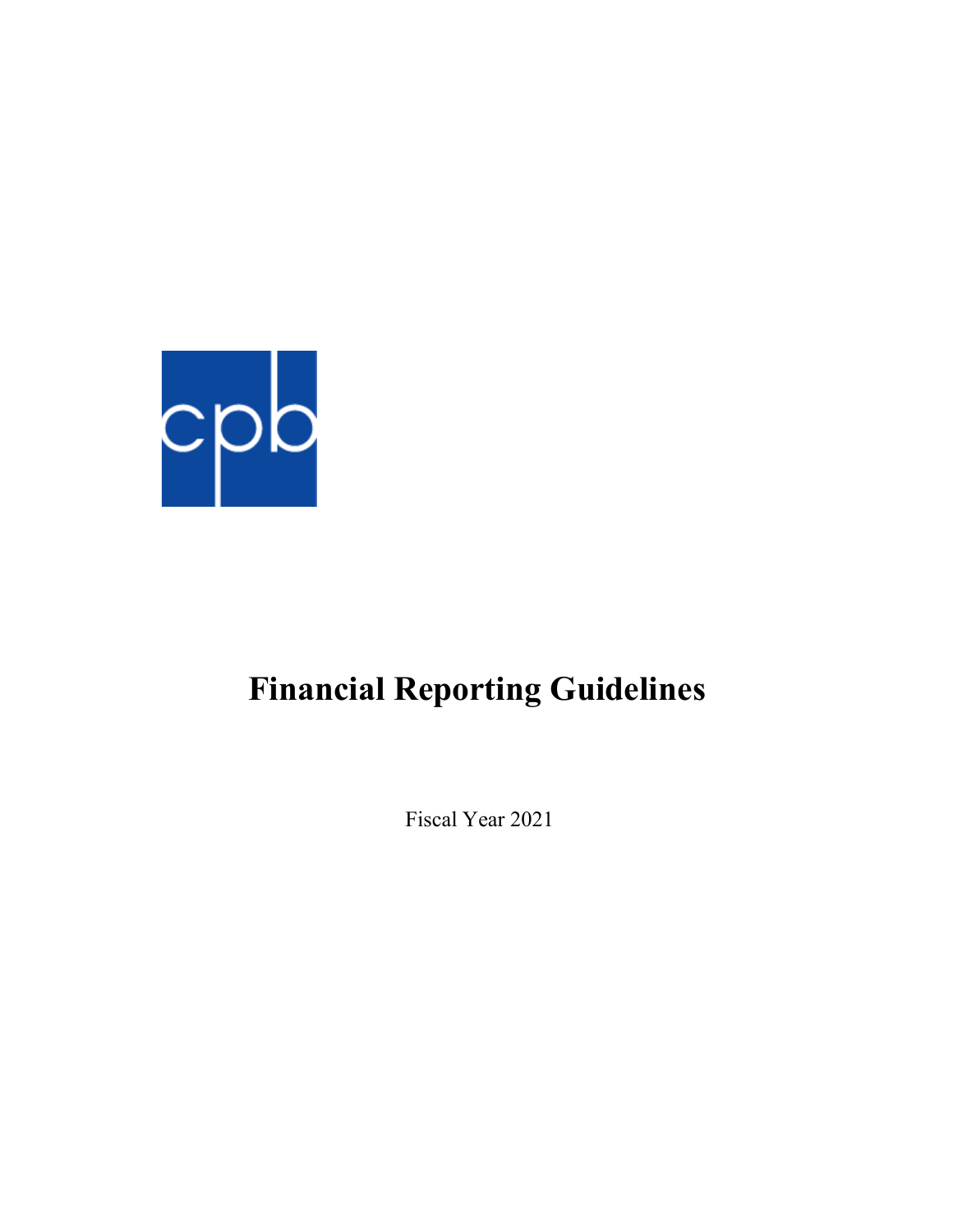# TABLE OF CONTENTS

# Part I – Financial Statements

# Part II – NFFS

| I.    |                                                                                                                                                                                                                               |        |
|-------|-------------------------------------------------------------------------------------------------------------------------------------------------------------------------------------------------------------------------------|--------|
| II.   |                                                                                                                                                                                                                               |        |
| III.  |                                                                                                                                                                                                                               |        |
| IV.   |                                                                                                                                                                                                                               |        |
| V.    |                                                                                                                                                                                                                               |        |
| VI.   |                                                                                                                                                                                                                               |        |
| VII.  |                                                                                                                                                                                                                               |        |
| VIII. | NFFS from In-kind Contributions Combined with Exchange Transactions or Payments16                                                                                                                                             |        |
| IX.   | NFFS from In-kind Contributions: Educational Television and Radio Programs and Related                                                                                                                                        |        |
|       |                                                                                                                                                                                                                               |        |
| X.    |                                                                                                                                                                                                                               |        |
| XI.   |                                                                                                                                                                                                                               |        |
| XII.  |                                                                                                                                                                                                                               |        |
| XIII. |                                                                                                                                                                                                                               |        |
| XIV.  |                                                                                                                                                                                                                               |        |
| XV.   |                                                                                                                                                                                                                               |        |
| XVI.  |                                                                                                                                                                                                                               |        |
|       | Part III - AFR and FSR Line Item Instructions                                                                                                                                                                                 |        |
|       | $C_1$ $C_2$ $C_3$ $C_4$ $C_5$ $C_6$ $C_7$ $C_8$ $C_9$ $C_9$ $C_9$ $C_9$ $C_9$ $C_9$ $C_9$ $C_9$ $C_9$ $C_9$ $C_9$ $C_9$ $C_9$ $C_9$ $C_9$ $C_9$ $C_9$ $C_9$ $C_9$ $C_9$ $C_9$ $C_9$ $C_9$ $C_9$ $C_9$ $C_9$ $C_9$ $C_9$ $C_9$ | $\sim$ |
|       |                                                                                                                                                                                                                               |        |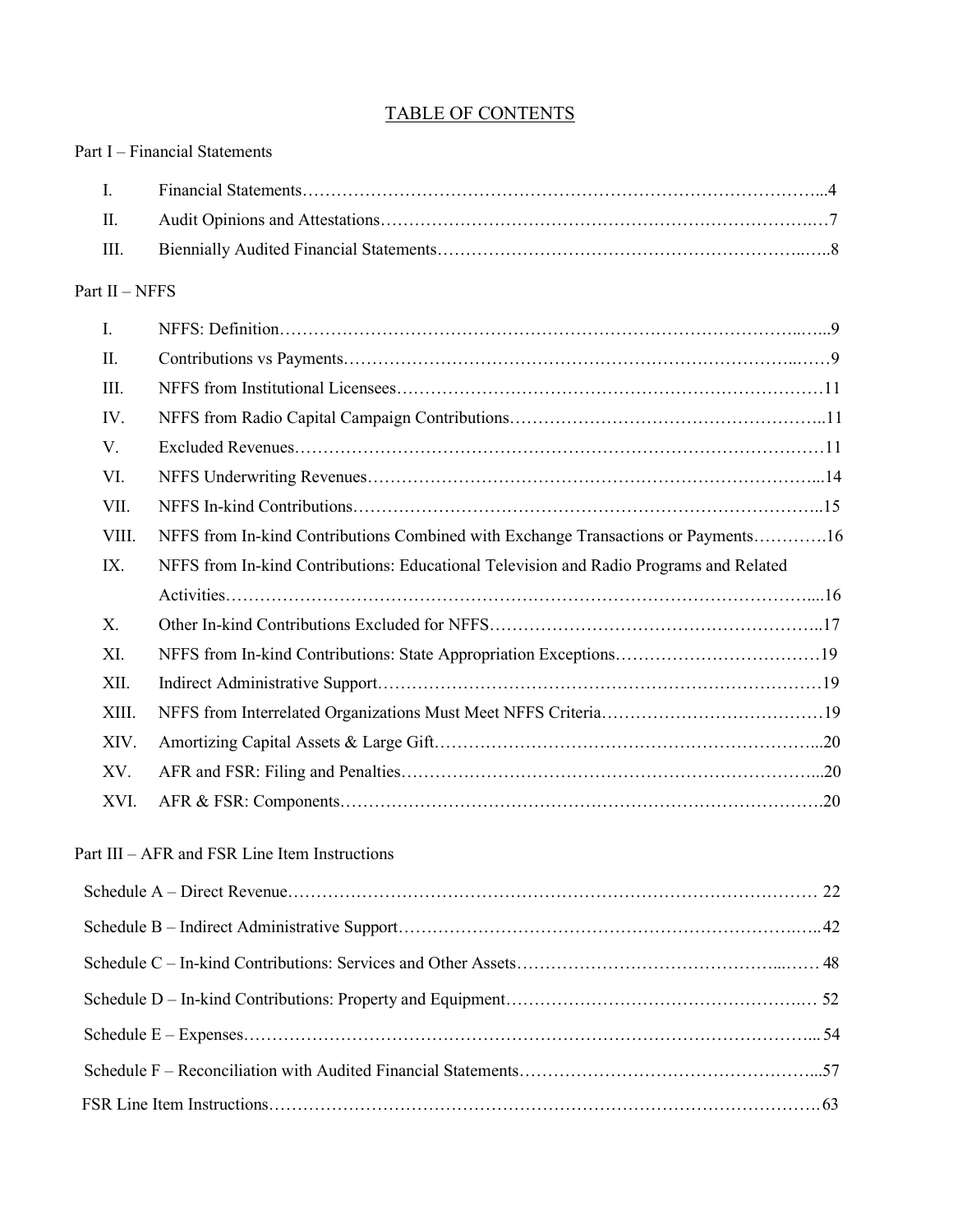

# **Corporation for Public Broadcasting**

Financial Reporting Guidelines for Preparing 2021 Financial Reports October 2021

A portion of each Community Service Grant (CSG) is calculated on the recipient's non-federal financial support (NFFS). NFFS is defined in the Communications Act of 1934, 47 U.S.C. §396, et seq. (Communications Act or Act), and recipients report their NFFS to CPB using either an Annual Financial Report (AFR) or an annual Financial Summary Report (FSR). CPB reviews each report using the recipient's audited financial statements, or unaudited if allowed by CPB, to verify NFFS reported. These Financial Reporting Guidelines (Guidelines) describe the required components of the audited or unaudited financial statements in Part I, explain what a recipient may report as NFFS in Part II, and detail instructions on how to complete the AFR and FSR in Part III.

If a desk review or audit by CPB's Office of Inspector General or a representative reveals any errors in the CSG recipient's AFR or FSR, CPB may require the recipient to correct the errors and return any resulting CSG overpayment. Furthermore, under th[e CSG Non-Compliance Policy,](https://www.cpb.org/stations/non-compliance) misreporting may subject the CSG recipient to financial penalties.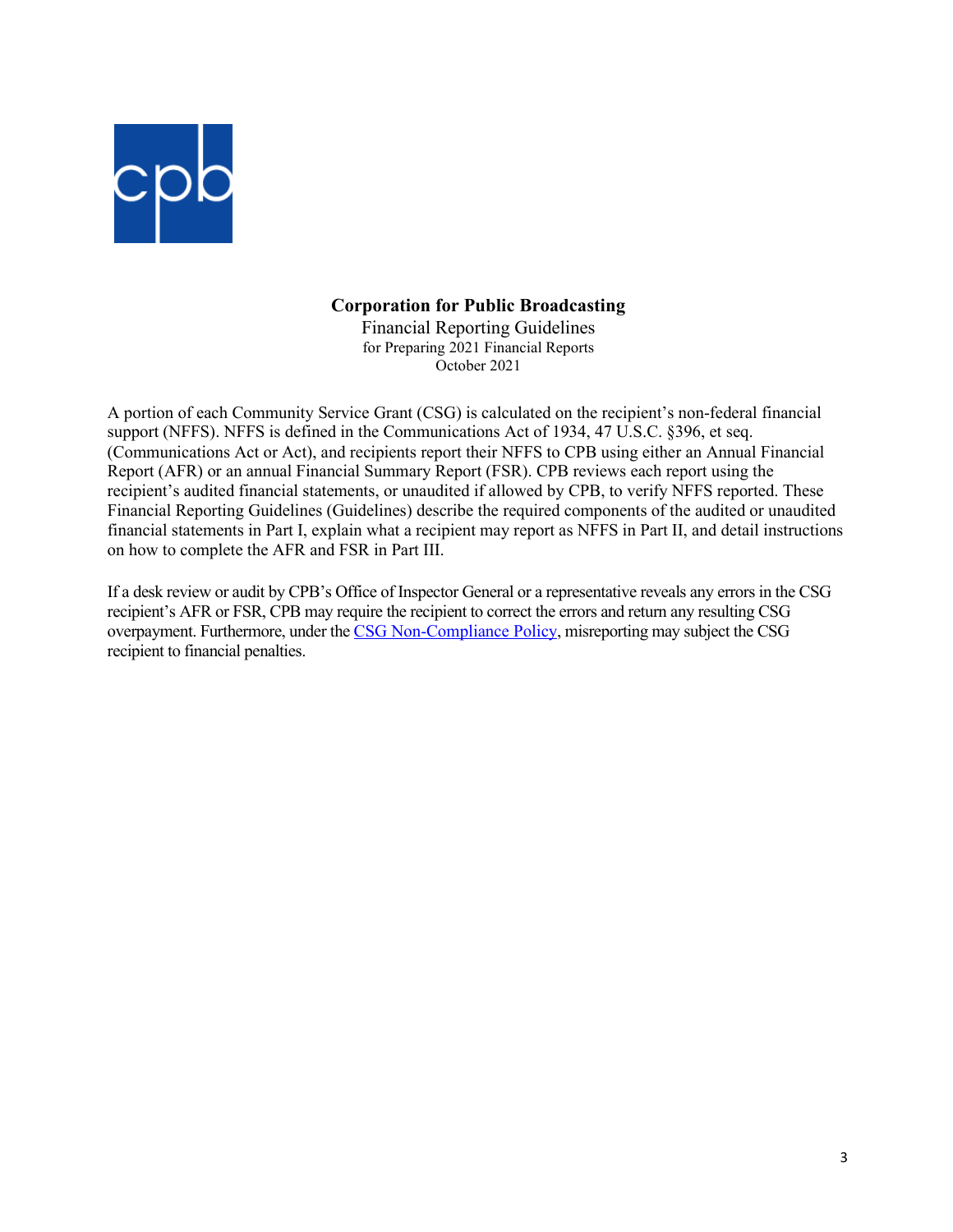# **PART I – Financial Statements**

# **I. Financial Statements**

# A. Overview

CSG recipients must submit their annual financial statements to CPB. Those that file an AFR must provide CPB with their annual comparative audited financial statements. Radio recipients must provide CPB with their comparative audited financial statements unless they have total station revenues of less than \$300,000. These recipients may provide either a comparative audited or unaudited financial statement<sup>[1](#page-3-0)</sup>. CSG recipients that CPB authorizes, may submit financial statements that are not comparative, if the following year they submit comparative statements. CSG recipients may elect to submit a biennially audited financial statement (see below).

The recipient's independent accountant, defined below, must submit its audited financial statements to CPB through its Integrated Station Information System, and recipients providing unaudited statements must email them to CPB at csg@CPB.org.

# B. Definition of an Independent Accountant

CSG recipients required to provide CPB with their audited financial statement must undergo an annual audit by an Independent Accountant, i.e. a certified<sup>[2](#page-3-1)</sup> public accountant (CPA)<sup>[3](#page-3-2)</sup> or independent licensed public accountant certified or licensed by a regulatory authority of the state<sup>[4](#page-3-3)</sup> in which the CSG recipient is located (collectively IA). An IA may be the following:

- 1. an IA firm or a sole practitioner;
- 2. an IA who donates his or her services to the CSG recipient;
- 3. an IA who works for an independent state audit agency directed by a person who is:
	- i. elected by the citizens of the state;
	- ii. elected or appointed by and reporting to the state legislature or a committee thereof; or
	- iii. appointed by the governor and confirmed by and reporting to the state legislature;
- 4. an IA, who is an internal auditor employed within the licensee's organization, provided he is not responsible for nor involved in the CSG recipient's accounting operations, or developing any factors used to determine Indirect Administrative Support (IAS).

<span id="page-3-0"></span> $1$  §396 (l)(B)(ii)(II).

<span id="page-3-1"></span> $2$  Certification by the American Institute of Certified Public Accountants (AICPA).

<span id="page-3-2"></span><sup>&</sup>lt;sup>3</sup> To conduct audits, a CPA must be licensed by the state Board of Accountancy where the CSG recipient is located.

<span id="page-3-3"></span> $4 \text{ } $396 \text{ (l)(3)(B)(ii)}.$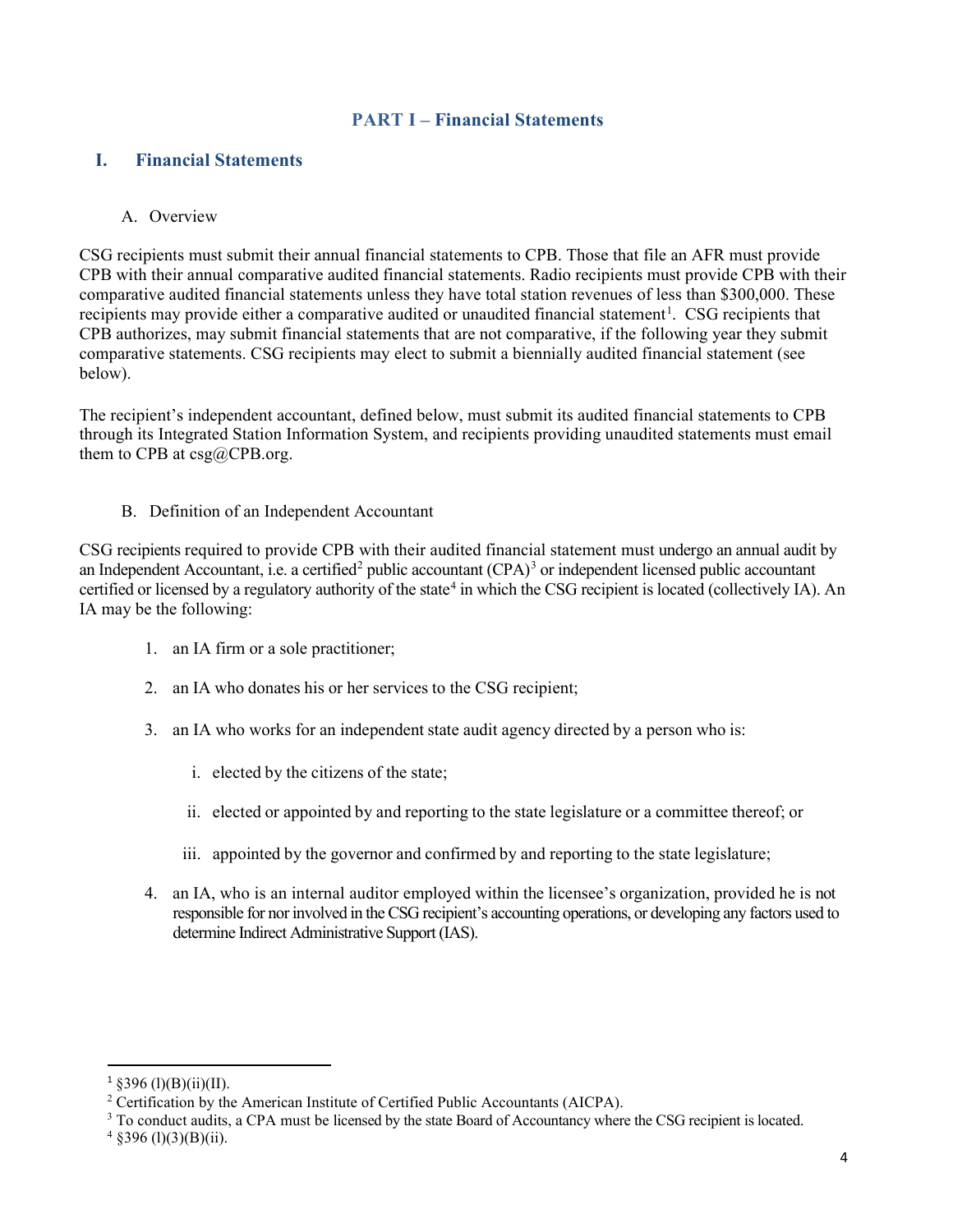# C. IA's Qualification Statement

The following IAs must complete the Accountants Qualification Statement in CPB's Integrated Station Information System when submitting the CSG recipient's financial information to CPB.

- 1. auditors employed by a state audit agency; or
- 2. internal auditors.
- D. Financial Statement Requirements

When preparing their financial statements, CSG recipients must comply with Generally Accepted Accounting Principles (GAAP) and the *Principles of Accounting*, May 2005, or the most current edition. In the event of a conflict, GAAP will control.

The recipient must use the revenues and expenses in its financial statement for the corresponding year's AFR or FSR. The AFR and FSR covers a 12-month period unless the recipient changes its fiscal year. If this change prevents the recipient from meeting the minimum NFFS set forth in the applicable year's General Provisions, the recipient may request that CPB waive the requirement for that year<sup>5</sup>.

Joint licensees must maintain separate accounts for each CSG recipient. They may provide CPB with a financial statement that combines the financial information of two or more of those recipients as long as a supplemental schedule is attached showing a breakdown of the revenues and expenses attributed to each recipient. It is the CSG recipient's responsibility to ensure that the information on the supplemental schedule is accurate and that its IA conducts transaction tests that allow it to express an opinion on the supplemental schedule and provide the NFFS attestation.

A CSG recipient that consolidates its financial statement with another entity as a financially interrelated organization pursuant to GAAP must comply with the applicable requirements in *AICPA SOP 94-3, Reporting of Related Entities by Not-for-Profit Organizations (issued September 1994)* and GASBS No. 39, *Determining Whether Certain Organizations Are Component Units, an Amendment to GASB Statement No. 14, May 2002*.

<span id="page-4-0"></span><sup>&</sup>lt;sup>5</sup> Submit the request to:  $csg(\omega$ cpb.org.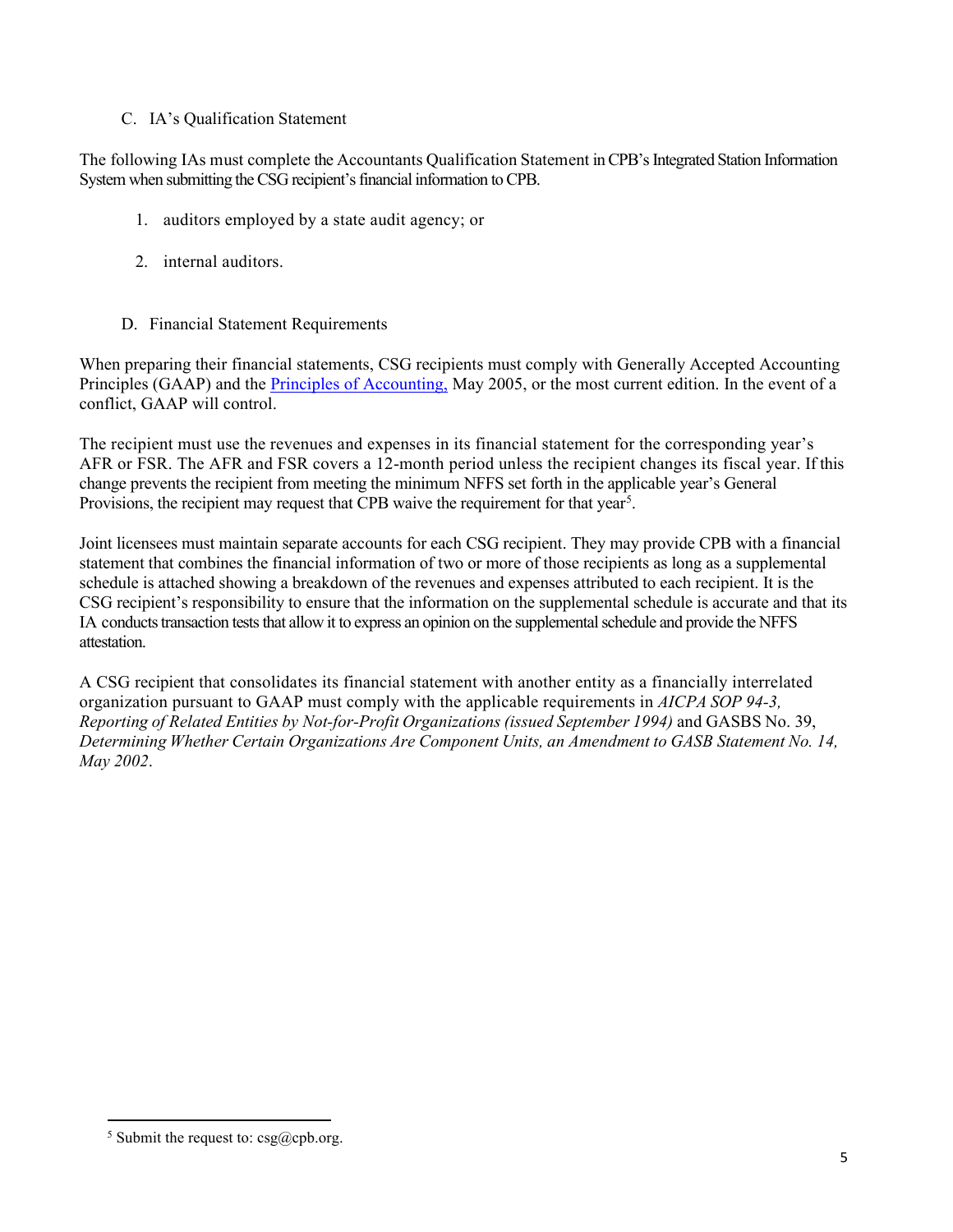Below is a summary of the information that must be included in the CSG recipient's audited financial statement.

| <b>Audited Financial Statement</b>                                                                                              |                                                   |                                                         |                                                                                                      |  |
|---------------------------------------------------------------------------------------------------------------------------------|---------------------------------------------------|---------------------------------------------------------|------------------------------------------------------------------------------------------------------|--|
| <b>Required Information</b>                                                                                                     | GASB <sup>6</sup><br>State & Local<br>Governments | <b>GASB</b><br>Public Colleges &<br><b>Universities</b> | FASB <sup>7</sup><br>Non-profit Community<br>Organizations & Private<br>Colleges and<br>Universities |  |
| IA's Report – original signature on auditor's<br>letterhead                                                                     | $\sqrt{ }$                                        | V                                                       | V                                                                                                    |  |
| Management Discussion and Analysis                                                                                              | N                                                 |                                                         |                                                                                                      |  |
| Statement of Net Assets <i>i.e.</i> Balance Sheet                                                                               |                                                   |                                                         |                                                                                                      |  |
| <b>Statement of Financial Position</b>                                                                                          |                                                   |                                                         | ٦                                                                                                    |  |
| <b>Statement of Activities</b>                                                                                                  |                                                   |                                                         |                                                                                                      |  |
| <b>Statement of Cash Flows</b>                                                                                                  |                                                   |                                                         |                                                                                                      |  |
| Notes to Financial Statements                                                                                                   |                                                   |                                                         |                                                                                                      |  |
| Statement of Functional Expenses <sup>8</sup>                                                                                   | Optional <sup>9</sup>                             | Optional                                                |                                                                                                      |  |
| Statement of Revenues, Expenses and Changes in<br><b>Fund Net Assets</b>                                                        | $\sqrt{}$                                         |                                                         |                                                                                                      |  |
| Government-wide (GW) Financial Statements:<br><b>Statement of Net Assets</b>                                                    | $\sqrt{ }$                                        |                                                         |                                                                                                      |  |
| <b>GW Financial Statements:</b><br><b>Statement of Activities</b>                                                               | $\sqrt{}$                                         |                                                         |                                                                                                      |  |
| Fund Financial Statements (FFS): Balance Sheet-<br>Government Fund (GF)                                                         | $\sqrt{}$                                         |                                                         |                                                                                                      |  |
| FFS, Reconciliation of GF Balance Sheet to GW<br><b>Statement of Activities</b>                                                 | N                                                 |                                                         |                                                                                                      |  |
| FFS Statement of Revenues, Expenditures and<br>Changes in Fund Balances GF                                                      | N                                                 |                                                         |                                                                                                      |  |
| FFS Reconciliation of GF Statement of Revenues,<br>Expenses and Changes in Fund Balance to GW<br><b>Statement of Activities</b> |                                                   |                                                         |                                                                                                      |  |

<span id="page-5-0"></span><sup>6</sup> Governmental Accounting Standards Board.

<span id="page-5-1"></span><sup>&</sup>lt;sup>7</sup> Financial Accounting Standards Board.

<span id="page-5-2"></span><sup>8</sup> Required beginning fiscal year December 15, 2017, per *Accounting Standards Update (ASU) 2016-14.*

<span id="page-5-3"></span><sup>&</sup>lt;sup>9</sup> Optional but encouraged.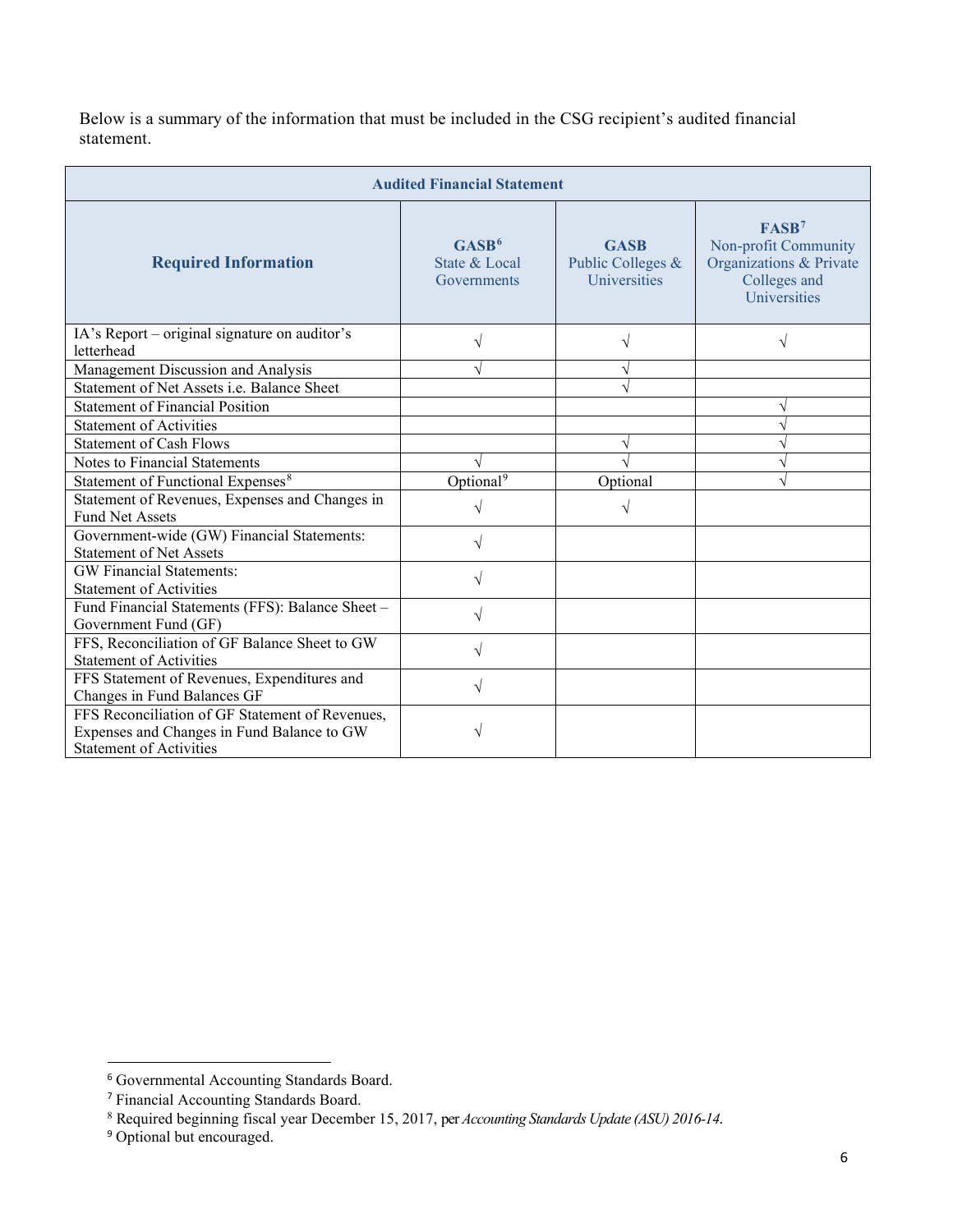Unaudited financial statements must include the information in the table below.

| <b>Required Information</b>                         | <b>FASB</b> | <b>GASB</b> |
|-----------------------------------------------------|-------------|-------------|
| <b>Statement of Financial Position</b>              |             |             |
| <b>Statement of Activities</b>                      |             |             |
| <b>Statement of Cash Flows</b>                      |             |             |
| Statement of Net Assets and/or Balance Sheet        |             |             |
| Statement of Revenues, Expenses & Changes in (Fund) |             |             |
| Net Assets                                          |             |             |
| Notes to Financial Statements                       | Optional    | Optional    |
| <b>Statement of Functional Expenses</b>             | Optional    | Optional    |
| Management's Discussion & Analysis                  |             | Optional    |

# **II. Audit Opinions and NFFS Attestation**

# A. Audit Opinions

In addition to examining the CSG recipient's financial statement, the IA must also review its accounting system and related internal controls to ensure that the recipient's records are sufficient to provide one of the following opinions.

- 1. Unmodified Opinion. An unmodified opinion states that the financial statements present fairly, in all material respects, the financial position, results of operations and cash flows of the entity in conformity with GAAP. This opinion may include instances where explanatory language is added to the auditor's standard report.
- 2. Qualified Opinion. A qualified opinion states that, except for the effects of the matter(s) to which the qualification relates, the financial statements present fairly, in all material respects, the financial position, results of operations and cash flows of the entity in conformity with GAAP.
- 3. Adverse Opinion. An adverse opinion states that the financial statements do not present fairly the financial position, results of operations or cash flows of the entity in conformity with GAAP.
- 4. Disclaimer of Opinion. A disclaimer of opinion states that the auditor does not express an opinion on the financial statements.

If CPB identifies persistent errors in a CSG recipient's AFR or FSR, CPB reserves the right to reject the recipient's NFFS and require the recipient engage a new IA.

B. NFFS Attestation

The IA must conduct an attest examination of the CSG recipient's AFR or FSR<sup>[10](#page-6-0)</sup> in accordance with attestation standards established by AICPA and attest to the reliability of amounts reported therein as NFFS. The examination must include tests to determine whether the amounts reported are in accordance with the Guidelines; for example, whether:

<span id="page-6-0"></span><sup>&</sup>lt;sup>10</sup> Except radio stations exempted in the General Provisions.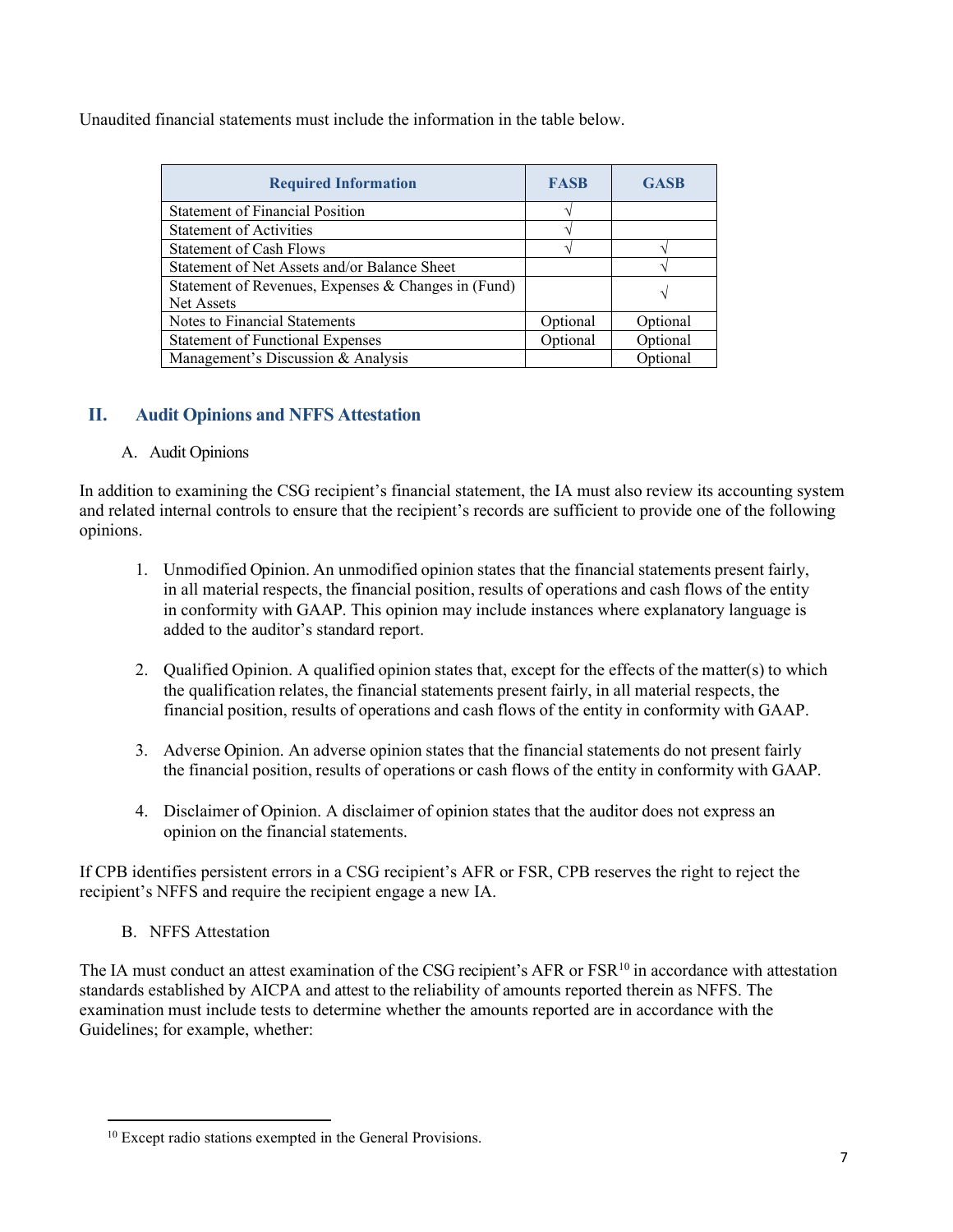- 1. the amounts reported as NFFS are accurate;
- 2. cash receipts were properly recorded;
- 3. IAS was calculated in accordance with these Guidelines; and
- 4. the valuation and documentation of in-kind contributions are accurate.

The IA must submit the attestation to CPB by executing the AFR or FSR Signature Page in CPB's Integrated Station Information System.

Alternatively, the IA may submit the attestation on its letterhead as long as the attestation language is consistent with that on the Signature Page and a PDF attachment of the attestation is uploaded, upon execution, into CPB's Integrated Station Information System.

# **III. Biennially Audited Financial Statements**

Most CSG recipients choose to provide CPB with their annual audited financial statement, which CPB uses to verify their NFFS, to safeguard against underreporting NFFS. However, the Act permits recipients to file audited financial statement biennially<sup>11</sup>, i.e. the audited financial statements must cover the current and prior unaudited year.

Those filing biennially must do so in odd-numbered years and notify CPB using the form titled "Election to File Audited Financial Statements Biennially" in CPB's Integrated Station Information System. If the audit finds that the prior year's NFFS was overstated and its CSG overpaid, CPB will recover the funds by adjusting the recipient's current year NFFS accordingly. If the audit finds that the prior year's NFFS was understated, CPB cannot make a retroactive adjustment to compensate the recipient for the understated CSG because CPB distributes 100% of available funds each year, i.e. there are no reserved funds from prior year appropriations.

**Example:** At the close of its FY 2020 fiscal year, a public radio station located in Indiana elected to file its audited financial statements biennially. Therefore, its CSG was calculated using unaudited numbers. The following year when the IA audited its FY 2020 and 2021 financial statements, it found that the station overreported its NFFS in 2020 by \$150. To correct this, the station's 2021 NFFS must be reduced by \$150, as shown in Example A in the table below.

However, if the audit found that the station underreported its 2020 NFFS by \$90, as shown below in Example B, the station will not be able to make an adjustment for the understatement, because CPB has already distributed those funds.

<span id="page-7-0"></span>

| <b>Example</b> | <b>Unaudited</b><br><b>NFFS</b> | <b>Audited</b> | <b>2021 NFFS</b><br>ADJ |
|----------------|---------------------------------|----------------|-------------------------|
|                | \$710                           | \$560          | \$150                   |
|                | \$710                           | \$800          | \$0                     |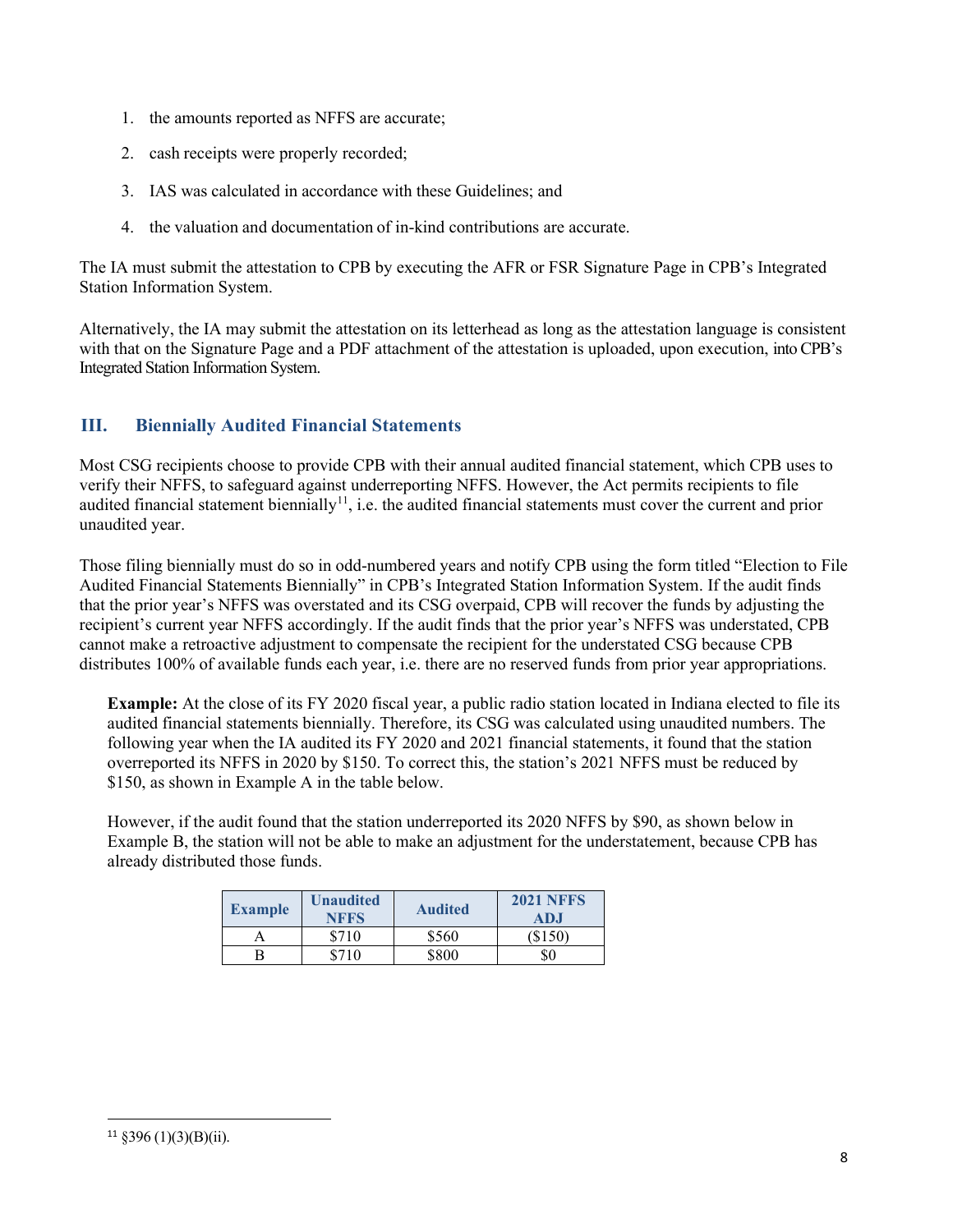# **PART II: NFFS**

# **I. NFFS: Definition**

*NFFS is the total value of cash and the fair market value of property and services (including, to the extent provided in the second sentence of this paragraph, the personal services of volunteers) received—*

- *A. as gifts, grants, bequests, donations, or other contributions for the construction or operation of noncommercial educational broadcast stations, or for the production, acquisition, distribution, or dissemination of educational television or radio programs, and related activities, from any source other than: (i) the United States or any agency or instrumentality of the United States; or (ii) any public broadcasting entity; or*
- *B. as gifts, grants, donations, contributions, or payments from any State, or any educational institution, for the construction or operation of noncommercial educational broadcast stations or for the production, acquisition, distribution, or dissemination of educational television or radio programs, or payments in exchange for services or materials with respect to the provision of educational or instructional television or radio programs. Such term includes the fair market value of personal services of volunteers, as computed using the valuation standards established by the Corporation, but only, with respect to such an entity in a fiscal year, to the extent that the value of the services does not exceed 5 percent of the total non-Federal financial support of the entity in such fiscal year.* 47 U.S.C §397 (9)

Neither CPB nor its Board of Directors may change the definition of NFFS, but the Board may adopt policies that identify the types of NFFS revenues that CPB will recognize when determining the amount of a CSG. The policies are typically the result of a CPB consultation with representatives from the public broadcasting system $^{12}$ .

# **II. Contribution vs. Payment**

Revenues are either a contribution or a payment, and must meet the recipient, form, source, and purpose criteria below to be reported as NFFS.

- **A. Contribution.** A contribution is a gift, grant, bequest, donation or appropriation (i.e., the form criterion). For a contribution to be reported as NFFS, it must meet the following criteria.
	- 1. **Recipient.** The contribution must be unconditionally provided to the CSG recipient. This includes contributions made indirectly, if Constructively Received<sup>13</sup>.
	- 2. **Source.** The contribution may be from any source except the United States, any agency or instrumentality of the United States (i.e. the federal government), or a public broadcasting entity.

Funds are considered federal if they are provided by the federal government or any agency or instrumentality of the federal government to:

i. the CSG recipient directly or indirectly, if Constructively Received; and

<span id="page-8-0"></span> $12$  47 U.S.C § 396 (k)(6)(B).

<span id="page-8-1"></span><sup>&</sup>lt;sup>13</sup> Defined in Section VI.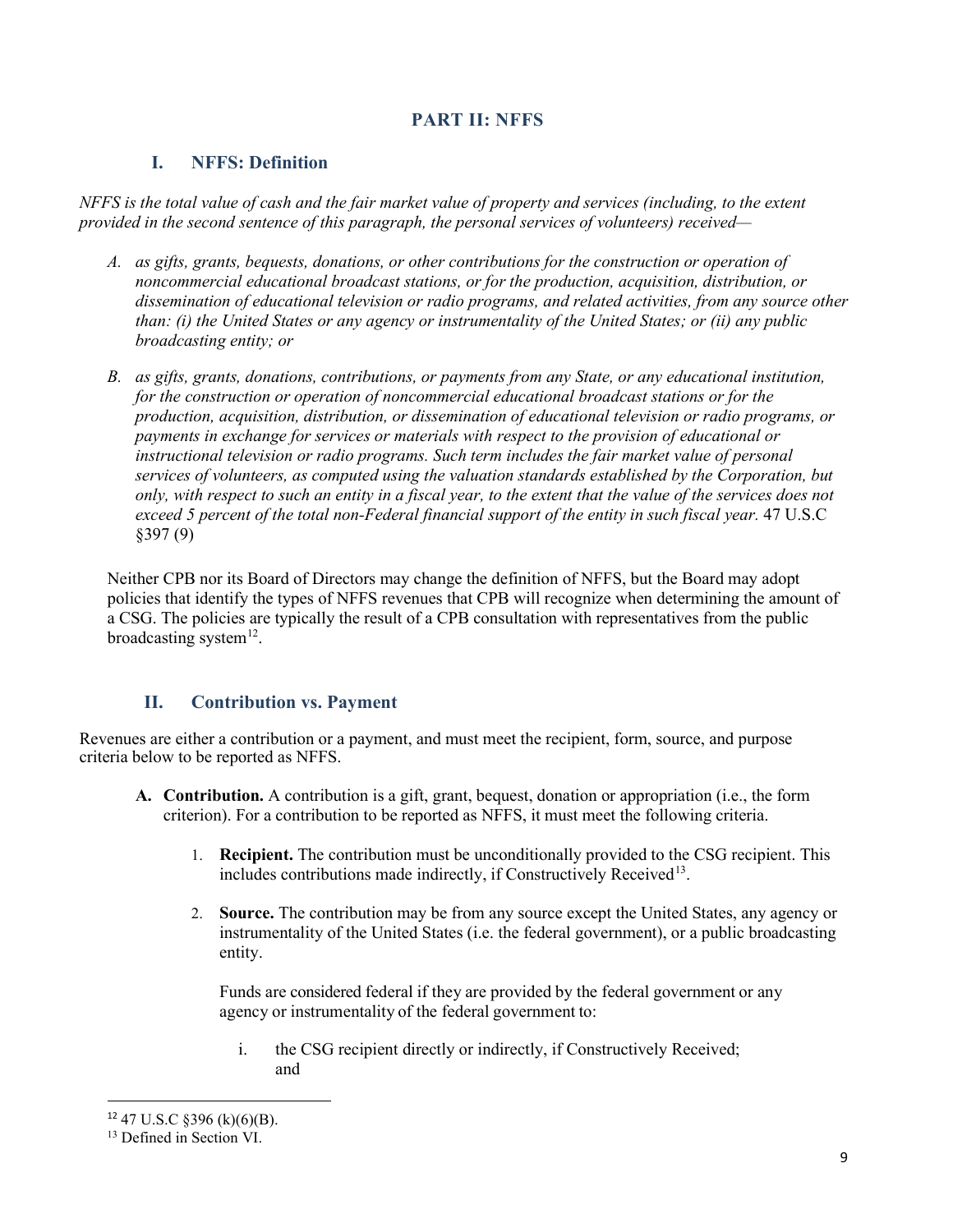- ii. a non-federal organization that, in turn, provides the funds to a CSG recipient, with the stipulation that the funds retain their federal character when passed to other parties<sup>[14](#page-9-0)</sup>; and
- 3. **Purpose.** The contribution must be provided to the CSG recipient to construct or operate a noncommercial educational broadcast station<sup>15</sup>, or for the production, acquisition, distribution or dissemination of educational television or radio programs and related activities.
- **B. Payment.** A payment is a reciprocal transfer of cash, goods and/or services (e.g. exchange transaction) and may be reported as NFFS, if it meets the criteria below.
	- 1. **Recipient:** Public broadcasting entity or an organization that receives the revenue on its behalf.
	- 2. **Form:** The payment must be in the form of an appropriation or contract payment.
	- 3. **Source:** The payment must be made by a state<sup>[16](#page-9-2)</sup> or any educational institution<sup>17</sup>.
	- 4. **Purpose.** The payment must be in exchange for services or materials with respect to the provision of educational or instructional television or radio programs.
- **C. Summary of Requirements: Contributions and Payments.** Below is a summary of the requirements that revenues must meet to qualify as NFFS.

|                | <b>Contributions</b>                                                                                                                                                                                 | <b>Payments &amp; Exchange Transactions</b>                                                                                                                                                            |  |
|----------------|------------------------------------------------------------------------------------------------------------------------------------------------------------------------------------------------------|--------------------------------------------------------------------------------------------------------------------------------------------------------------------------------------------------------|--|
| Recipient      | Public broadcasting entity or an organization that<br>receives the revenue on its behalf <sup>18</sup> .                                                                                             | Public broadcasting entity or an organization<br>that receives the revenue on its behalf.                                                                                                              |  |
| Form           | Gifts, grants, bequests, donations, and<br>appropriations.                                                                                                                                           | An appropriation or contract payment.                                                                                                                                                                  |  |
| <b>Source</b>  | Any source except the federal government or a<br>public broadcasting entity.                                                                                                                         | State (including local governments or<br>agency thereof), or an educational<br>institution. <sup>19</sup>                                                                                              |  |
| <b>Purpose</b> | Construction or operation of a noncommercial,<br>educational broadcast station; or<br>the production, acquisition, distribution, or<br>dissemination of educational television or radio<br>programs. | Cash, goods and/or services the CSG<br>recipient received, in exchange for services<br>or materials with respect to the provision, of<br>educational or instructional television or<br>radio programs. |  |

<span id="page-9-0"></span><sup>&</sup>lt;sup>14</sup> Federal funds rarely lose their federal character, even when they pass through an intermediary organization to a CSG recipient. To lose their federal character, federal funds must be provided to the original recipient without any restrictions on their use, and the original recipient cannot be required to report back to the provider for any reason. If there are any questions as to whether the funds are federal, please contact the appropriator or grantor. When revenues provided to the CSG recipient are from federal and non-federal sources, the non-federal portion may be reported as NFFS.

<sup>&</sup>lt;sup>15</sup> Capital contributions to television stations are excluded, Part II, Section V.

<span id="page-9-2"></span><span id="page-9-1"></span><sup>&</sup>lt;sup>16</sup> State includes local governments, state agencies, the District of Columbia, U.S. territories, public schools, and Native American Tribes as defined in the applicable year's General Provisions.

<span id="page-9-3"></span> $17$  Payments provided by educational institutions that are public broadcasting entities (i.e., the licensee of another public broadcasting station) may not be reported as NFFS because public broadcasting entities are ineligible sources.<br><sup>18</sup> Constructive Receipt defined in Part II, Section VI.

<span id="page-9-4"></span>

<span id="page-9-5"></span><sup>19</sup> See footnote 17.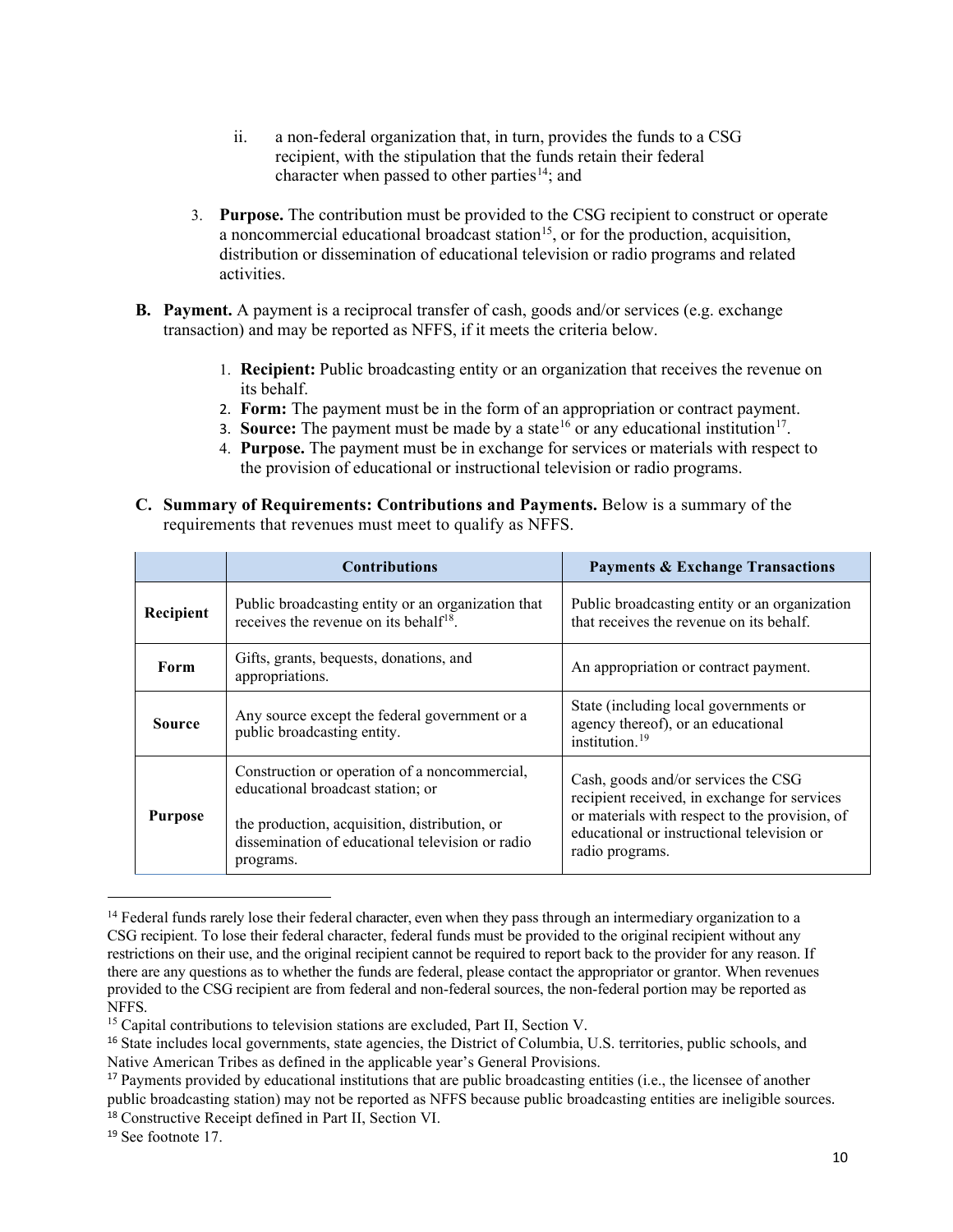# **III. NFFS from Institutional Licensees**

An institutional licensee is a state or local government, public or private college, or university or the government of a United States territory that holds a license for a radio and/or television station. Its activities do not have to be devoted exclusively to public broadcasting. CSG recipients may report the following revenues as NFFS if they were provided by their institutional licensees and not excluded as set forth in Part II, Section V.

- A. direct revenues, i.e. cash, including appropriations (collectively Direct Revenues);
- B. expenses incurred or absorbed by the station's institutional licensee that directly benefits the station; and
- C. IAS (see Part II, Section XII).

# **IV. NFFS from Radio Capital Campaign Contributions**

Radio CSG recipients may report as NFFS contributions they receive from capital campaigns and from other sources (e.g. its institutional licensee), provided the funds are used for any of the following:

- A. the acquisition or construction of facilities and facility improvements;
- B. equipment purchases;
- C. the acquisition of equipment for broadcast or operations;
- D. national productions;
- E. to repay debts incurred to acquire a station's license;
- F. to increase the distribution of a station's news and information service; or
- G. to engage in other projects that support programming.

# **V. NFFS: Excluded Revenues**

Revenues from any of the sources below may not be reported as NFFS (see Exhibit A). However, this list is not exhaustive.

- A. Public broadcasting entities. Public broadcasting entities include but are not limited to:
	- 1. CPB;
	- 2. any licensee or permittee of a public broadcasting station;
	- 3. any nonprofit institution primarily in the production, acquisition, distribution, or dissemination of educational and cultural television or radio programs., including but not limited to: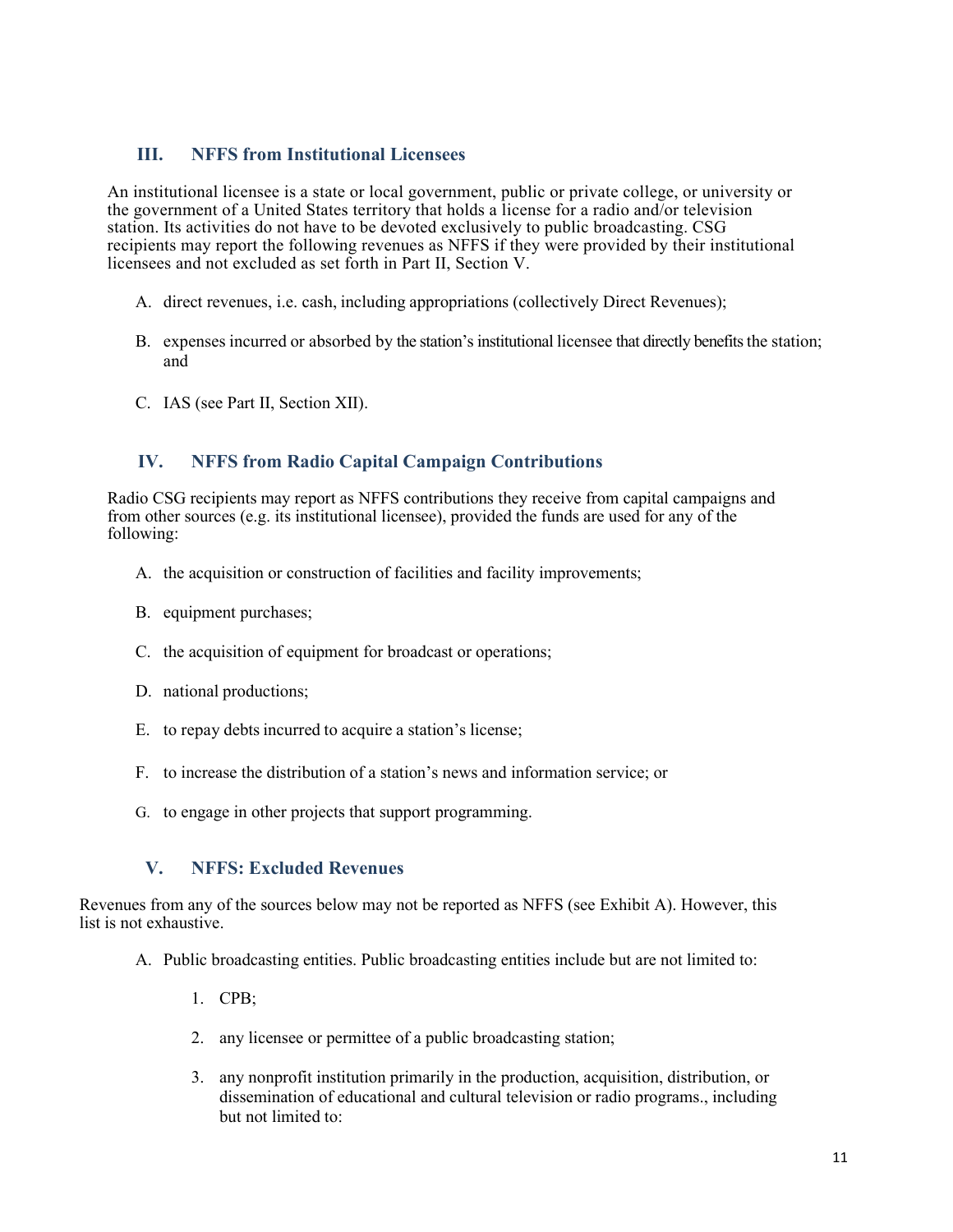- i. American Public Television;
- ii. National Public Radio;
- iii. Public Broadcasting Service;
- iv. Public Radio Exchange;
- v. American Public Media; and
- vi. National Educational Telecommunications Association.
- B. Federal funds.
- C. CPB grants.<sup>[20](#page-11-0)</sup>
- D. Ready to Learn (RTL) grants that CPB awards to CSG recipients.<sup>[21](#page-11-1)</sup>
- E. Federal Work Study (FWS) Programs. A FWS program is a campus-based program administered by the financial aid office at the participating school. For the student working at a public broadcasting station, FWS covers the cost of the student's wages by making payments directly to the station. Because the station has no discretion over what portion of the student's salary FWS will pay, the funds retain their federal character and may not be reported as NFFS.
- F. Presenting Station Fees. A presenting station fee is the fee often charged by an independent program producer to introduce a program into distribution among public broadcasters. The fee may be charged directly to and paid directly by the independent producer or retained by the public broadcasting entity from assets that it solicited or received from third-party underwriters on the producer's behalf. For clarification, the fee that a station receives or retains when introducing a program into public broadcasting distribution is a payment.
- G. Capital Assets: Television CSG Recipients. Revenues received directly or as in-kind contributions by a television CSG recipient that are restricted at the time of the donation to support any of the activities below:
	- 1. the acquisition of capital investments;
	- 2. the construction of facilities, facility improvements, new construction, or other similar activities;
	- 3. equipment purchases; or
	- 4. the acquisition of equipment for broadcasting or operations.

<span id="page-11-0"></span><sup>&</sup>lt;sup>20</sup> Except for Ready to Learn (RTL) grants, funds provided by CPB are not federal awards and, therefore, are not subject to the federal Uniform Guidance (Uniform Administrative Requirements, Cost Principles, and Audit Requirements for Federal Awards).

<span id="page-11-1"></span><sup>&</sup>lt;sup>21</sup> Stations receiving RTL grants must comply with the federal financial reporting and government audit requirements, including the federal Uniform Guidance (Uniform Administrative Requirements, Cost Principles, and Audit Requirements for Federal Grants).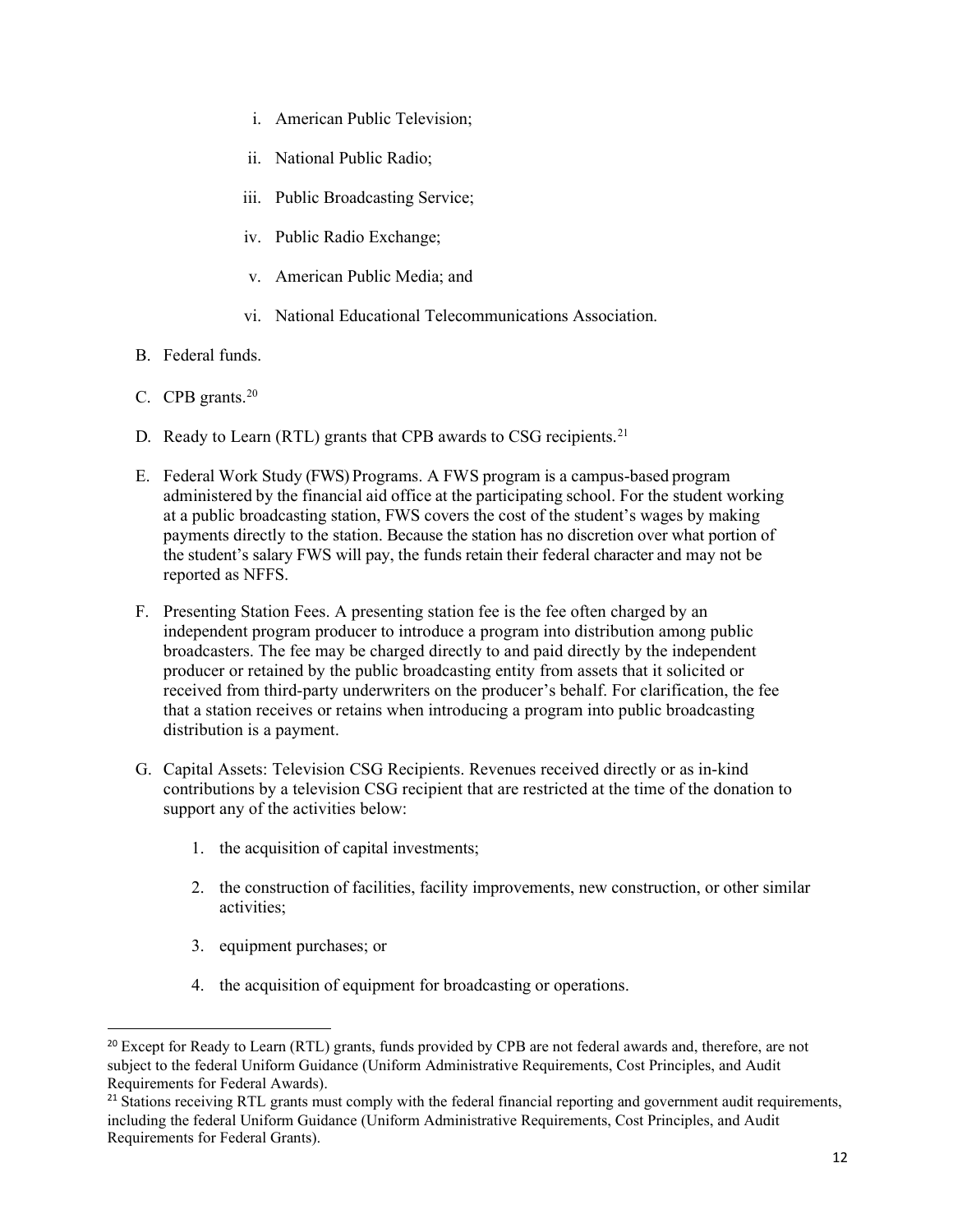- H. Spectrum Auction and Repacking Revenues. Revenues television and radio CSG recipients receive as a result of a spectrum incentive auction conducted by the Federal Communications Commission (FCC) and funds the FCC provides to recipients as reimbursement for repacking costs, including interest and dividends earned and/or received on the same.
- I. Rental Revenues. Revenues that a CSG recipient receives as rent for an asset, including revenue from leases for tower space, unused spectrum, and building space.
- J. Advertising Revenues. The Act does not prohibit public broadcasting stations from transmitting advertisements via the internet or other non-over-the-air broadcast media.

The FCC defines an advertisement as "any message or other programming material which is broadcast or otherwise transmitted in exchange for any remuneration, and which is intended:

- 1. to promote any service, facility, or product offered by any person who is engaged in such offering for profit;
- 2. to express the views of any person with respect to any matter of public importance or interest; or
- 3. to support or oppose any candidate for political office."[22](#page-12-0)

CPB considers the term "otherwise transmitted" to include messages that are distributed through any method other than an over-the-air broadcast, such as via the internet.

- K. Premiums. Premiums are thank-you gifts of significant value that CSG recipients often provide to donors in exchange for membership contributions. Therefore, the recipient must deduct the fair market value of the premium from the donation. The remainder may be reported as NFFS consistent with the IRS rules<sup>[23](#page-12-1)</sup> that recognize the tax-deductible portion of donations involving premiums. Recipients must ensure that they comply with all IRS rules and regulations concerning these issues.
- L. Other Revenues may include:
	- 1. gains on the sale of assets and realized and unrealized investment gains and losses;
	- 2. revenues from a wholly or partially owned for-profit subsidiary, regardless of the nature of the subsidiary's work;
	- 3. revenues from a wholly or partially owned non-profit subsidiary which is not engaged in telecommunications work;
	- 4. refunds, rebates, and reimbursements;
	- 5. income classified as unrelated business income; and

<span id="page-12-0"></span> $22$  47 U.S.C. § 399(B)(a).

<span id="page-12-1"></span><sup>&</sup>lt;sup>23</sup> Charitable Contributions-Substantiation and Disclosure Requirements, [IRS Publication 1771 \(Rev. 3-2016\).](https://www.irs.gov/pub/irs-pdf/p1771.pdf)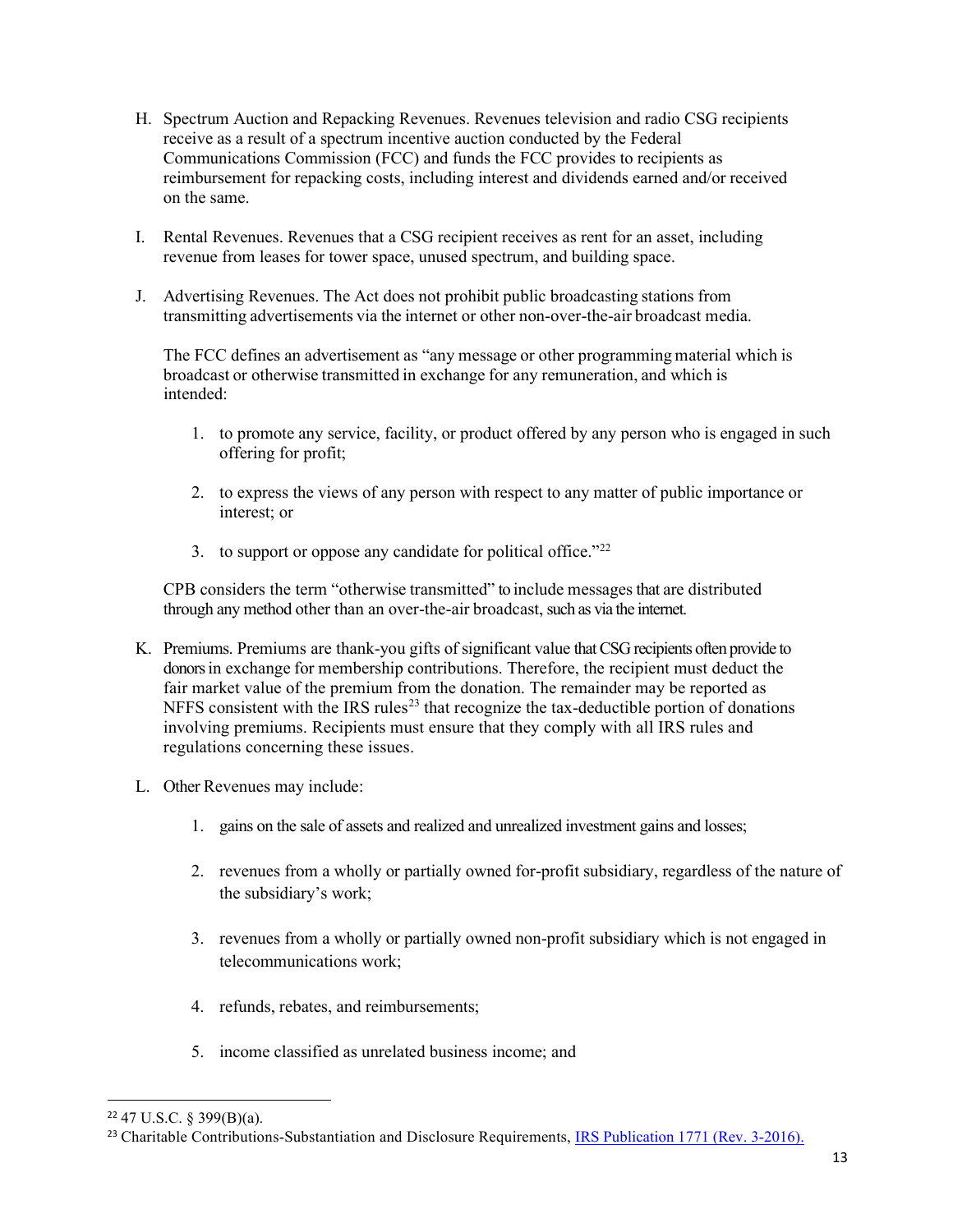6. insurance settlements and proceeds.

# **VI. NFFS: Underwriting Revenues**

The FCC<sup>[24](#page-13-0)</sup> and the Communications Act<sup>[25](#page-13-1)</sup> allow public broadcasting stations to broadcast underwriting credits which may also be referred to as sponsorships but prohibit them from broadcasting advertisements. Underwriting revenues are contributions to a CSG recipient primarily to support its programming or activities in exchange for underwriting credit. CSG recipients may report revenues they receive for broadcasting underwriting credits as NFFS. An underwriting credit acknowledges the contributor's support but does not promote its goods or services and may not contain any of the following:

- A. a call to action;
- B. qualitative or descriptive language;
- C. comparative language;
- D. price or value information;
- E. inducements to buy, sell, rent, or lease;
- F. endorsements; or
- G. demonstrations of consumer satisfaction.

Underwriting revenues may be provided directly or indirectly to the CSG recipient. For those provided indirectly, the CSG recipient must "constructively receive" the revenues. Constructive Receipt exists when there is a written agreement between the recipient and the third party that authorizes the third party to receive the underwriting revenues on the CSG recipient's behalf (Constructive Receipt or Constructively Received). Below are examples.

Example #1: Donation. Oil Company donates \$200,000 to Station X to underwrite a television program it broadcasts about British royalty. Station X may report \$200,000 as NFFS.

Example #2: Constructive Receipt. Station X enters into a written contract with Sponsorship Placement Organization. Under the contract, the Organization agrees to secure and receive the underwriting on Station X's behalf. If Organization secures \$200,000 in underwriting revenues from Oil Company on Station X's behalf, Station X may report \$200,000 as NFFS. Station X does not have to reduce the donation by the amount of Organization's fee.

Example #3: Lack of Constructive Receipt. Oil Company enters into a written contract with Advertising Agency to place underwriting donations on its behalf. Under the contract, Oil Company will donate \$200,000 to underwrite a television program in a major market from which Advertising Agency will receive a fee of \$25,000. Advertising Agency secures underwriting on public television Station X. There is no written agreement between Advertising Agency and Station X. Therefore, Station X may report \$175,000 as NFFS, even if the documentation provided by Advertising Agency or Oil Company identifies the donation as \$200,000.

<span id="page-13-0"></span> $24$  37 C.F.R. §73.503(d) and §73.621(e)

<span id="page-13-1"></span><sup>25</sup> 47 U.S.C. §399(b)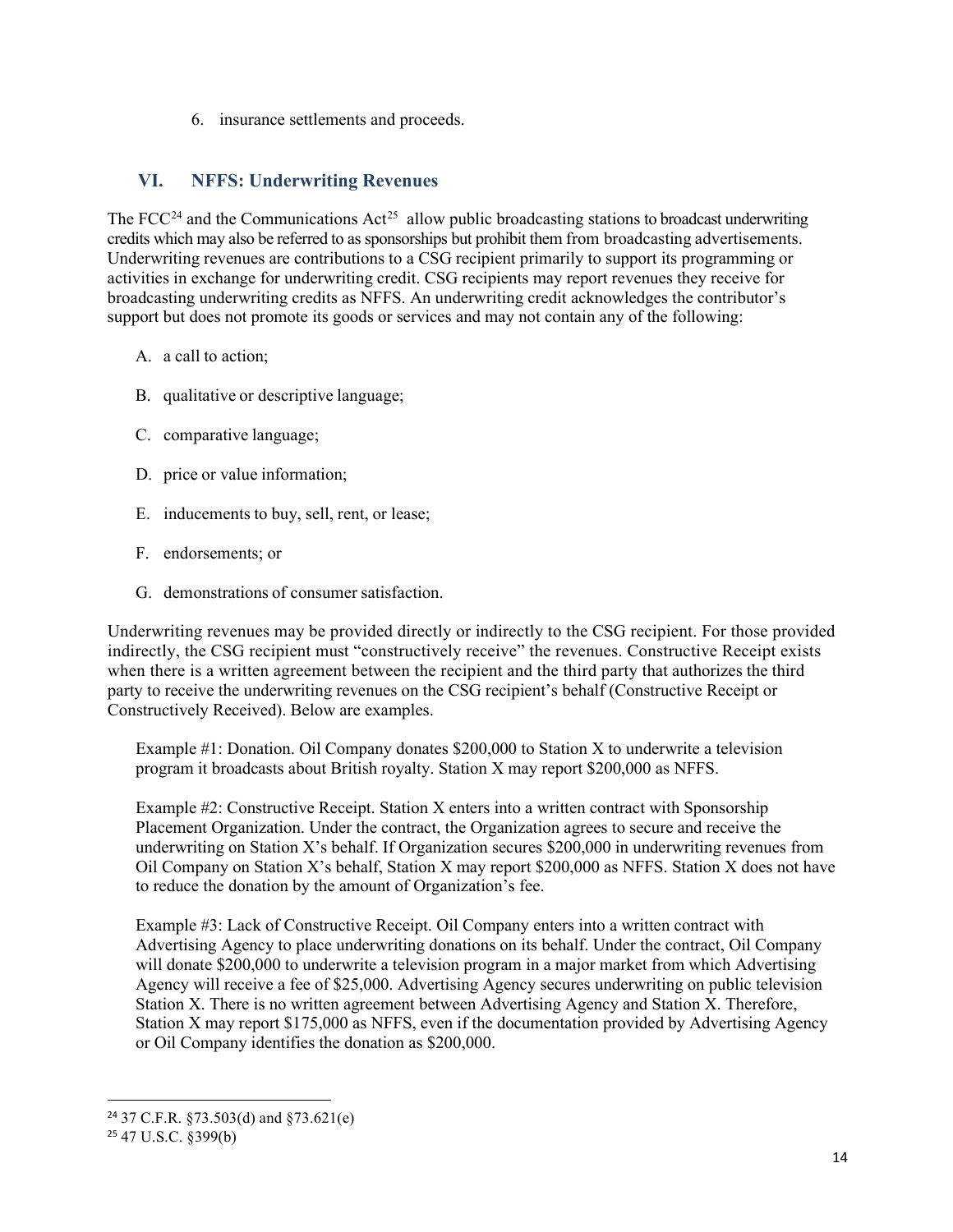# **VII. NFFS: In-kind Contributions**

In-kind contributions are contributions other than cash (such as property, professional services, materials, supplies and the use of assets), a donor provides to a CSG recipient, if they are reported on the recipient's audited financial statement as a contribution<sup>[26](#page-14-0)</sup> and they are not excluded by CPB policy. The recipient may report them as NFFS at their fair market value at the time the contribution was made consistent with GAAP<sup>27</sup>,

- A. Professional Services. For professional services to qualify as an in-kind contribution, they must also meet the criteria below. The fair market value of professional services may be based on the usual and customary fee the donor would charge a paying customer for equivalent goods and/or services. Professional services:
	- 1. create or enhance non-financial assets, or requires specialized skill; and
	- 2. are performed by someone that in the normal course of its business, provides the same or similar services to a paying customer, such as attorneys, tax professionals, architects, carpenters, doctors, electricians, nurses, plumbers, teachers, financial advisors and other professionals and craftsmen.

Example. Goldie graduated from college with a degree in digital media and web technology and makes a living as a consultant, creating websites for local businesses. Goldie donates her time to assist a public radio station in developing and maintaining its website, approximately 10 hours a month. The station may report the fair market value of those services as NFFS. If Goldie donated her time to act as a host or to answer phones, the CSG recipient could not report the fair market value of her time as NFFS.

B. Underwriting Trades. An underwriting trade exists when a donor contributes goods and/or services, i.e. something other than cash, to a station in exchange for underwriting credit. Underwriting credits may either be made on-air or online. The CSG recipient may report the fair market value of those goods and/or services as NFFS.

If the CSG recipient provides the donor with anything in addition to the underwriting credit (e.g. production services or studio time) the transaction is an exchange transaction, and the contribution reported as NFFS must be reduced by the value of what was provided the donor. However, NFFS may not be less than zero.

Example: The donor provides the CSG recipient with promotional spots on its website equal to \$10,000. In exchange, the CSG recipient provides the donor with \$2,500 in studio time and underwriting credits. The CSG recipient may report as NFFS \$7,500 (\$10,000 - \$2,500). However, if the studio time provided to the donor was worth \$15,000, the CSG recipient would report \$0 NFFS.

CSG recipients must obtain the documentation that meets the criteria below in paragraph C. Trade underwriting agreements or contracts may not be used to document the value of a contribution because they represent the donor's intent and are not evidence that the trade took place.

Regarding advertising provided as an in-kind donation to a CSG recipient, it may be reported by the recipient as NFFS if it primarily advertises the recipient's station activities. Otherwise, only the portion that promotes the station's activities may be reported as NFFS.

- C. Documentation. The CSG recipient must have documentation from the donor that:
	- 1. was prepared at the time the contribution is made;
	- 2. is printed on the donor's business stationery or an invoice that prominently displays the

<span id="page-14-0"></span><sup>26</sup> Statement of Financial Accounting Standards 116, paragraph 9.

<span id="page-14-1"></span> $27$  Accounting Standards Codification (ASC) paragraph 958-605.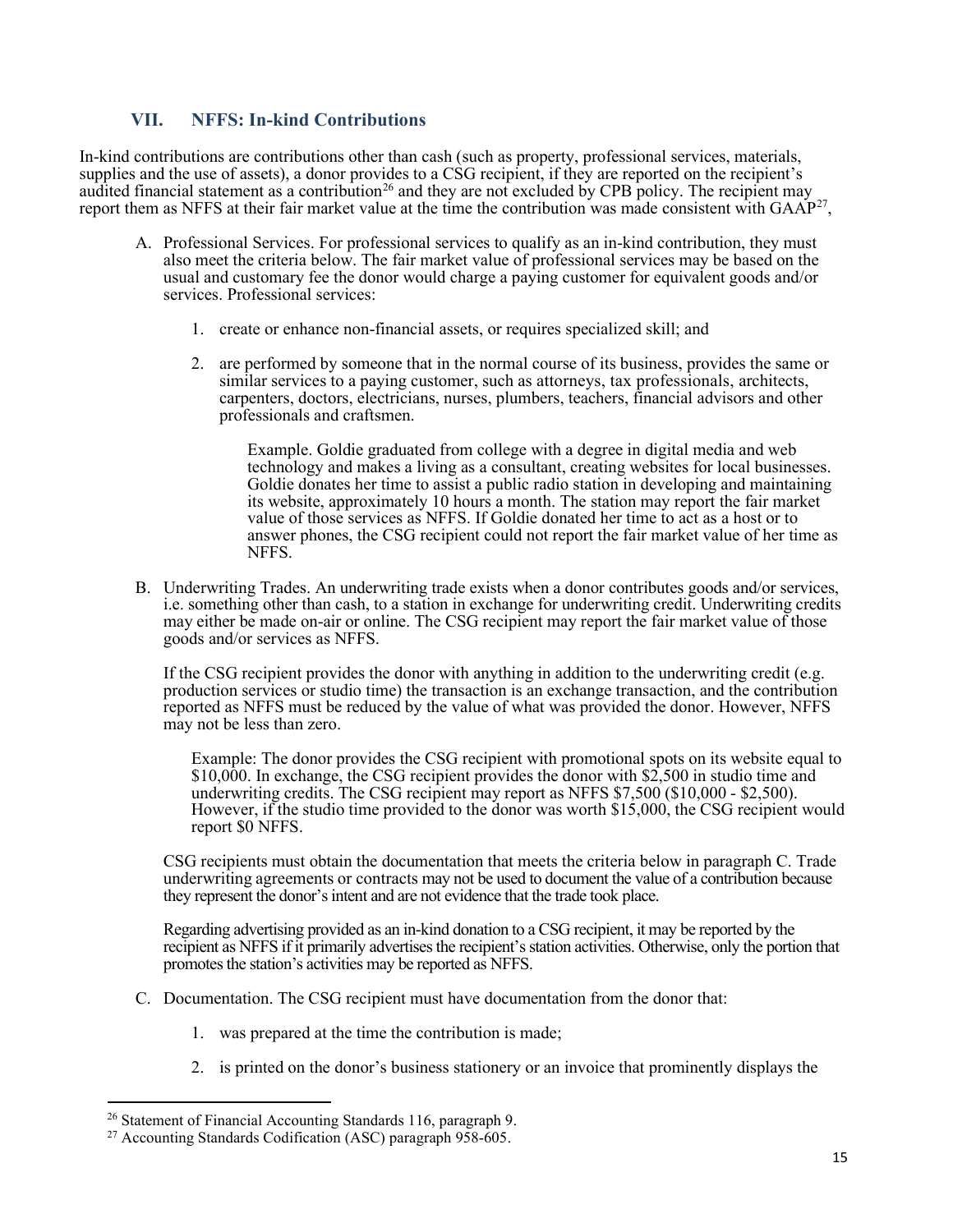donor's name, address, business logo, and contact information;

- 3. describes the contribution;
- 4. shows the date the contribution was provided to the CSG recipient;
- 5. identifies the fair market value of the contribution using a clearly measurable and objective valuation method (e.g. lawyer's hourly rate multiplied by the number of hours worked) pursuant to GAAP;
- 6. states the donor's intent to donate or trade the goods and/or services; and
- 7. includes the signature, name, and title of the donor or its representative.

To ensure that the necessary information is obtained from the donor, the CSG recipient may use these [customizable templates,](https://www.cpb.org/stations/in-kind) which consist of a cover letter explaining the documentation request and a form for the donor to complete.

# **VIII. NFFS from In-kind Contributions Combined with Exchange Transactions or Payments**

If a CSG recipient receives an in-kind contribution and provides the donor goods and/or services in exchange (Exchange Transaction), the amount the CSG recipient may report as NFFS is calculated by deducting the fair market value of the goods and/or services the CSG recipient provided from the fair market value of the contribution it received.

Example #1: Exchange Transaction. An attorney donates legal services with a fair market value of \$5,000 to the station. In return, the station records the attorney's new hip-hop song at its studios. The production services have a fair market value of \$5,000. In this case, the station may not report any NFFS because this is an Exchange Transaction.

Example #2: Combine In-kind Contribution with an Exchange Transaction. A jewelry appraiser donates her time to appraise the value of jewelry bequeathed to the station. The fair market value of her services is \$10,000. In return, she received \$4,000 worth of underwriting credits and production services to produce a commercial for her business with a fair market value of \$6,000. The station may report \$4,000 as NFFS. It cannot report the remaining \$6,000 as NFFS because the production services are an Exchange Transaction.

# **IX. NFFS from In-Kind Contributions: Educational Television and Radio Programs & Related Activities**

CSG recipients may report as NFFS in-kind contributions they receive for the "production, acquisition, distribution, or dissemination of educational television or radio programs, and related activities."<sup>[28](#page-15-0)</sup> Nonetheless, if the CSG recipient is a television station, the contribution may not be reported as NFFS if it is used to purchase new equipment or facilities, or to expand existing facilities as set forth in Part II, Section (V)(G).

CSG recipients that provide an educational or instructional television service to classrooms (ITV service) via over-the-air broadcasts, cable distribution, prerecorded materials, podcasts, DVDs, etc., may report in-kind contributions as NFFS if the recipients maintain managerial and operational control over those contributions and the ITV service (such control may not be held by the recipient's licensee), and the ITV service directly

<span id="page-15-0"></span><sup>28</sup> 47 U.S.C. §397 (9).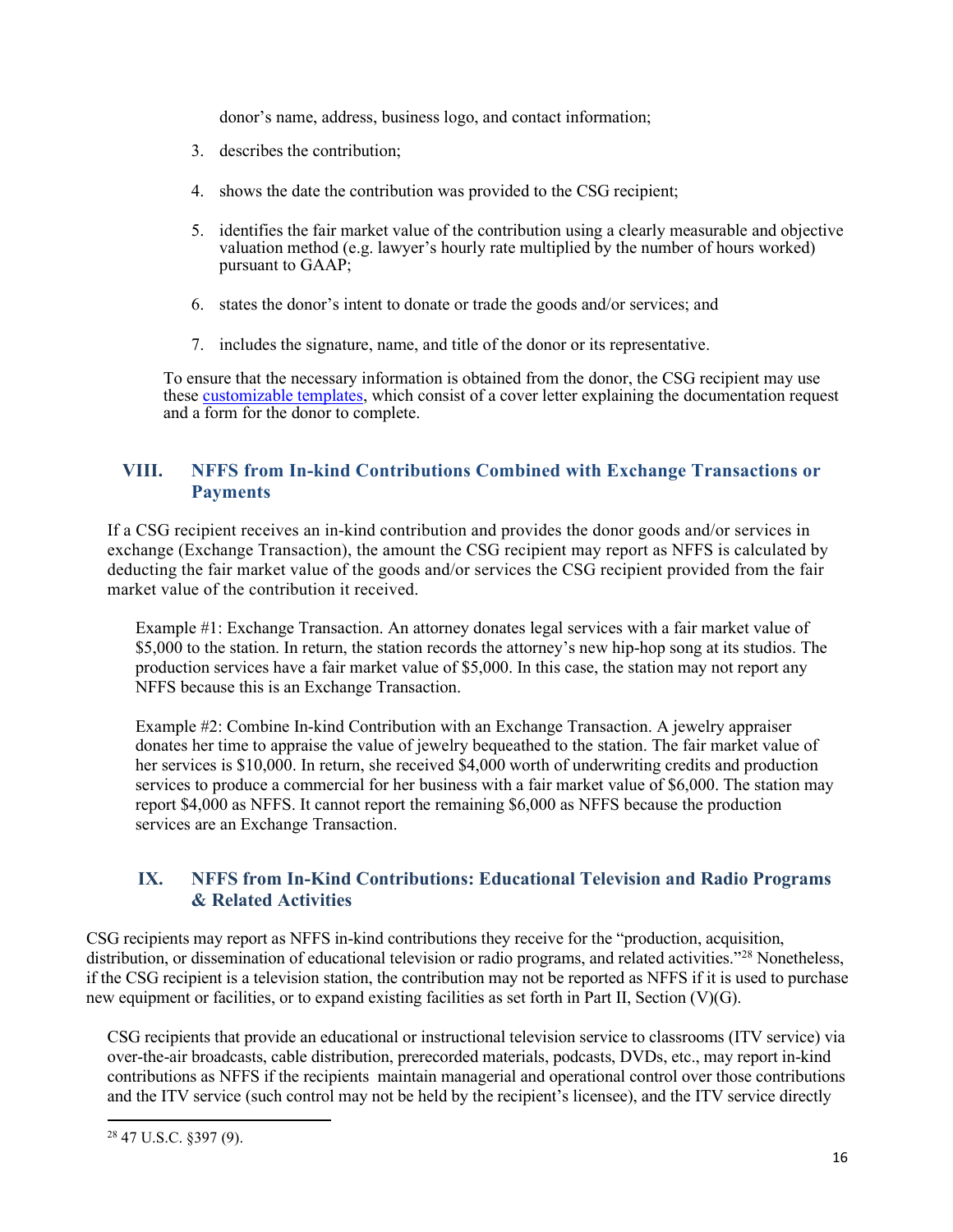benefits the station's mission as an educational broadcaster. The following in-kind contributions may be reported as NFFS:

- 1. study and teacher guides that support or are related to its ITV service, provided they are not contributed by the CSG recipient's licensee;
- 2. the services of a utilization specialists, hired by the educational entity that receives the ITV service, time spent coordinating the use of that service in the classroom and serves as a liaison with the station (a utilization specialist is someone with specialized education and skills in curriculum development and standards rather than a classroom teacher);
- 3. the time a curriculum committee spent advising the CSG recipient on the ITV service. The committee may include a reasonable number of people, appointed by the educational entity and tasked with advising on the ITV service and supporting materials. The committee's services must be an integral part of that service, without which the CSG recipient would be required to secure elsewhere;
- 4. the services faculty members donate to assist the CSG recipient in developing the ITV services, provided the faculty are not compensated by the recipient or any third party and they meet the criteria for professional donated services;
- 5. educational television and radio programs and broadcast rights purchased by a state agency that are used in the CSG recipient's ITV services; and
- 6. the expenses incurred by an educational nonprofit entity to promote courses offered by the CSG recipient through its ITV service, if the promotion highlights the recipient's involvement.

To clarify, for ITV services, the following is a partial list of costs and items excluded from NFFS.

- The salaries and benefits of classroom teachers using the ITV service;
- The cost of receiving or playback equipment located at the educational or instructional facility; and
- Donated programs, including local productions and national programs regardless if produced for instructional use and/or distributed as part of the CSG recipient's instructional programs.

# **X. Other In-kind Contributions Excluded from NFFS**.

Below are other in-kind contributions that may not be reported as NFFS.

- A. Exchange Transaction(s).
- B. Non-professional Donated Services.
- C. Miscellaneous Electronic Items. Electronic files, flash drives, prerecorded compact discs, records, tapes, cassettes, film libraries and other similar items.
- D. Fundraising-related contributions, i.e., all in-kind contributions intended for or used to raise funds.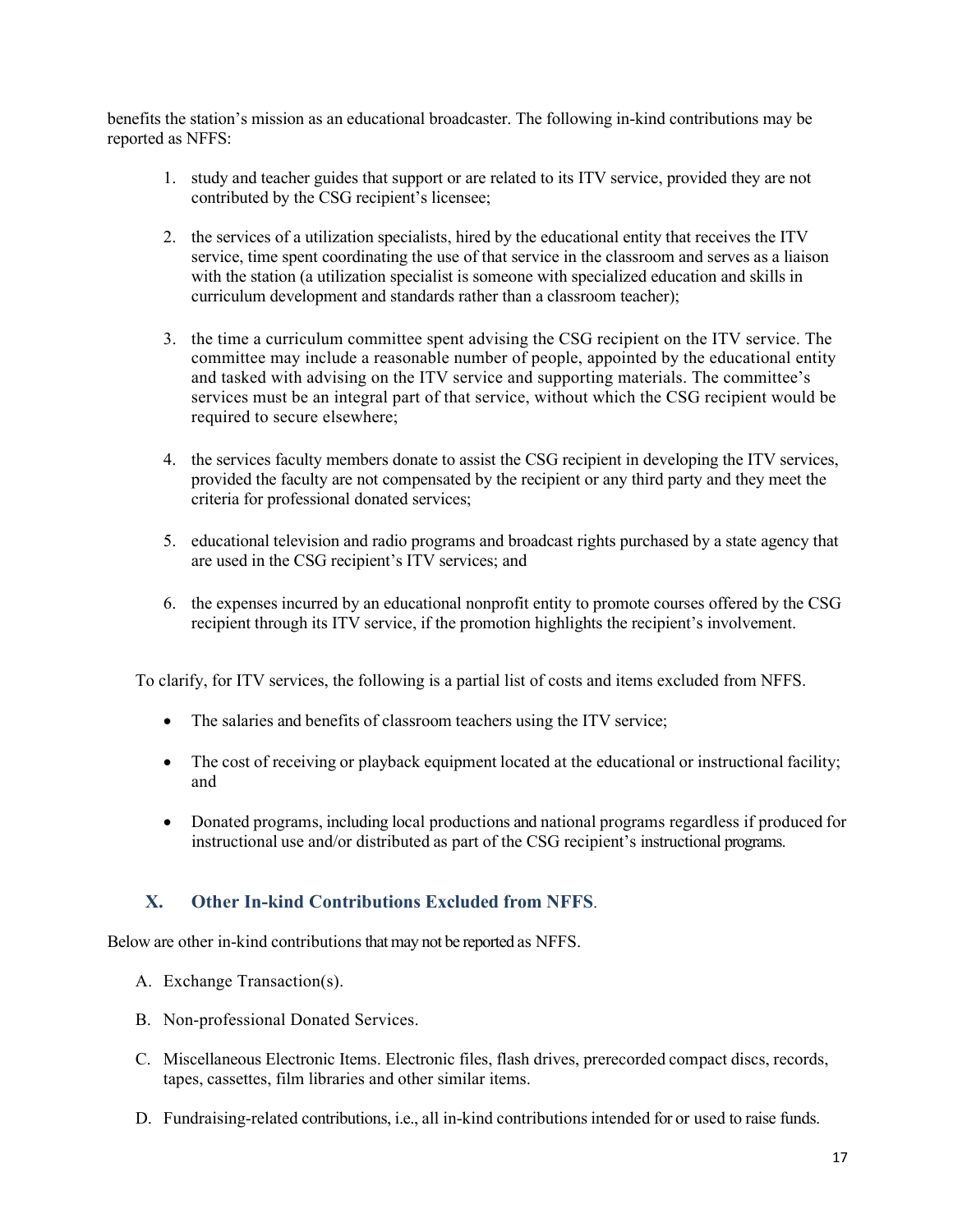Examples of fundraising-related activities include the following:

- 1. donated space to warehouse auction goods;
- 2. refreshments or catering services provided for fundraising volunteers;
- 3. donations of advertising including commercial broadcasting stations simulcasting the CSG recipient's fundraising event; and
- 4. goods and/or services donated for "thank you" events, such as a reception or dinner for major underwriters and contributors, which are an extension of a fundraising activity. "Thank you" events may be for the donor's support or continued support. They are excluded from NFFS regardless of whether they were solicited by the CSG recipient.
- E. Promotional items. Promotional items are the items or events the CSG recipient gives or holds for listeners or the public as an incentive to listen longer or more often to its station, or to increase station audience awareness. These include but are not limited to the following:
	- 1. tickets to performances
	- 2. T-shirts, mugs
	- 3. mouse pads
	- 4. dinners
	- 5. other events or items
- F. Local production support. In-kind contributions supporting a local production include but are not limited to performers' fees (e.g. musicians, instrumentalists, actors and singers), the on-air broadcast services of volunteer hosts, any off-air writing or research related to producing the program, equipment rentals, lodging, transportation, catering and other activities related to the production.

A local production is one that is produced locally by or for the CSG recipient, regardless of whether the production is distributed nationally, or whether the production is broadcast. It includes the recipient's:

- 1. exclusive airings;
- 2. public performances;
- 3. station exclusives, which are events held at the CSG recipient's studio or another location, for the sole purpose of producing a television or radio program, including studio recordings; and
- 4. broadcast pick-ups, which are performances or events that the CSG recipient holds in a public place with a general audience, where television or radio broadcast coverage is incidental.
- G. Third party production payments. Payments of production expenses made by a third party on behalf of a CSG recipient and expenses a CSG recipient's production partner incurs to create or deliver a production.
- H. Nationally distributed programs.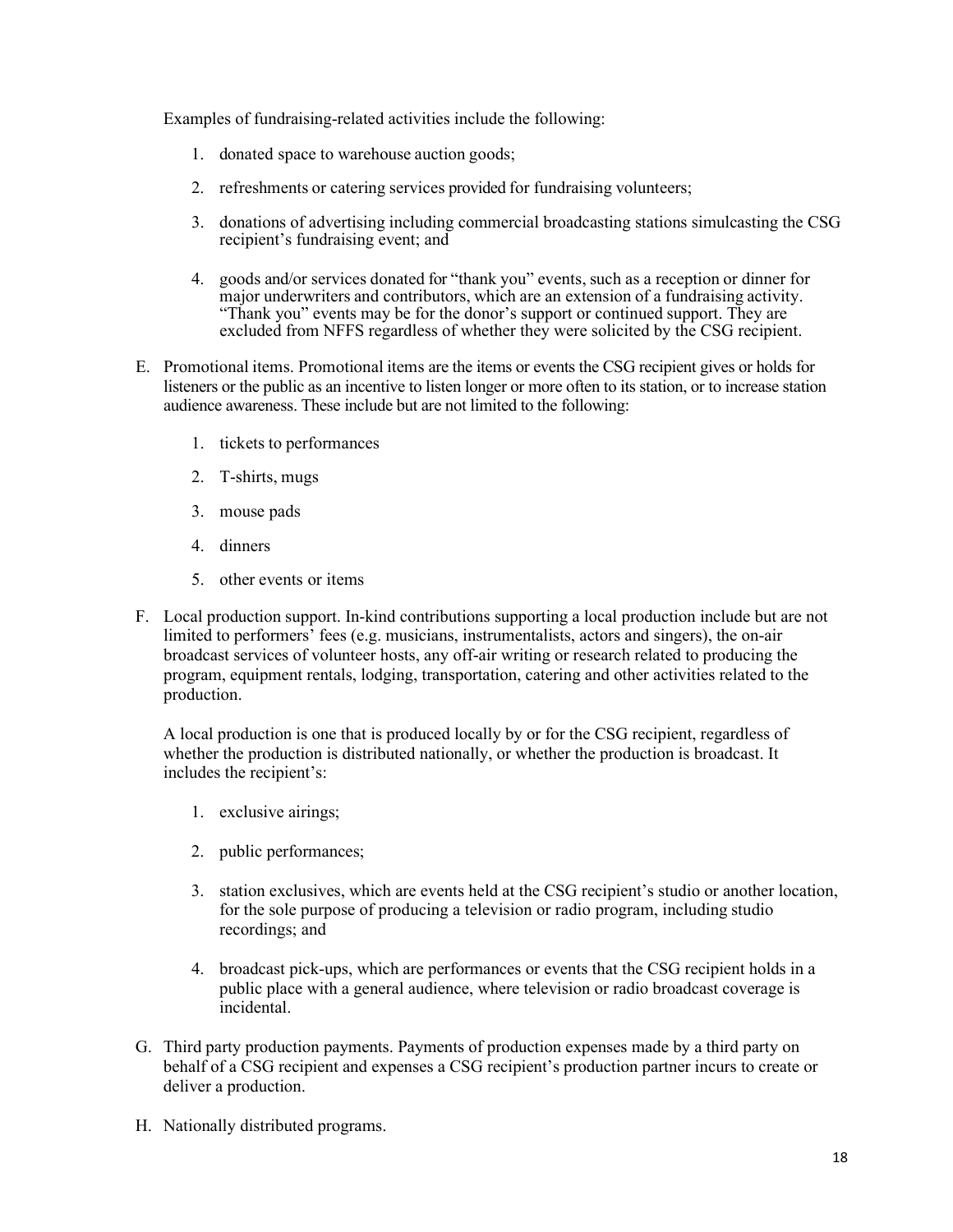- I. Program supplements. Program supplements are syndicated information announcements, including, traffic reports, weather reports, stock reports, ski reports, and agricultural reports.
- J. Licensee in-kind contributions. In-kind contributions made by the licensee to the station.

# **XI. NFFS from In-kind Contributions: State Appropriation Exceptions**

CSG recipients that receive in-kind contributions funded by a state appropriation, such as from the Alaska Public Broadcasting Commission, Florida Department of Education or Ohio Broadcast Educational Media Commission, may report them as NFFS.

# **XII. Indirect Administrative Support (IAS).**

IAS is the value of services an institutional licensee provides to its station for facilities and administrative costs (F&A) and occupancy value (OV), as defined below.

- F&A: are general administration costs (also known as institutional support) and operations and maintenance costs (also known as physical plant support).
- OV: is the value of a station's pro-rata share of the annual depreciation of a licenseeowned building or land associated with tower facilities that is fully or partially occupied by the station.
- Institutional licensee: is the entity with a valid renewable licensee from the United States Government to operate a full-power, noncommercial, educational radio or television station and the entity's operations are not devoted primarily to said station's operations, such as public and private colleges and universities, state, and local governments.<sup>[29](#page-18-0)</sup>

To report IAS, radio and television CSG recipients that file an AFR must use the standard method worksheet on Schedule B. However, with prior approval from CPB, a station operated by a state or local government may use a grantee-developed method worksheet to calculate IAS if its licensee's audited financial statement lack sufficient details to identify  $F\&A^{30}$  $F\&A^{30}$  $F\&A^{30}$ . In addition, radio CSG recipients that submit an FSR to CPB must use the grantee-developed method.

# **XIII. NFFS from Interrelated Organizations Must Meet NFFS Criteria**

When the CSG recipient's financial statement is consolidated with another entity as a financially interrelated organization pursuant to GAAP, that entity's revenue must meet the source, form and purpose criteria for the recipient to report it as NFFS.<sup>[31](#page-18-2)</sup> Common interrelated organizations are fundraising organizations, e.g. friends' groups and university foundations; affiliated stations and subsidiaries.

A CSG recipient may not report as NFFS its related organization's general operational costs or overhead. CSG recipients must confer with their IA to determine whether consolidating is appropriate. If not, the recipient may report direct revenues<sup>[32](#page-18-3)</sup> that the related organization provides it as NFFS, as well as the items below, provided the recipient obtains the required documentation.

<span id="page-18-0"></span> $^{29}$  State and local governments include U.S. territories and tribal entities as defined in the General Provisions.

<span id="page-18-1"></span><sup>&</sup>lt;sup>30</sup> Grantees must notify CPB no later than April 1 of the applicable year.

<span id="page-18-2"></span><sup>&</sup>lt;sup>31</sup> Subject to the exclusions in Part II, Section V, NFFS: Excluded Revenues.

<span id="page-18-3"></span><sup>&</sup>lt;sup>32</sup> Must meet the source, form, and purpose criteria.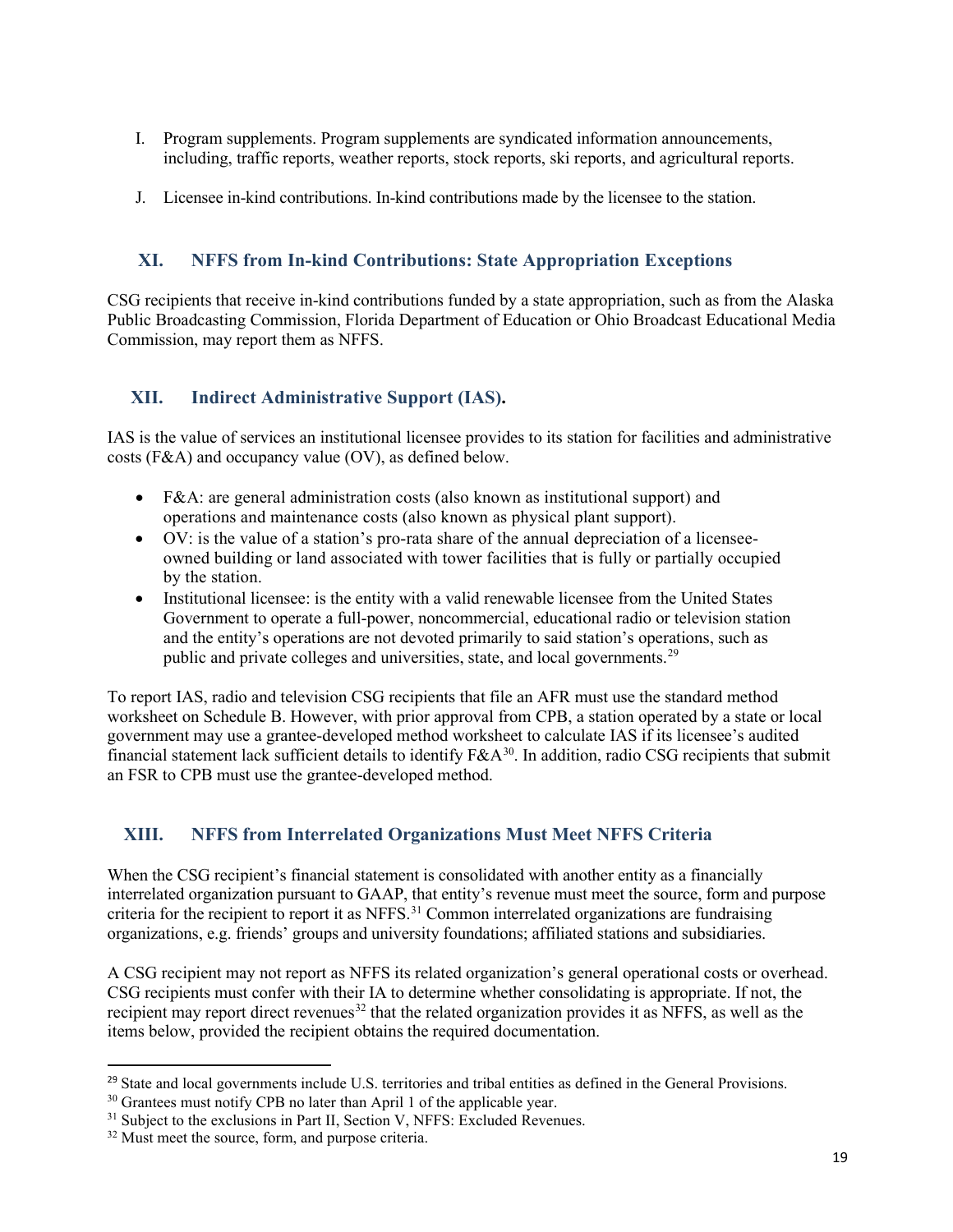- A. Programs purchased for and given to the station;
- B. expenses incurred to print and distribute the station's program guide;
- C. expenses incurred for the station's staff salaries and benefits; and
- D. for radio CSG recipients, property and equipment purchased and legally transferred to it.

# **XIV. Allocating Capital Assets & Large Gifts**

A radio CSG recipient that receives in-kind donations of capital assets and/or gifts to purchase capital assets may allocate these over a period of up to five years. The allocation must begin in the year the donation is reported on the station's AFR and audited financial statement and the recipient must advise CPB of the same by completing and submitting the "Capital Asset Allocation" form.

A television CSG recipient that receives a donation equal to ten percent or more of NFFS in its most recent fiscal year, may allocate the donation over a period of up to three years. A television recipient with \$20 million or more in NFFS in its most recent fiscal year may choose to allocate any portion of its NFFS for a period of up to three years. In either case, the allocation must begin the year the revenues are reported on the station's AFR and audited financial statement. The recipient must advise CPB of the same by completing and submitting the form titled "Large Gift Allocation".

# **XV. AFR and FSR: Filing and Penalties**

CSG recipients may request two filing extensions from CPB. The first is 45 days and, if requested prior to the CSG recipient's original deadline, is granted automatically. The second extension is 30 days. It must be requested before the expiration of the first, include a detailed justification signed by the CSG recipient's head of grantee and IA (if an audit is required), and is subject to CPB's approval. Both extensions requests must be made in CPB's Integrated Station Information System.

CSG recipients that fail to file reports by the due dates (including extensions) will be subject to late filing penalties as described in the relevant year General Provisions. To file an amended AFR or FSR, the recipient must submit a request<sup>[33](#page-19-0)</sup> (to csg@cpb.org) no later than May 15 and file the revised AFR or FSR no later than May 31 of that year.

# **XVI. AFR & FSR: Components**

CSG recipients submitting an AFR must complete schedules A, E, and F. Schedules B, C, and D are required if the specified revenue is received. CSG recipients submitting an FSR must submit parts 1, 2, 3, and 4 when submitting audited financial statements; and parts,1,2, and 3 when submitting an unaudited financial statement.

| <b>Section</b>      | <b>AFR Schedule</b> | <b>FSR Part</b> |  |
|---------------------|---------------------|-----------------|--|
| Direct Revenues     |                     |                 |  |
| IAS (if applicable) |                     |                 |  |

<span id="page-19-0"></span><sup>&</sup>lt;sup>33</sup> Submit the request to:  $csg(\omega$ cpb.org.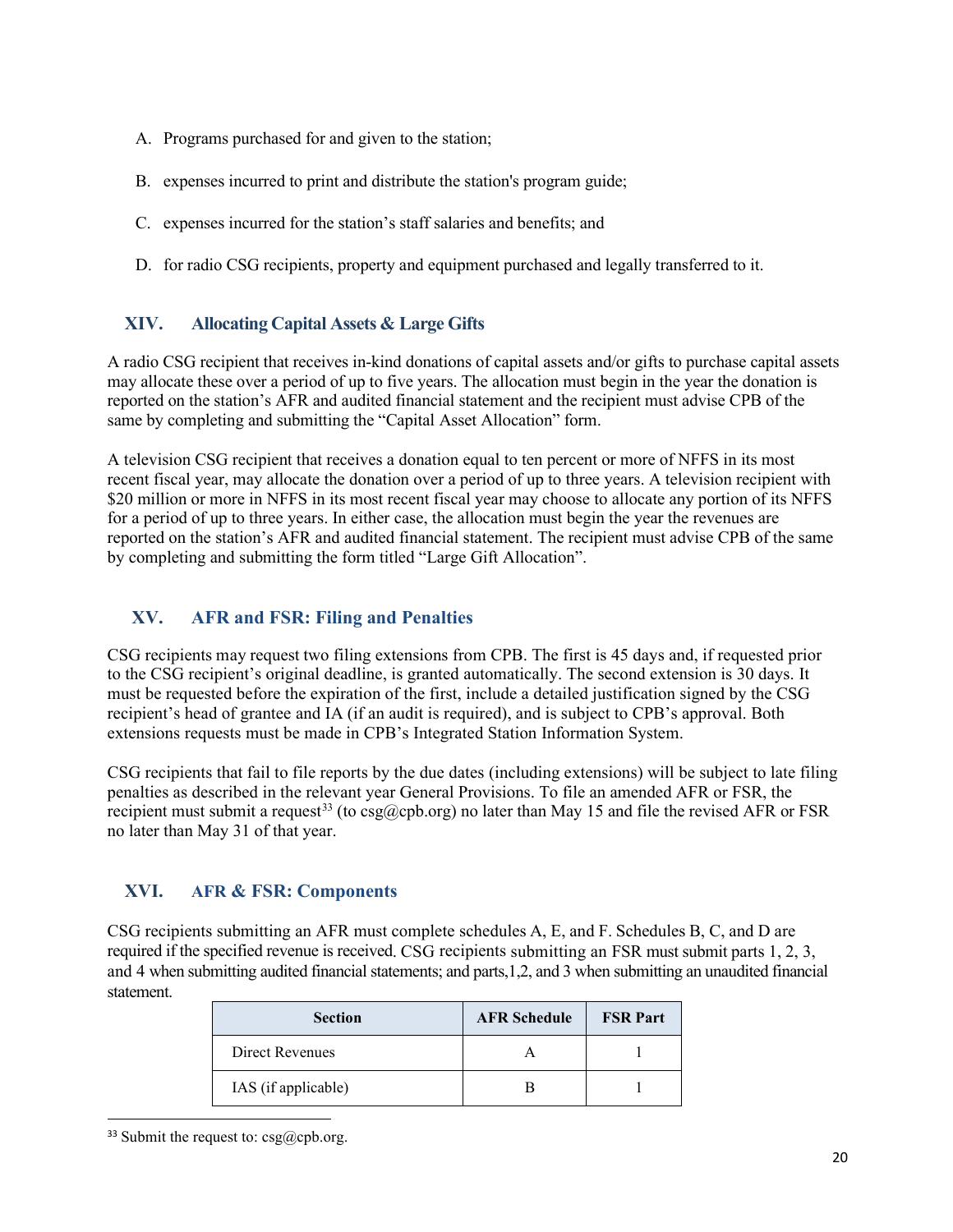| In-kind Contributions (if<br>applicable)            | C & D    |  |
|-----------------------------------------------------|----------|--|
| <b>NFFS</b> Exclusions                              | A, C & D |  |
| Expenses                                            | E        |  |
| Reconcile to Audited Financial<br><b>Statements</b> | F        |  |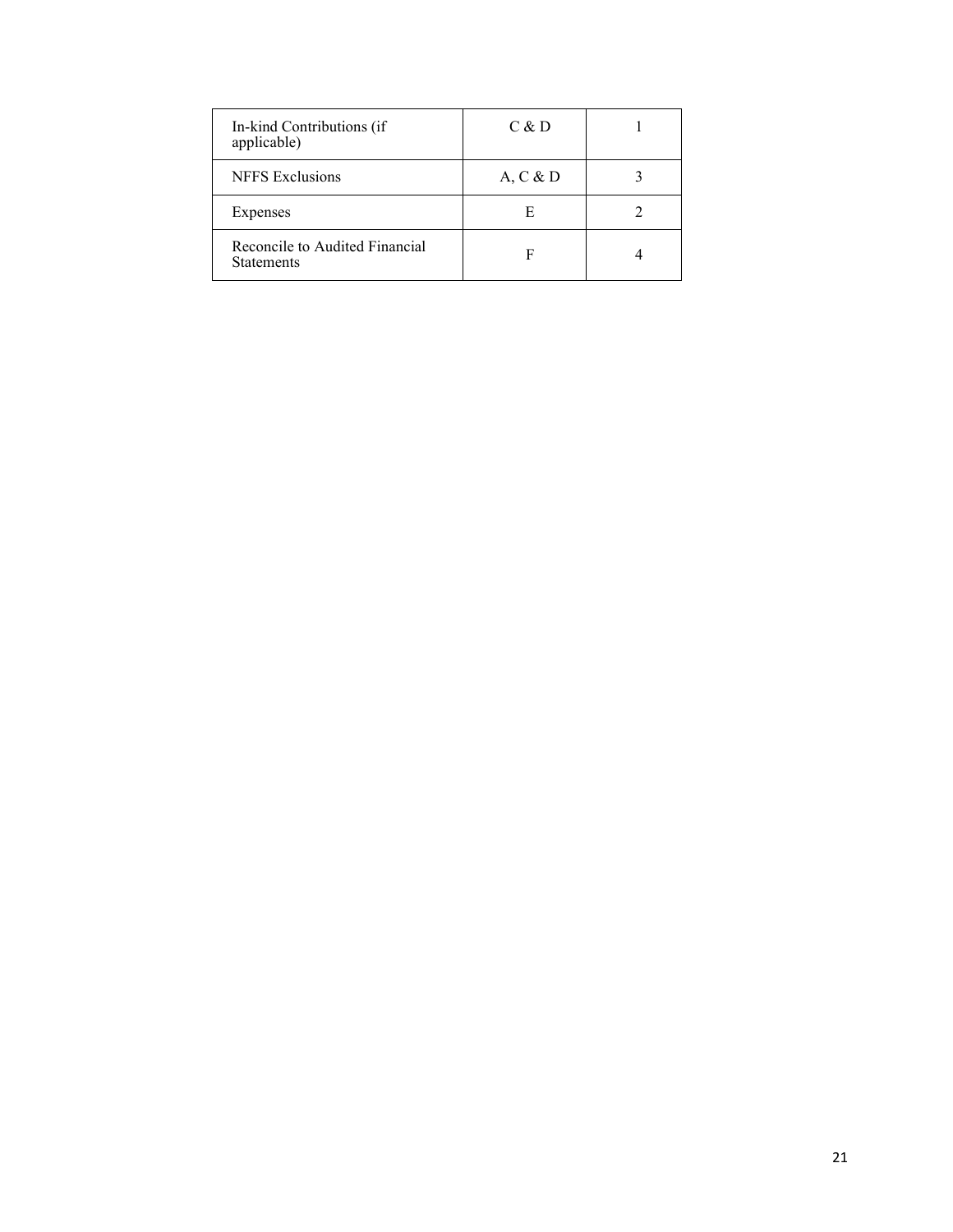# **PART III – AFR AND FSR LINE ITEM INSTRUCTIONS**

# **Completing AFR Schedule A - Direct Revenue**

This schedule is used to report all direct revenue recognized in the audited financial statements for the reporting year. Direct revenue includes gifts, grants, contributions of cash, payments for services, dividends on investments, royalty payments, etc. For institutional stations, direct revenue may also consist of expenses incurred or absorbed by the licensee specifically for the operations of the station.

Do not report in-kind contributions of any type on Schedule A. All in-kind contributions, including those received through underwriting trade agreements, are to be reported on Schedules C and D only.

Unexpended funds returned to a grantor or other payor that were previously recognized as revenue and reported as NFFS in a prior financial reporting period should have been netted against current year financial statement revenues so that NFFS is properly reduced in the current reporting period. If returned funds were not netted against revenues in the financial statements it must be netted against the revenues reported on Schedule A and presented as a reconciling item on Schedule F, Lines 3 and 4.

Schedule A requires that you report your revenues in two broad categories - Source and Form. Revenues by source are reported on Lines 1 through 12. For Lines 3 through 9, grantees are required to breakdown the source categories by transaction type, paying particular attention to NFFS eligibility. Additional revenues by form (or type) are reported on Lines 13 through 21.

### **Line Item Instructions:**

### **Line 1 - Amounts provided directly by federal government agencies**

Federal funds are reported on this line and will be forwarded to Line 23 to be excluded from NFFS. It is the grantees responsibility to properly identify all federal funds it receives, both directly and indirectly, and to report them correctly on the AFR.

### **A. Grants for Facilities and Other Capital Purposes**

Use this line to enter grants received from federal agencies for facilities and other capital purposes.

### **B. Department of Education**

Use this line to enter funds received that originate from the Department of Education.

### **C. Department of Health and Human Services**

Use this line to enter funds received that originate from the Department of Health and Human **Services** 

# **D. National Endowment for the Arts and Humanities**

Use this line to enter funds received that originate from the National Endowment for the Arts and **Humanities** 

### **E. National Science Foundation**

Use this line to enter funds received that originate from the National Science Foundation.

# **F. Other Federal Funds**

Use this line to enter funds received that originate from federal sources other than those listed in Lines 1A - 1E and funds provided through the Paycheck Protection Program that are recognized as revenue when the loans are forgiven.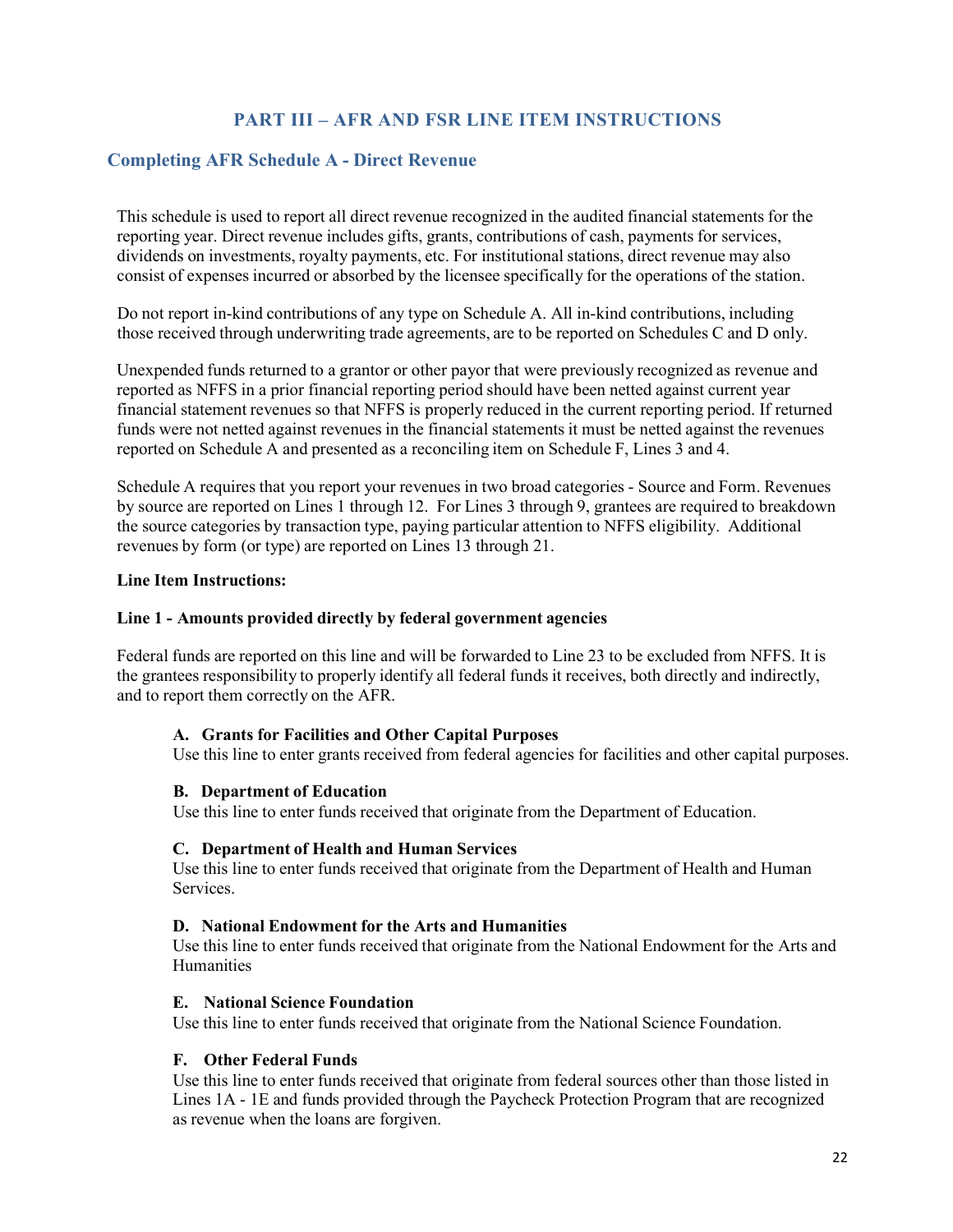# **Line 2 - Amounts provided by Public Broadcasting Entities**

Public broadcasting funds are reported on this line and will be forwarded to Line 24 to be automatically excluded from NFFS.

# **A. CPB - Community Service Grants**

Use this line to report the TV and Radio CSG funds received.

# **B. CPB - all other funds from CPB (e.g. DDF, RTL, Programming Grants)**

Use this line to report all non-CSG funds provided by CPB, including digital grants, production grants, and Stabilization Grants from CARES Act and American Rescue Plan Act funds.

**C. PBS - All payments except copyright royalties and other pass-through payments** Use this line to report all PBS revenues except copyright royalties and other pass-through payments. Payments that represent copyright royalties should be reported on Line 15C, rather than 2C. These are considered pass-through funds generated from copyright user fees, and they may be included as NFFS.

Revenue distributions from PBS National Datacast, Inc. are not received from a public broadcasting entity and should not be reported on Line 2. They should be reported on Schedule A, Line 9 – Business and Industry and excluded from NFFS because they do not meet the source criteria for payments.

Distributions from PBS National Satellite Service are revenues from a public broadcasting entity and should be reported on Line 2C.

# **D. NPR - All payments except pass-through payments**

Use this line to report all NPR revenues except pass-through payments. Payments that represent copyright royalties should be reported on Line 15C, rather than 2D. These are considered passthrough funds generated from copyright user fees, and they may be included as NFFS.

Interest rebates from NPR for early payment of dues should also be reported on Line 2D.

# **E. Public broadcasting stations - All payments**

Use this line to report all funds received that originate from public broadcasting stations.

# **F. Other PBE funds**

Use this line to report all funds received that originate from public broadcasting sources other than those listed on Lines  $2A - 2E$ .

### **Line 3 - Local boards and departments of education or other local government or agency sources**

Use Lines 3.1 and 3.2 to report all contributions, grants, payments, appropriations, and other revenues received from local governmental agencies, including city, county, and tribal governmental support.

Do not include in-kind contributions received through underwriting trade agreements. In-kind contributions are to be reported on Schedules C and D only.

# **NFFS Exclusions:**

Payments received in exchange transactions that do not satisfy the recipient, form, source, and purpose criteria for NFFS must be excluded from NFFS using Lines 3.2A to 3.2E.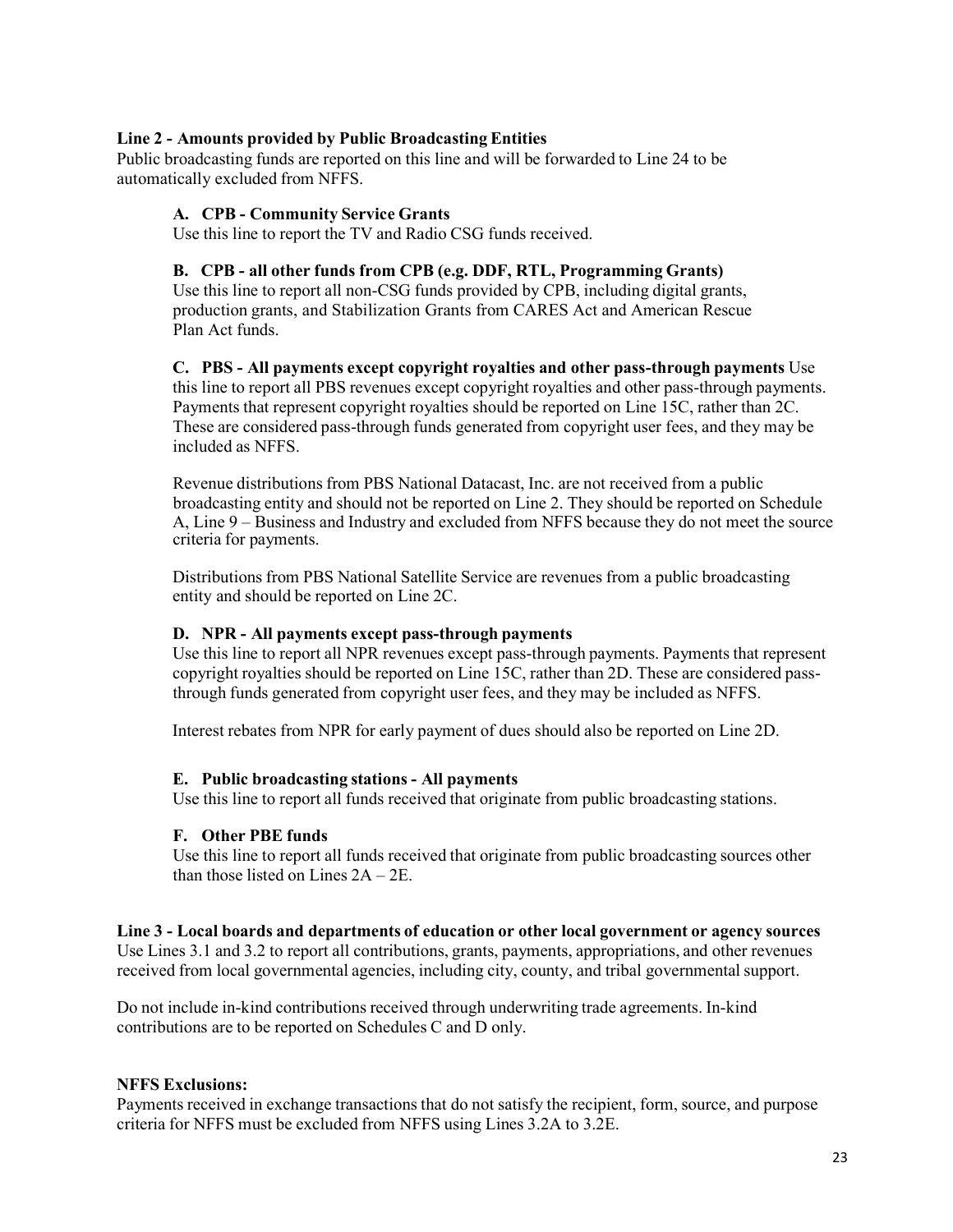# **3.1 NFFS Eligible Revenues**

# **A. Program and production underwriting**

Use this line to report direct contributions for underwriting purposes. This includes revenues received for general underwriting, spot/run of schedule, and those revenues received to underwrite the cost of producing or acquiring a program for which the donor receives on-air or printed credit.

# **B. Grants and contributions other than underwriting**

Use this line to report direct grants, gifts, and contributions not for underwriting purposes.

# **C. Appropriationsfrom the licensee**

Use this line to report direct appropriations, transfers, and payments from a station's institutional licensee, as well as any *direct* costs incurred or absorbed by the licensee specifically for the station. Review the appropriation for potential exclusions from NFFS, i.e., federal funds, spectrum incentive auction funds, and direct revenues from the licensee that are restricted for facilities and equipment purposes based on grantee type. If the licensee provides an appropriation to the station for pension expense, report as NFFS only the actual contribution to the plan made in a given fiscal year. Unallowable NFFS included in the appropriation should be reported on Line 3.2E. Direct revenues from the licensee that are restricted for facilities and equipment purposes should be reported on 3.1D and 3.2D based on grantee type.

# **D. Gifts and grants for facilities and equipment as restricted by the donor or received through a capital campaign (Radio only)**

Use this line to report direct revenues restricted for facilities and equipment purposes. This includes revenues restricted by the donor for facilities and equipment purposes, as well as revenues solicited through a capital campaign that includes facilities and equipment purposes as a goal or objective of the campaign.

# **E. Gifts and grants received through a capital campaign but not for facilities and equipment**

Use this line to report revenues received through a capital campaign but not restricted for a facilities and equipment purposes.

# **F. Other income eligible as NFFS**

Use this line to report all other direct revenue received from local government or agency sources that is eligible as NFFS but is not appropriate for Lines 3.1A to 3.1E.

# **3.2 NFFS Ineligible Revenues**

# **A. Rental Income**

Use this line to report rental income that does not meet the NFFS criteria.

# **B. Fees for services**

Use this line to report all income received as fees for services and payments in an exchange transaction that does not meet the NFFS criteria.

# **C. Licensing fees (not royalties – see instructions for Line 15)**

Use this line to report all income received in exchange for licensing fees.

# **D. Gifts and grants for facilities and equipment as restricted by the donor or received through a capital campaign (TV only)**

Use this line to report direct revenues restricted for facilities and equipment purposes. This includes revenues restricted by the donor for facilities and equipment purposes, as well as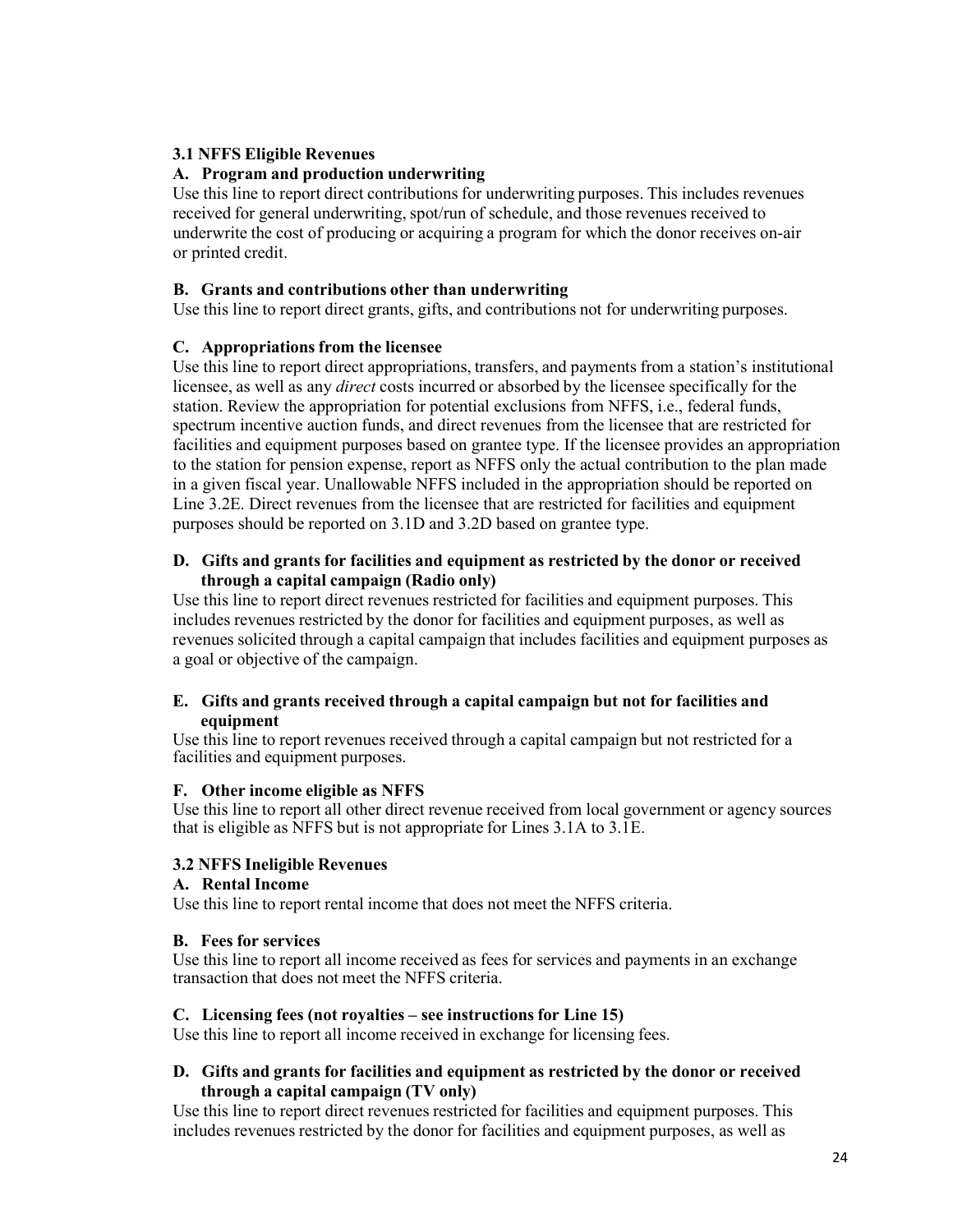revenues solicited through a capital campaign that includes facilities and equipment purposes as a goal or objective of the campaign.

# **E. Other income ineligible as NFFS**

Use this line to report all other direct revenue received from local government or agency sources that does not meet NFFS criteria but is not appropriate for Lines 3.2A to 3.2D.

### **Line 4 - State boards and departments of education or other state government or agency sources**

Use Lines 4.1 and 4.2 to report all contributions, grants, payments, appropriations, and other revenues received from state agencies and governmental sources, including state public broadcasting agencies or networks.

Do not include in-kind contributions received through underwriting trade agreements. In-kind contributions are to be reported on Schedules C and D only.

### **NFFS Exclusions**

Payments received in exchange transactions that do not satisfy the recipient, form, source and purpose criteria for NFFS must be excluded from NFFS using lines 4.2A to 4.2E.

### **4.1 NFFS Eligible Revenues**

### **A. Program and production underwriting**

Use this line to report direct contributions for underwriting purposes. This includes revenues received for general underwriting, spot/run of schedule, and those revenues received to underwrite the cost of producing or acquiring a program for which the donor receives on-air or printed credit.

### **B. Grants and contributions other than underwriting**

Use this line to report direct grants, gifts, and contributions not for underwriting purposes.

# **C. Appropriationsfrom the licensee**

Use this line to report direct appropriations, transfers, and payments from an institutional licensee, as well as any *direct* costs incurred or absorbed by the licensee specifically for the station. Review the appropriation for potential exclusions from NFFS, i.e., federal funds, spectrum incentive auction funds, and direct revenues from the licensee that are restricted for facilities and equipment purposes based on the grantee type. If the licensee provides an appropriation to the station for pension expense, report as NFFS only the actual contribution to the plan made in a given fiscal year. Unallowable NFFS included in the appropriation should be reported on Line 4.2E. Direct revenues from the licensee that are restricted for facilities and equipment purposes should be reported on 4.1D and 4.2D based on grantee type.

### **D. Gifts and grants for facilities and equipment as restricted by the donor or received through a capital campaign (Radio only)**

Use this line to report direct revenues restricted for facilities and equipment purposes. This includes revenues restricted by the donor for facilities and equipment purposes, as well as revenues solicited through a capital campaign that includes facilities and equipment purposes as a goal or objective of the campaign.

# **E. Gifts and grants received through a capital campaign but not for facilities and equipment**

Use this line to report revenues received through a capital campaign but not restricted for a facilities and equipment purposes.

# **F. Other income eligible as NFFS**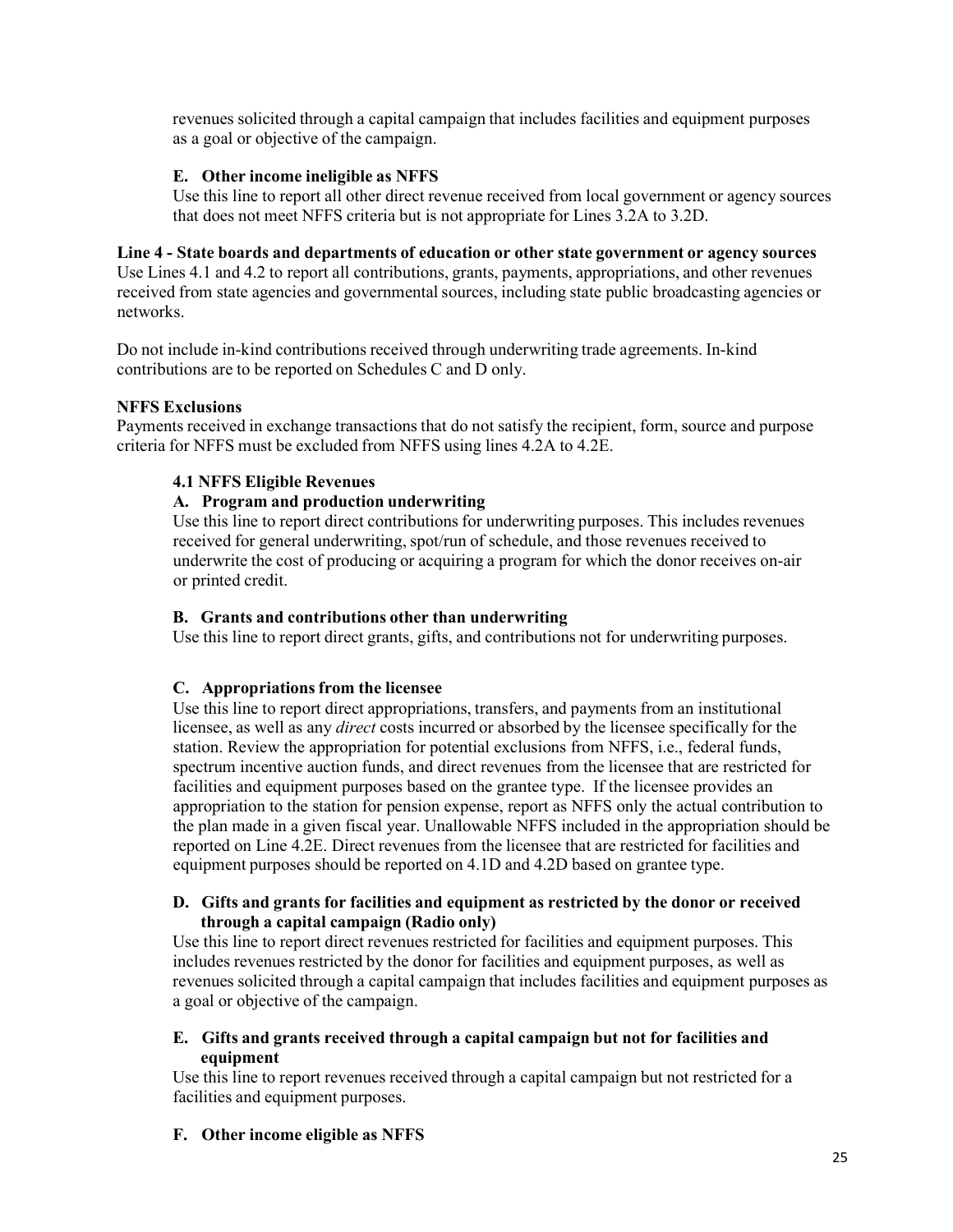Use this line to report all other direct revenue received from state government or agency sources that is eligible as NFFS but is not appropriate for Lines 4.1A to 4.1E.

# **4.2 NFFS Ineligible Revenues**

# **A. Rental Income**

Use this line to report rental income that does not meet the NFFS criteria.

### **B. Fees for services**

Use this line to report all income received as fees for services and payments in an exchange transaction that does not meet the NFFS criteria.

### **C. Licensing fees (not royalties – see instructions for Line 15)**

Use this line to report all income received in exchange for licensing fees.

# **D. Gifts and grants for facilities and equipment as restricted by the donor or received through a capital campaign (TV only)**

Use this line to report direct revenues restricted for facilities and equipment purposes. This includes revenues restricted by the donor for facilities and equipment purposes, as well as revenues solicited through a capital campaign that includes facilities and equipment purposes as a goal or objective of the campaign.

# **E. Other income ineligible as NFFS**

Use this line to report all other direct revenue received from state government or agency sources that does not meet the NFFS criteria but is not appropriate for Lines 4.2A to 4.2D.

# **Line 5 - State colleges and universities**

Use Lines 5.1 and 5.2 to report all contributions, grants, payments, appropriations, and other revenues received from state colleges and universities. Do not include in-kind contributions received through underwriting trade agreements. In-kind contributions are to be reported on Schedules C and D only.

# **NFFS Exclusions**

Payments received in exchange transactions that do not satisfy the recipient, form, source, and purpose criteria for NFFS must be excluded from NFFS using Lines 5.2A to 5.2E.

# **5.1 NFFS Eligible Revenues**

# **A. Program and production underwriting**

Use this line to report direct contributions for underwriting purposes. This includes revenues received for general underwriting, spot/run of schedule, and those revenues received to underwrite the cost of producing or acquiring a program for which the donor receives on-air or printed credit.

# **B. Grants and contributions other than underwriting**

Use this line to report direct grants, gifts, and contributions not for underwriting purposes.

# **C. Appropriationsfrom the licensee**

Use this line to report direct appropriations, transfers, and payments from an institutional licensee, as well as any *direct* costs incurred or absorbed by the licensee specifically for the station. Review the appropriation for potential exclusions from NFFS, i.e., federal funds, spectrum incentive auction funds, and direct revenues from the licensee that are restricted for facilities and equipment purposes based on grantee type. If the licensee provides an appropriation to the station for pension expense, report as NFFS only the actual contribution to the plan made in a given fiscal year. Unallowable NFFS included in the appropriation should be reported on Line 5.2E. Direct revenues from the licensee that are restricted for facilities and equipment purposes should be reported on 5.1D and 5.2D based on grantee type.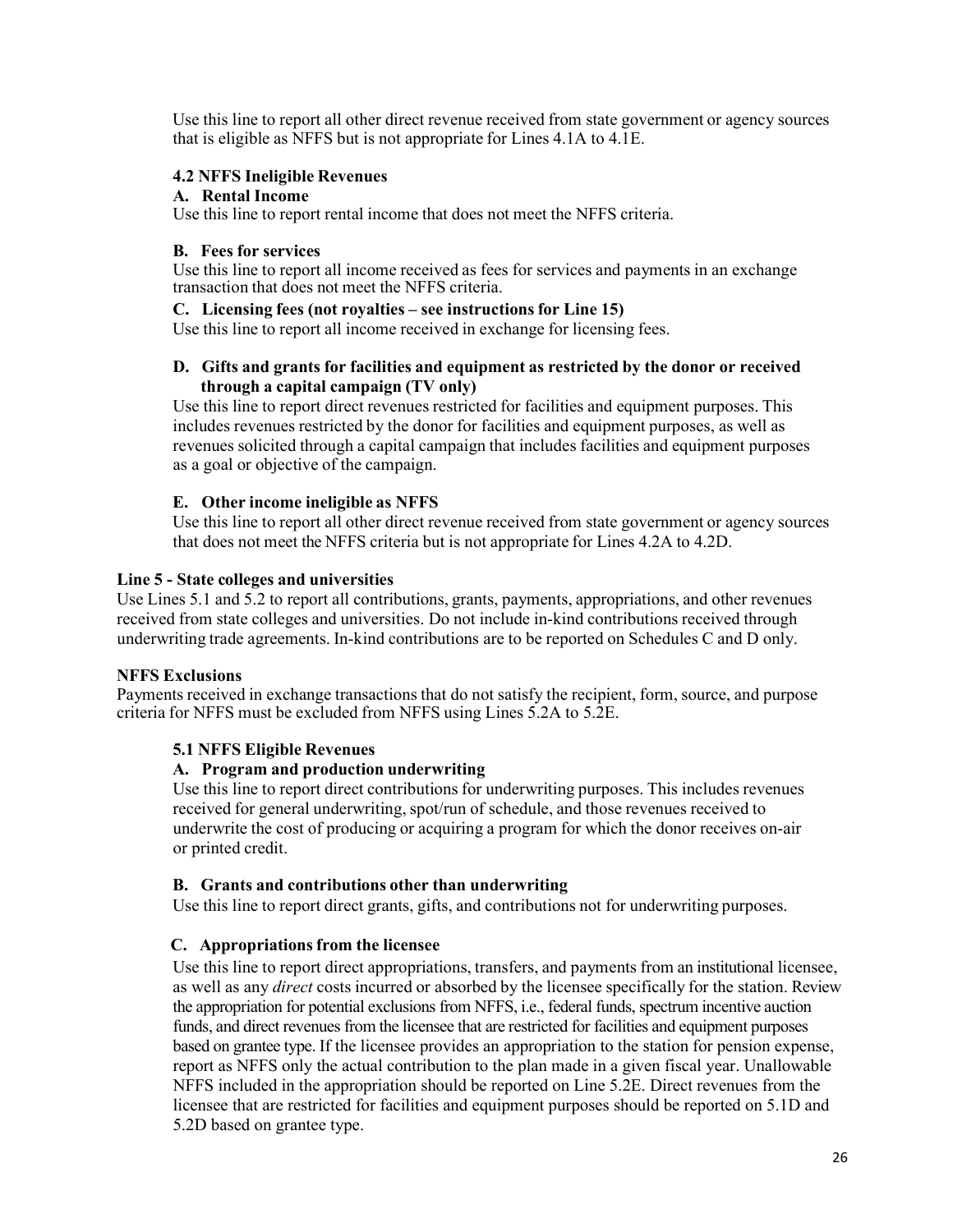# **D. Gifts and grants for facilities and equipment as restricted by the donor or received through a capital campaign (Radio only)**

Use this line to report direct revenues restricted for facilities and equipment purposes. This includes revenues restricted by the donor for facilities and equipment purposes, as well as revenues solicited through a capital campaign that includes facilities and equipment purposes as a goal or objective of the campaign.

# **E. Gifts and grants received through a capital campaign but not for facilities and equipment**

Use this line to report revenues received through a capital campaign but not restricted for a facilities and equipment purposes.

# **F. Other income eligible as NFFS**

Use this line to report all other direct revenue received from state college and university sources that is eligible as NFFS but is not appropriate for Lines 5.1A to 5.1E.

# **5.2 NFFS Ineligible Revenues**

### **A. Rental Income**

Use this line to report rental income that does not meet the NFFS criteria.

# **B. Fees for services**

Use this line to report all income received as fees for services and payments in an exchange transaction that does not meet the NFFS criteria.

### **C. Licensing fees (not royalties – see instructions for Line 15)**

Use this line to report all income received in exchange for licensing fees.

# **D. Gifts and grants for facilities and equipment as restricted by the donor or received through a capital campaign (TV only)**

Use this line to report direct revenues restricted for facilities and equipment purposes. This includes revenues restricted by the donor for facilities and equipment purposes, as well as revenues solicited through a capital campaign that includes facilities and equipment purposes as a goal or objective of the campaign.

# **E. Other income ineligible as NFFS**

Use this line to report all other direct revenue received from state college and university sources that does not meet the NFFS criteria but is not appropriate for Lines 5.2A to 5.2D.

# **Line 6 - Other state-supported colleges and universities**

Use Lines 6.1 and 6.2 to report all contributions, grants, payments, appropriations and other revenue from other tax-supported colleges and universities, including community colleges.

Do not include in-kind contributions received through underwriting trade agreements. In-kind contributions are to be reported on Schedules C and D only.

# **NFFS Exclusions**

Payments received in exchange transactions that do not satisfy the recipient, form, source and purpose criteria for NFFS must be excluded from NFFS using Lines 6.2A to 6.2E.

# **6.1 NFFS Eligible Revenues**

### **A. Program and production underwriting**

Use this line to report direct contributions for underwriting purposes. This includes revenues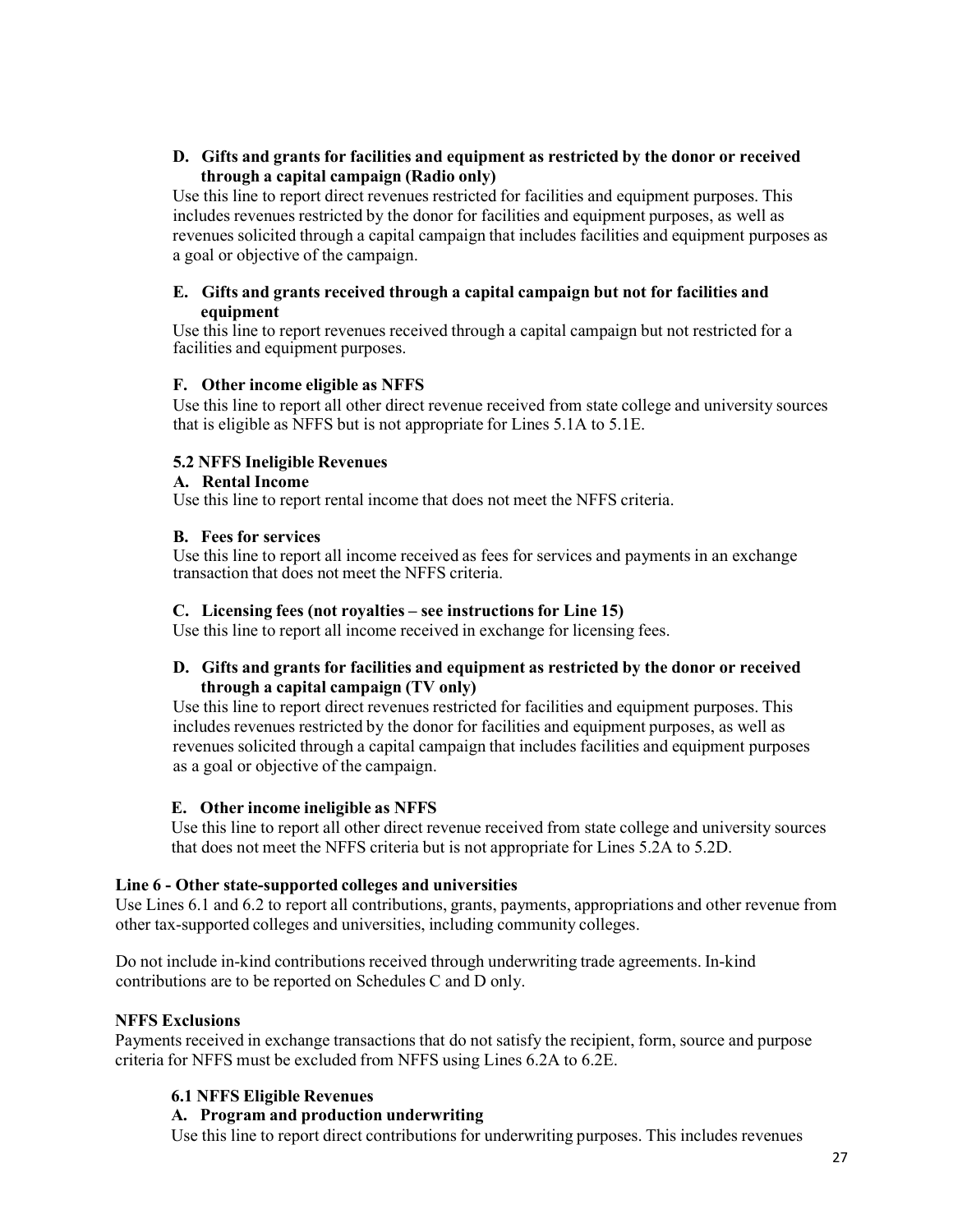received for general underwriting, spot/run of schedule, and those revenues received to underwrite the cost of producing or acquiring a program for which the donor receives on-air or printed credit.

# **B. Grants and contributions other than underwriting**

Use this line to report direct grants, gifts, and contributions not for underwriting purposes.

# **C. Appropriationsfrom the licensee**

Institutional stations: Use this line to report direct appropriations, transfers, and payments from the licensee, as well as any *direct* costs incurred or absorbed by the licensee specifically for the station. Review the appropriation for potential exclusions from NFFS, i.e., federal funds, spectrum incentive auction funds, and direct revenues from the licensee that are restricted for facilities and equipment purposes based on grantee type. If the licensee provides an appropriation to the station for pension expense, report as NFFS only the actual contribution to the plan made in a given fiscal year. Unallowable NFFS included in the appropriation should be reported on Line 6.2E. Direct revenues from the licensee that are restricted for facilities and equipment purposes should be reported on 6.1D and 6.2D based on grantee type.

### **D. Gifts and grants for facilities and equipment as restricted by the donor or received through a capital campaign (Radio only)**

Use this line to report direct revenues restricted for facilities and equipment purposes. This includes revenues restricted by the donor for facilities and equipment purposes, as well as revenues solicited through a capital campaign that includes facilities and equipment purposes as a goal or objective of the campaign.

# **E. Gifts and grants received through a capital campaign but not for facilities and equipment**

Use this line to report revenues received through a capital campaign but not restricted for a facilities and equipment purposes.

# **F. Other income eligible as NFFS**

Use this line to report all other direct revenue received from other state-supported college and university sources that is eligible as NFFS but is not appropriate for Lines 6.1A to 6.1E.

# **6.2 NFFS Ineligible Revenues**

# **A. Rental Income**

Use this line to report rental income that does not meet all of the NFFS criteria.

# **B. Fees for services**

Use this line to report all income received as fees for services and payments in an exchange transaction that does not meet NFFS criteria.

# **C. Licensing fees (not royalties – see instructions for Line 15)**

Use this line to report all income received in exchange for licensing fees.

# **D. Gifts and grants for facilities and equipment as restricted by the donor or received through a capital campaign (TV only)**

Use this line to report direct revenues restricted for facilities and equipment purposes. This includes revenues restricted by the donor for facilities and equipment purposes, as well as revenues solicited through a capital campaign that includes facilities and equipment purposes as a goal or objective of the campaign.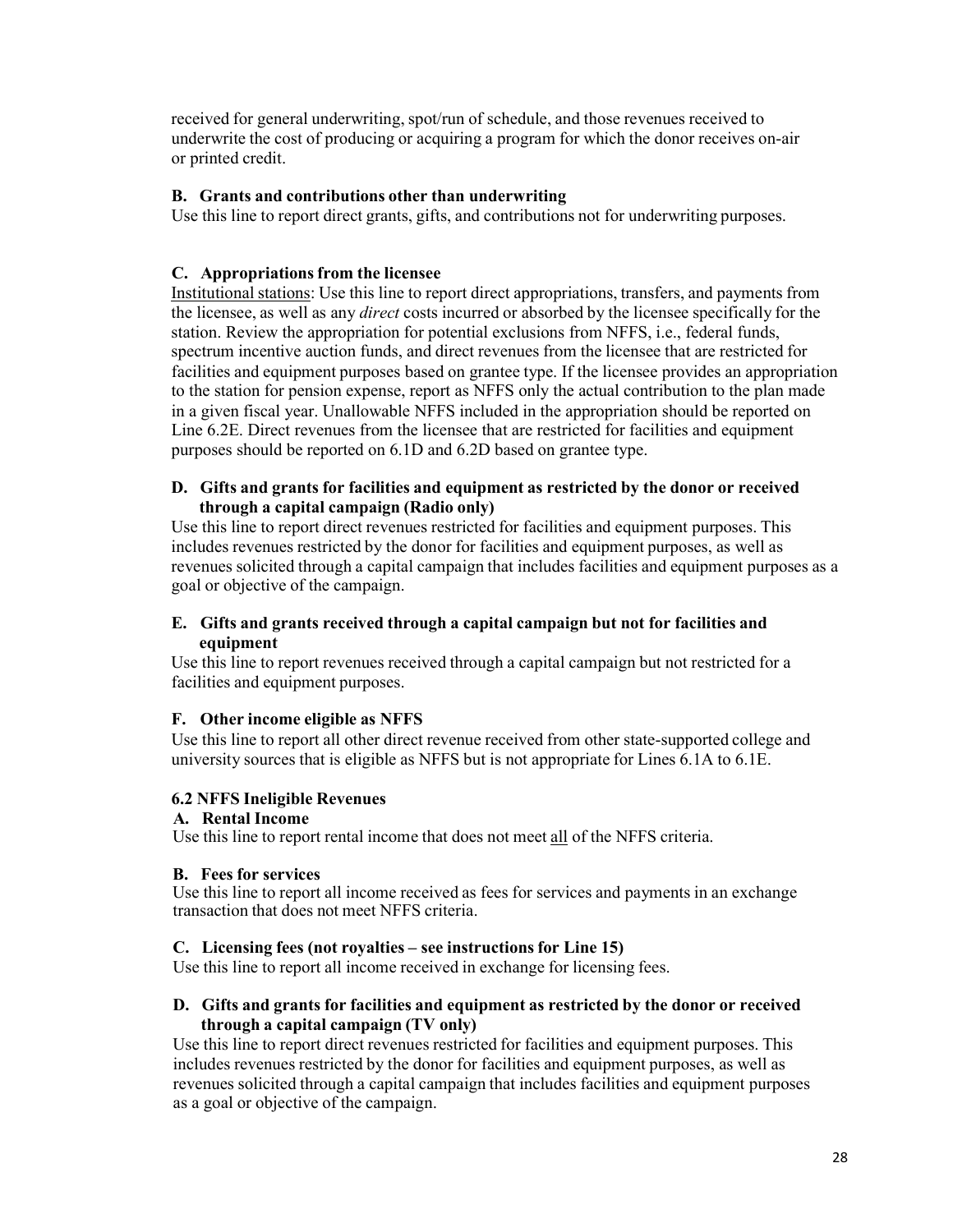# **E. Other income ineligible as NFFS**

Use this line to report all other direct revenue received from other state-supported college and university sources that does not meet the NFFS criteria but is not appropriate for Lines 6.2A to 6.2D.

# **Line 7 - Private colleges and universities**

Use Lines 7.1 and 7.2 to report all contributions, grants, payments, appropriations, and other revenues received from private colleges and universities or private educational institutions.

Do not include in-kind contributions received through underwriting trade agreements. In-kind contributions are to be reported on Schedules C and D only.

### **NFFS Exclusions:**

Payments received in exchange transactions that do not satisfy the recipient, form, source, and purpose criteria for NFFS must be excluded from NFFS using Lines 7.2A to 7.2E.

# **7.1 NFFS Eligible Revenues**

# **A. Program and production underwriting**

Use this line to report direct contributions for underwriting purposes. This includes revenues received for general underwriting, spot/run of schedule, and those revenues received to underwrite the cost of producing or acquiring a program for which the donor receives on-air or printed credit.

# **B. Grants and contributions other than underwriting**

Use this line to report direct grants, gifts, and contributions not for underwriting purposes.

# **C. Appropriationsfrom the licensee**

Use this line to report direct appropriations, transfers, and payments from an institutional licensee, as well as any *direct* costs incurred or absorbed by the licensee specifically for the station. Review the appropriation for potential exclusions from NFFS, i.e., federal funds, spectrum incentive auction funds, and direct revenues from the licensee that are restricted for facilities and equipment purposes based on grantee type. If the licensee provides an appropriation to the station for pension expense, report as NFFS only the actual contribution to the plan made in a given fiscal year. Unallowable NFFS included in the appropriation should be reported on Line 7.2E. Direct revenues from the licensee that are restricted for facilities and equipment purposes should be reported on 7.1D and 7.2D based on grantee type.

### **D. Gifts and grants for facilities and equipment as restricted by the donor or received through a capital campaign (Radio only)**

Use this line to report direct revenues restricted for facilities and equipment purposes. This includes revenues restricted by the donor for facilities and equipment purposes, as well as revenues solicited through a capital campaign that includes facilities and equipment purposes as a goal or objective of the campaign.

# **E. Gifts and grants received through a capital campaign but not for facilities and equipment**

Use this line to report revenues received through a capital campaign but not restricted for a facilities and equipment purposes.

# **F. Other income eligible as NFFS**

Use this line to report all other direct revenue received from private college and university sources that is eligible as NFFS but is not appropriate for Lines 7.1A to 7.1E.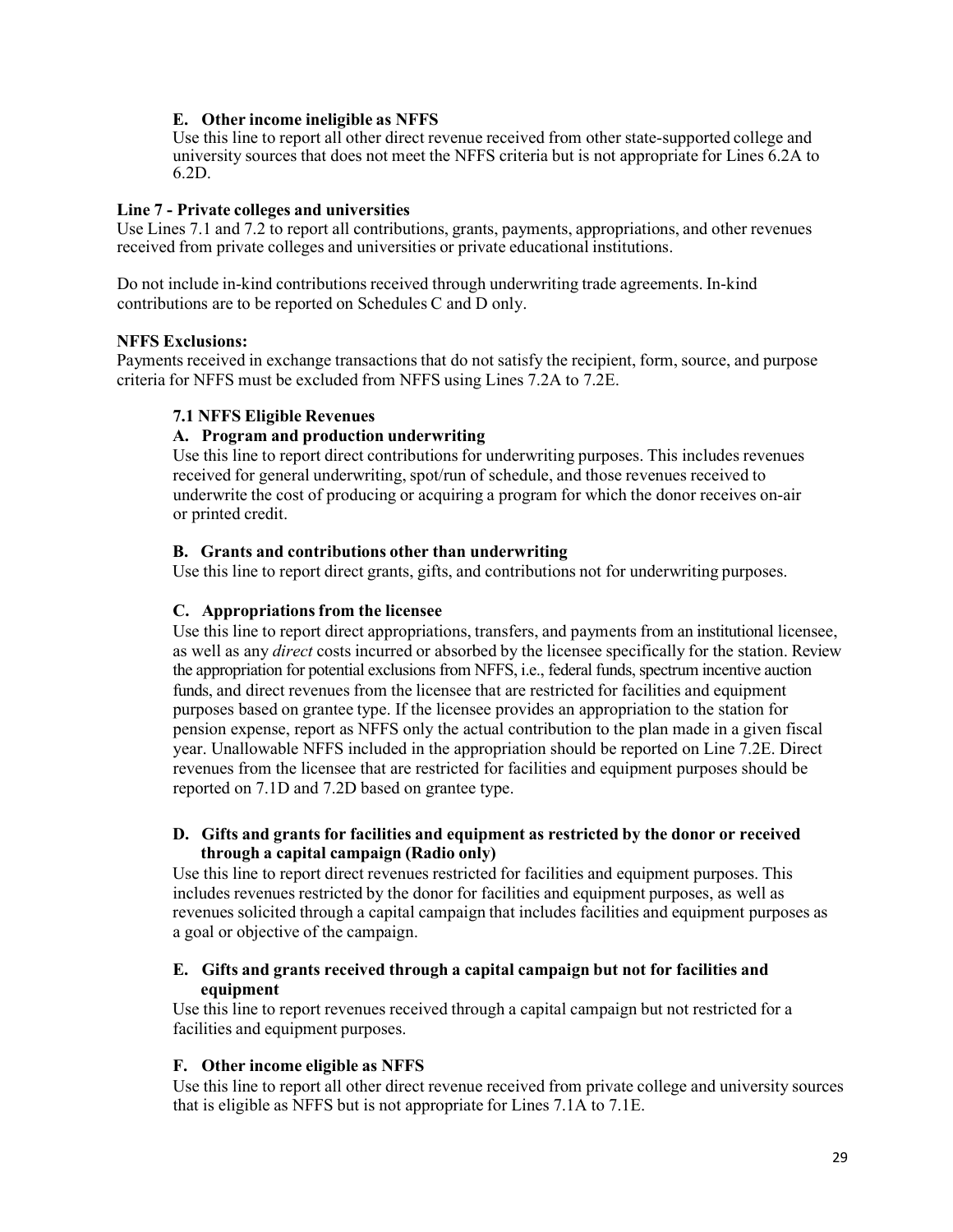# **7.2 NFFS Ineligible Revenues**

# **A. Rental Income**

Use this line to report rental income that does not meet all NFFS criteria.

### **B. Fees for services**

Use this line to report all income received as fees for services and payments in an exchange transaction that does not meet all NFFS criteria.

### **C. Licensing fees (not royalties – see instructions for Line 15)**

Use this line to report all income received in exchange for licensing fees.

# **D. Gifts and grants for facilities and equipment as restricted by the donor or received through a capital campaign (TV only)**

Use this line to report direct revenues restricted for facilities and equipment purposes. This includes revenues restricted by the donor for facilities and equipment purposes, as well as revenues solicited through a capital campaign that includes facilities and equipment purposes as a goal or objective of the campaign.

# **E. Other income ineligible as NFFS**

Use this line to report all other direct revenue received from other state-supported college and university sources that does not meet all NFFS criteria but is not appropriate for Lines 7.2A to 7.2D.

# **Line 8 - Foundations and nonprofit associations**

Use Lines 8.1 and 8.2 to report all contributions, grants, payments and other revenues received from national, regional, or local foundations or nonprofit associations. Include underwriting revenue and payments for products and services. The term nonprofit is used to describe any not-for-profit corporation, foundation, or association that is not a public telecommunications entity, no part of the net earnings of which inures, or may lawfully inure, to the benefit of any private shareholder or individual.

Do not include in-kind contributions received through underwriting trade agreements. In-kind contributions are to be reported on Schedules C and D only.

# **NFFS Exclusions**

Payments received in exchange transactions that do not satisfy the recipient, form, source, and purpose criteria for NFFS must be excluded from NFFS using Lines 8.2A to 8.2E.

# **8.1 NFFS Eligible Revenues**

# **A. Program and production underwriting**

Use this line to report direct contributions for underwriting purposes. This includes revenues received for general underwriting, spot/run of schedule, and those revenues received to underwrite the cost of producing or acquiring a program for which the donor receives on-air or printed credit.

# **B. Grants and contributions other than underwriting**

Use this line to report direct grants, gifts, and contributions not for underwriting purposes.

### **C. Gifts and grants for facilities and equipment as restricted by the donor or received through a capital campaign (Radio only)**

Use this line to report direct revenues restricted for facilities and equipment purposes. This includes revenues restricted by the donor for facilities and equipment purposes, as well as revenues solicited through a capital campaign that includes facilities and equipment purposes as a goal or objective of the campaign.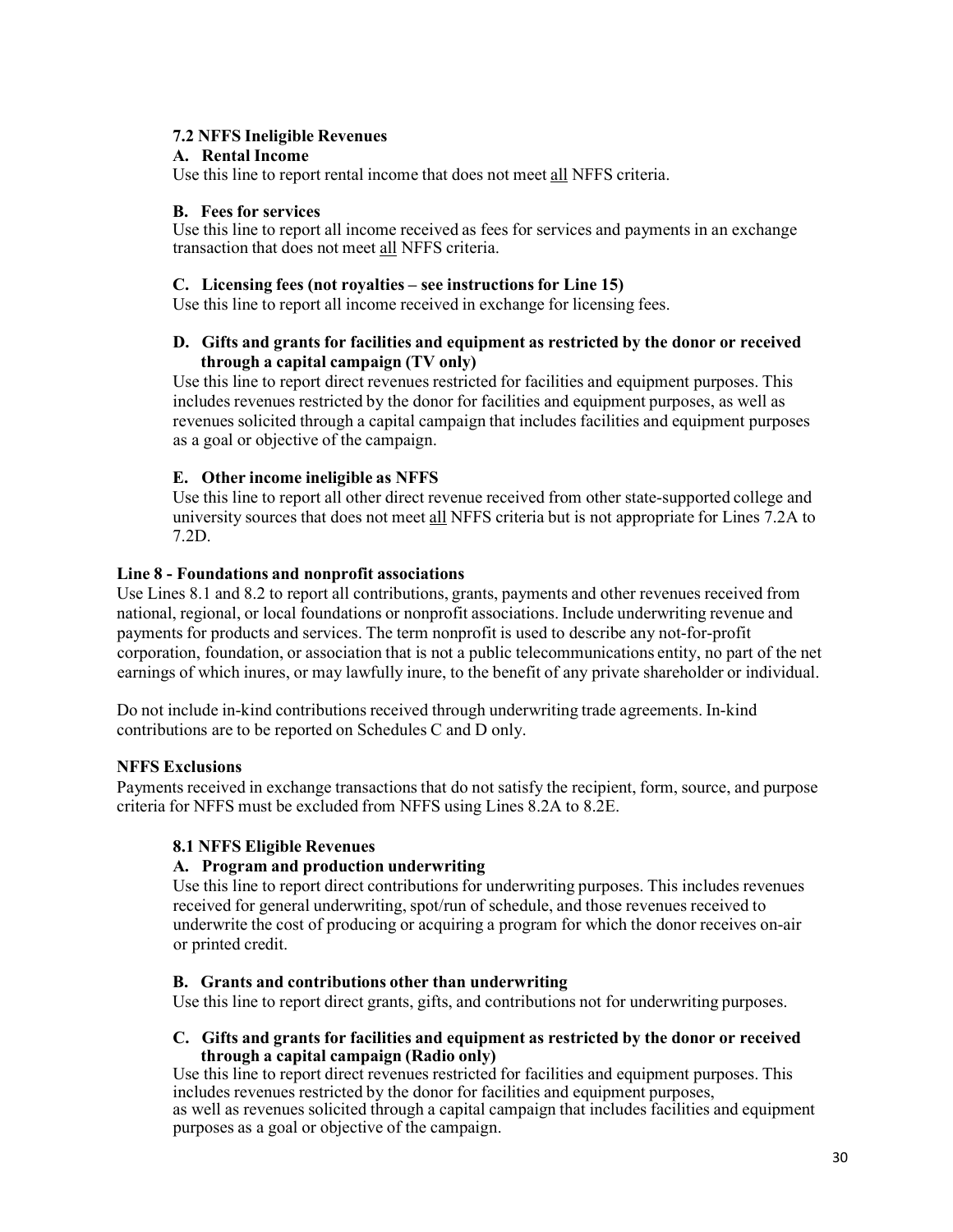# **D. Gifts and grants received through a capital campaign but not for facilities and equipment**

Use this line to report revenues received through a capital campaign but not restricted for a facilities and equipment purposes.

# **E. Other income eligible as NFFS**

Use this line to report all other direct revenue received from nonprofit and foundation sources that is eligible as NFFS but is not appropriate for Lines 8.1A to 8.1D.

# **8.2 NFFS Ineligible Revenues**

### **A. Rental Income**

Use this line to report rental income that does not meet the NFFS criteria.

# **B. Fees for services**

Use this line to report all income received as fees for services and payments in an exchange transaction that does not meet the NFFS criteria.

# **C. Licensing fees (not royalties – see instructions for Line 15)**

Use this line to report all income received in exchange for licensing fees.

### **D. Gifts and grants for facilities and equipment as restricted by the donor or received through a capital campaign (TV only)**

Use this line to report direct revenues restricted for facilities and equipment purposes. This includes revenues restricted by the donor for facilities and equipment purposes, as well as revenues solicited through a capital campaign that includes facilities and equipment purposes as a goal or objective of the campaign.

# **E. Other income ineligible as NFFS**

Use this line to report all other direct revenue received from nonprofit and foundation sources that does not meet the NFFS criteria but is not appropriate for Lines 8.2A to 8.2D.

# **Line 9 - Business and Industry**

Do not include in-kind contributions received through underwriting trade agreements. In-kind contributions are to be reported on Schedules C and D only.

Use this line to report all contributions, grants, payments, and other direct revenues received from all forprofit sources, including commercial stations, networks, and cable companies. Include underwriting revenue and payments for products and services.

# **NFFS Exclusions**

Payments received in exchange transactions that do not satisfy the recipient, form, source and purpose criteria for NFFS must be excluded from NFFS using Lines 9.2A to 9.2E. In particular, note that in order to be eligible as NFFS, payments for services must be received from: 1) a qualifying source, which would be a state or local government or educational institution and; 2) a qualifying purpose, which would be that the payment was in exchange for materials or services with respect to the provision of educational television or radio programs.

# **9.1 NFFS Eligible Revenues**

# **A. Program and production underwriting**

Use this line to report direct contributions for underwriting purposes. This includes revenues received for general underwriting, spot/run of schedule, and those revenues received to underwrite the cost of producing or acquiring a program for which the donor receives on-air or printed credit.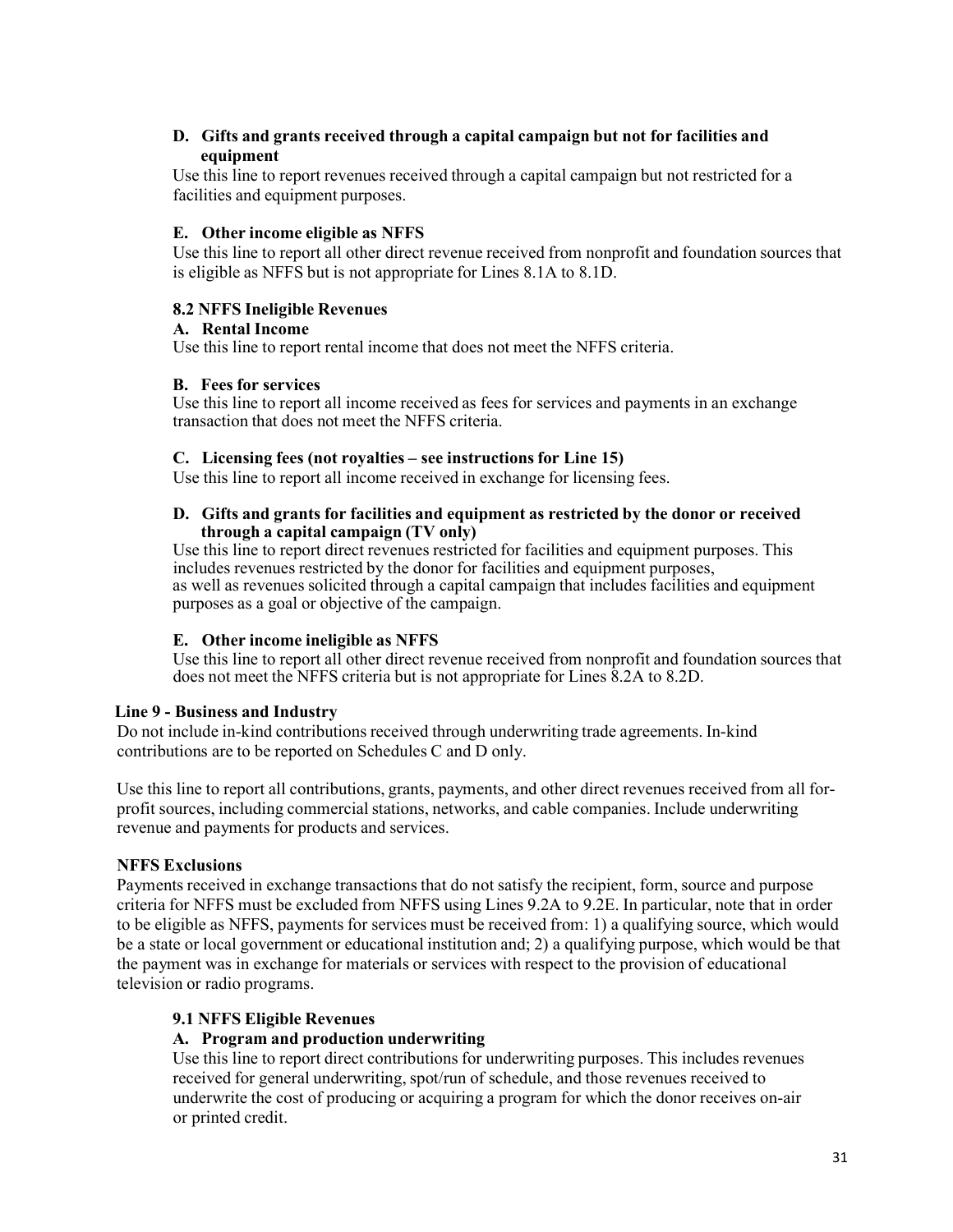# **B. Grants and contributions other than underwriting**

Use this line to report direct grants, gifts, and contributions not for underwriting purposes.

# **C. Gifts and grants for facilities and equipment as restricted by the donor or received through a capital campaign (Radio only)**

Use this line to report direct revenues restricted for facilities and equipment purposes. This includes revenues restricted by the donor for facilities and equipment purposes, as well as revenues solicited through a capital campaign that includes facilities and equipment purposes as a goal or objective of the campaign.

### **D. Gifts and grants received through a capital campaign but not for facilities and equipment**

Use this line to report revenues received through a capital campaign but not restricted for a facilities and equipment purposes.

### **E. Other income eligible as NFFS**

Use this line to report all other direct revenue received from business and industry sources that is eligible as NFFS but is not appropriate for Lines 9.1A to 9.1D.

# **9.2 NFFS Ineligible Revenues**

### **A. Rental Income**

Use this line to report rental income that does not meet the NFFS criteria.

### **B. Fees for services**

Use this line to report all income received as fees for services and payments in an exchange transaction that does not meet the NFFS criteria.

### **C. Licensing fees (not royalties – see instructions for Line 15)**

Use this line to report all income received in exchange for licensing fees.

# **D. Gifts and grants for facilities and equipment as restricted by the donor or received through a capital campaign (TV only)**

Use this line to report direct revenues restricted for facilities and equipment purposes. This includes revenues restricted by the donor for facilities and equipment purposes, as well as revenues solicited through a capital campaign that includes facilities and equipment purposes as a goal or objective of the campaign.

# **E. Other income ineligible as NFFS**

Use this line to report all other direct revenue received from business and industry sources that does not meet the NFFS criteria but is not appropriate for Lines 9.2A to 9.2D.

# **Line 10 - Memberships and subscriptions(net of write-offs)**

Do not report contributions to fund the acquisition of capital assets regardless of whether they are received in response to a formal capital campaign program or not. Rather than this line use Line 18 to report all contributions intended for this purpose.

Use this line to report revenues from memberships and subscriptions that are, in aggregate, less than \$1,000 per individual donor for the reporting year. Individual membership contributions of \$1,000 or more are considered major donor gifts and are to be reported on Line 19.

Also use this line to report matching funds and challenge grant funds if the donor received the benefits of station membership.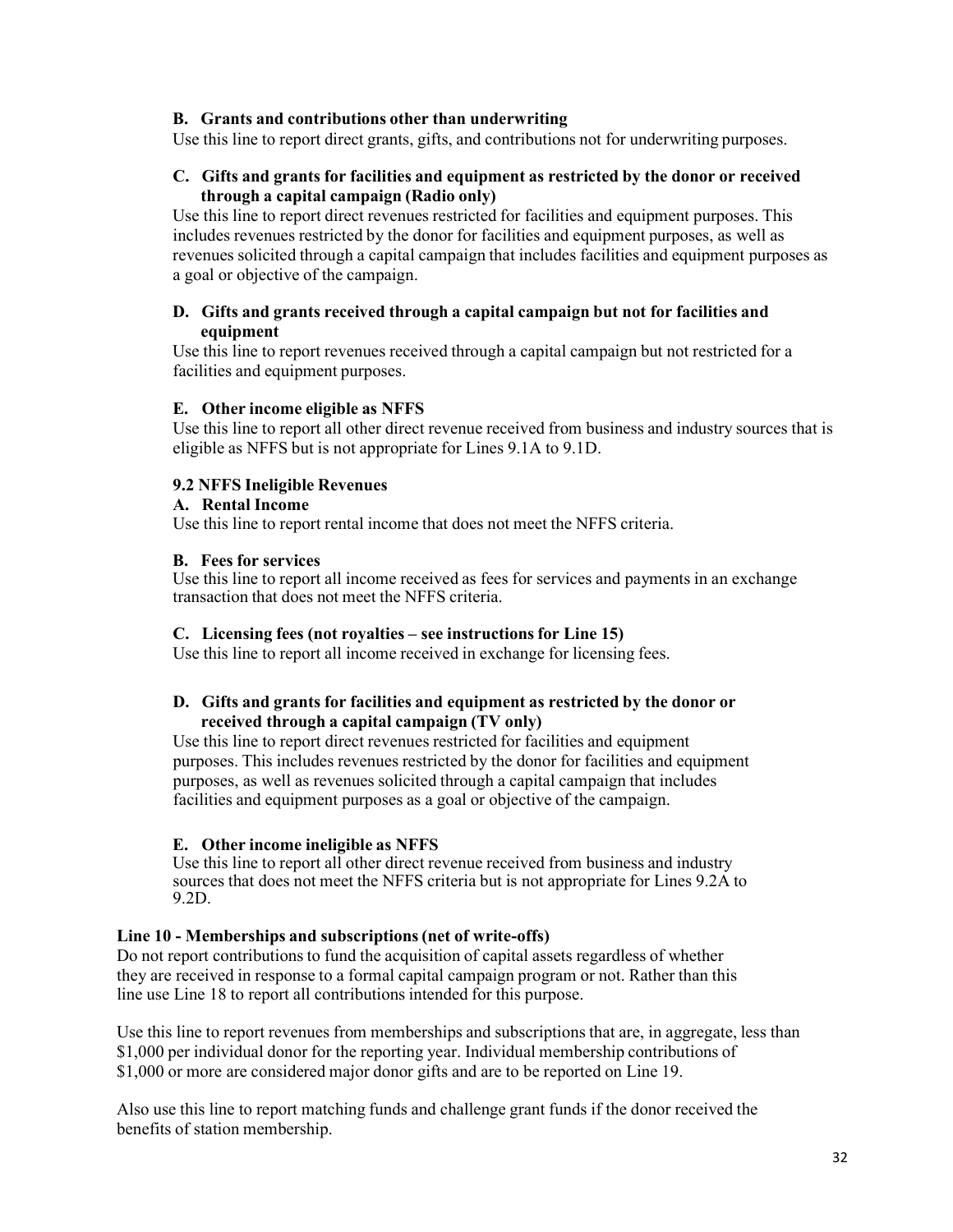# **Allocating Membershipsfor Joint Licensees**

Grantees that have both radio and TV operations but for which the donor has not specified a beneficiary for their gift, must establish a methodology to allocate the unrestricted membership revenues among the different station grantees. The allocation method should have a reasonable basis and be consistently applied each year. At the same time, the allocation methodology should be analyzed periodically to evaluate its reasonableness and appropriateness considering the most recent membership data.

Illustrated below is an example of an allocation methodology that allocates revenues that are not designated by the donors either to radio or television on the basis of the approximate proportion of members who expressed an association with television, radio or both when making a contribution. In this illustration, a ratio of two-thirds TV to one-third radio memberships would be used to allocate the membership revenues from both the 25,000 members who expressed an association with both television and radio and the 30,000 members who did not specify their association. (Note: This table is for illustration purposes only and should not be construed as a CPB endorsed recommendation.)

|                 | TV     | Radio  | <b>Both</b> | <b>Unspecified</b> | <b>Total</b> |
|-----------------|--------|--------|-------------|--------------------|--------------|
| All members     | 50,000 | 15,000 | 25,000      | 30,000             | 20,00        |
| Members of both | 25,000 | 25,000 | n/a         | n/a                | n/a          |
| Totals          | 75,000 | 40,000 | n/a         | n/a                | n/a          |
| Percentage      | 65.20% | 34.80% |             |                    |              |

# **Additional Specific Line Instructions:**

### **10.1 NFFS Exclusion - Fair Market Value of high-end premiums that are not of insubstantial value.**

Grantees frequently provide "thank you gifts" (a.k.a. "premiums") in exchange for membership contributions. The Internal Revenue Service describes a quid pro quo contribution as a payment a donor makes to a charity partly as a contribution and partly for goods or services (i.e. premiums). Thank you gifts may be anything of value from low-end premiums (e.g. coffee mugs and tee shirts bearing the stations call letters, name and/or brand) to high-end premiums (e.g. boxed set CDs or DVDs, coffee-table books, travel  $\&$  lodging, gourmet foods  $\&$  wines, tickets to performances, dinners or other events).

The IRS issues [guidance](https://www.irs.gov/pub/irs-pdf/p1771.pdf) on charitable contributions, including disclosure statements that must be provided to donors in instances where the premium is not of insubstantial value. The contribution portion that is deductible for federal income tax purposes is limited to the excess of the payment over the fair market value of the premium provided by the charitable organization. **For CPB's purposes the portion of the payment that is not considered a contribution by the IRS may not be included as NFFS.** CPB expects that all grantees are compliant with IRS rules and regulations on these matters. However, CPB does not provide guidance beyond that provided by the IRS. Questions about compliance with these provisions should be addressed to your IPA or other tax practitioner or directly to the IRS. The method by which grantees track this information in order to be compliant is also the responsibility of each CSG grantee.

**What do you need to do for AFR purposes?** If the financial statements present membership revenues on a net basis (i.e. the contribution portion only), report the same amount on Line 10 (i.e. it is unnecessary to make any further adjustment). However, if the financial statements present membership revenues at their gross value (i.e. unadjusted for the non-contribution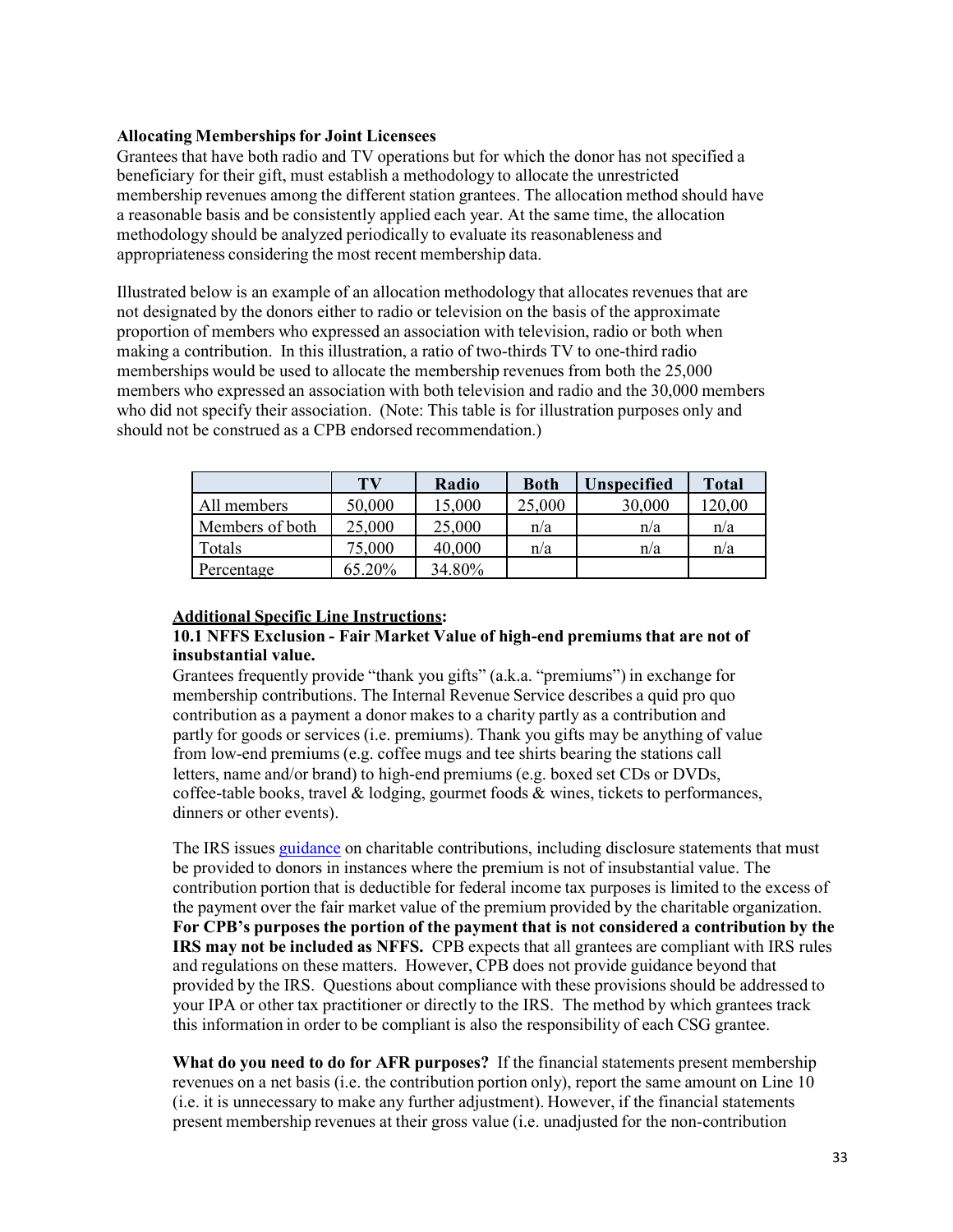portion), you must enter the non-contribution amount on Line 10.1 NFFS Exclusion - Fair market value of premiums that are not of insubstantial value.

Although unusual, the fair market value of a premium may exceed the dollar amount of the contribution. If so, grantees must exclude an amount equal to the contribution. For example, if the contribution was for \$500 and the premium had a fair market value of \$600, the exclusion reported on Line 10.1 would be \$500.

# **10.2 NFFS Exclusion - Bad Debt**

Grantees must deduct bad debt expenses from NFFS revenues, including but not limited to pledges, underwriting, and membership, unless netted in Schedule A.

### **10.3 Total number of contributors**

This line must be completed if Line 10 is greater than \$0.

Use this line to report the number of unduplicated contributors providing the revenue reported on Line 10. The contributors need not donate the minimum required for full membership to be included in the count.

### **Line 11 - Revenue from Friends groups less any revenue included on Line 10**

All revenue reported on this line must meet the appropriate source, form, purpose, and recipient criteria for inclusion as NFFS. If the revenue does not meet the NFFS criteria, report it on Line 20, and properly exclude the amount from NFFS.

Friends groups are primarily formed for the purpose of obtaining contributions for and otherwise supporting the operations and related activities of a grantee. Financial statement presentation dictates what amounts should be claimed as NFFS by the grantee.

If the grantee files consolidated financial statements with a friends' group, revenues received by the friends' group should be allocated to the other lines of the AFR the same as all other revenues received by the grantee. Line 11 should be used to report any direct transfers from friends' groups.

If the grantee does not file consolidated financial statements with a friends' group, use Line 11 to report only the cash actually transferred to the grantee except for direct transfers of membership contributions, which should be reported on Line 10.

# **11.1 Total number of contributors**

If the funds directly transferred from a friends group includes membership contributions, then use this line to report the number of unduplicated contributors providing the revenue reported on Line 11.

### **Line 12 - Subsidiaries and other activities unrelated to public broadcasting**

Grantees that operate subsidiary enterprises or engage in activities unrelated to public broadcasting should report total revenues from these activities on Line12. This will include revenue from wholly owned or partially owned subsidiary enterprises as well as other unrelated business income. CPB follows the IRS definition of Unrelated Business Income. For most organizations (CPB grantees included) an activity is an unrelated business if it meets **three** requirements: (1) it is a trade or business; (2) it is regularly carried on; and (3) it is not substantially related to furthering the exempt purpose of the organization. Each of these terms is further defined by the **IRS**.

# **A. Nonprofit subsidiaries involved in telecommunications activities**

Use this line to report revenues from nonprofit subsidiaries involved in telecommunication activities. The revenue reported on this line must meet the NFFS criteria.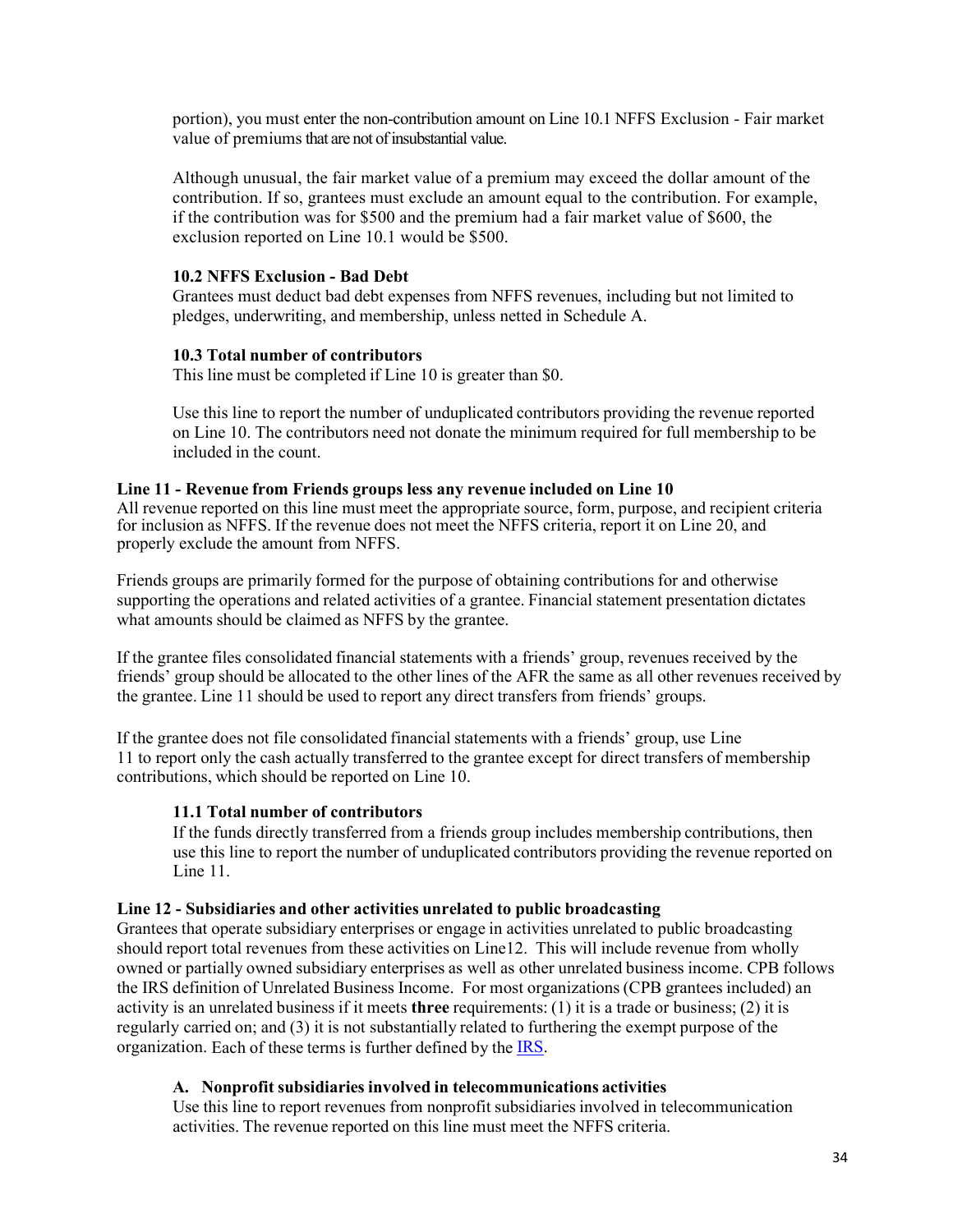**B. NFFS Ineligible - Nonprofit subsidiaries not involved in telecommunications activities**  Use this line to report revenues from nonprofit subsidiaries that are not involved in telecommunications activities or do not meet the NFFS criteria.

**C. NFFS Ineligible - For-profit subsidiaries regardless of the nature of its activities** Use this line to report revenues from for-profit subsidiaries.

### **D. NFFS Ineligible - Other activities unrelated to public broadcasting.**

Use this line to report other revenues from

### **Line 13 - Auction Revenue (net)**

This line represents the net revenue earned from auctioning goods or services. It is determined automatically by subtracting line 13B from line 13A.

Only net auction revenues are eligible as NFFS. If direct auction expenses are greater than gross auction revenues, the loss will not affect NFFS.

When a donor of auction items stipulates that a portion of auction proceeds must be returned to the donor, the grantee should subtract that share from NFFS. For example, an artist is paid a fixed amount or a percentage of the auction price the grantee receives from auctioning contributed work. Subtract the portion returned to the donor from NFFS.

Do not include any value for donated overbid incentives, premiums, and bonuses for early pick-up of auction items. These items are considered a cost of fundraising and should be reported as an expense.

### **A. Gross Auction Revenue**

Use this line to report gross auction revenues. (Note: Do not report the fair market value of goods and services that were donated for the purpose of being auctioned to the bidder; rather, report the actual proceeds received from auctioning these donated items).

If, however, the total auction revenue is reported net of direct expenses in the audited financial statements, report the net auction revenue only on Line 13A. If you do this, the financial statements must be clear about this fact. For example, assume that gross revenue is \$11K and direct expenses are \$1K resulting in net revenue of \$10K. If the financial statements show \$10K as revenue, report \$10K on Line 13A and \$0 on Line 13B. In cases such as this the line item description in the financial statements should indicate that direct expenses have been netted against the revenues: Auction revenue, net of direct expenses of \$1,000 in 2017. The line item description could also refer to a Note in the financial statements that explains the accounting treatment of the direct auction expenses.

### **B. Direct Auction Expenses**

Use this line to report the total direct auction expenses for producing the event. If, however, the total auction revenue is reported net of direct expenses in the audited financial statements, report \$0 on Line 13B.

### **Line 14 - Special fundraising activities (net)**

This line represents the net revenue earned from special fundraising activities. It is determined automatically by subtracting Line 14B from Line 14A. Only net special fundraising revenues (the gross special fundraising revenues less all direct, third-party expenses for the event) are eligible as NFFS. If direct special fundraising expenses are greater than gross special fundraising revenues, the loss will not affect NFFS.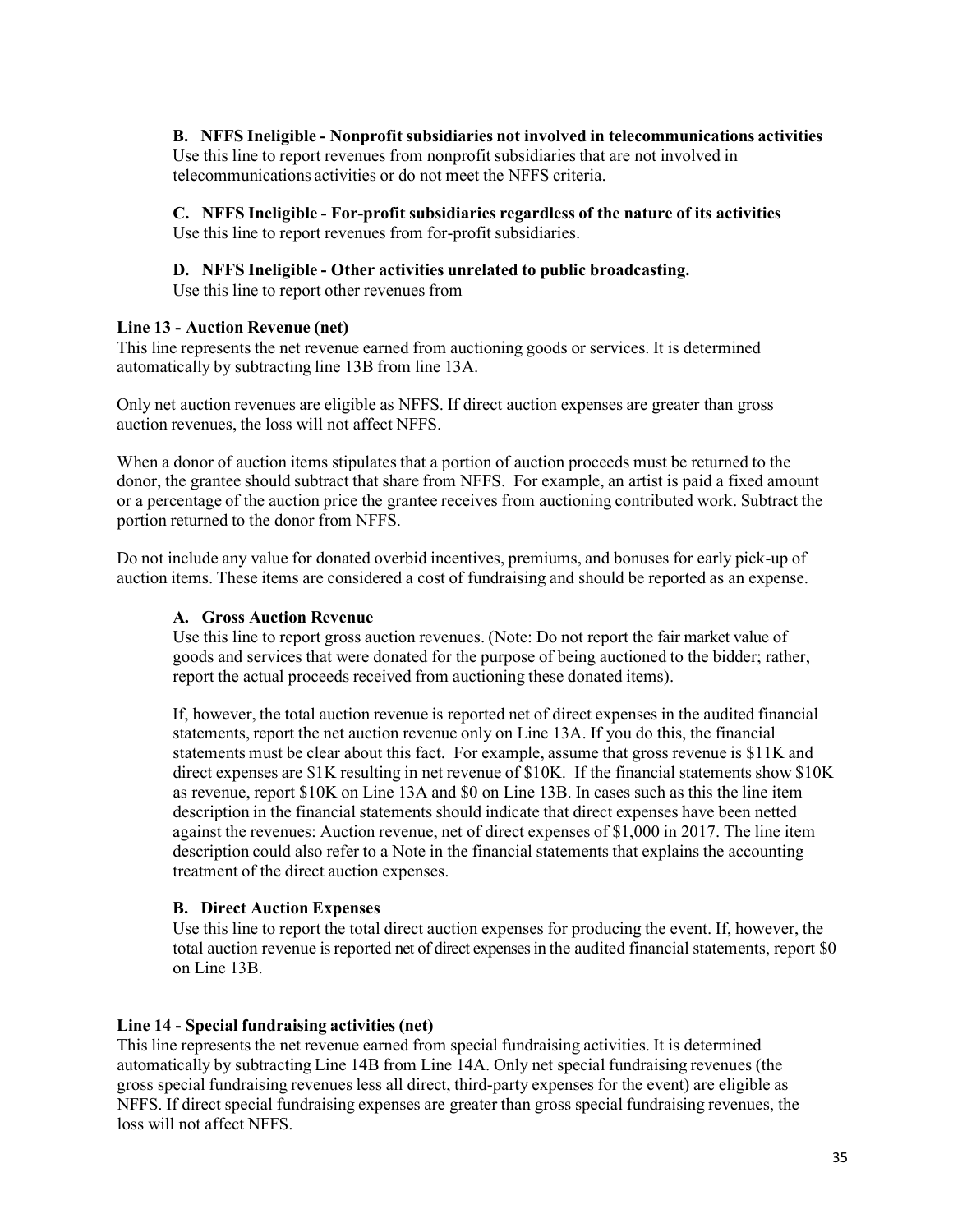Special fundraising events should be considered those events which are hosted, presented, or conducted to raise funds for the grantee and are explicitly promoted to the public as a benefit for the grantee. This would be different from concerts or lectures or any other events where the grantee is not the primary beneficiary. For example, if there is a play running at a local theater and the grantee gives away tickets to performances, promotes it on air, or is a sponsor of the play, the play performances would not be considered special fundraising events. However, if the theater decides to hold a special performance as a benefit for the grantee, and advertises it to the public as such, the special performance would be considered a special fundraising event. The distinction is that performances and events that are neither promoted nor intended principally as a grantee benefit would not be considered special fundraising events regardless of a grantee's participation; whereas events held for publicly expressed purposes of financially benefiting the station would be considered special fundraising events. Typical special fundraising activities include: vehicle donation programs, gaming activities, performances, benefits, dances, lectures, dinners, art exhibits, workshops, film festivals, tournaments, wine tasting parties and travel tours, etc.

Once it is determined that an event is special fundraising in nature, all the revenues raised at the event should be included in the gross revenue total for the NFFS calculation. This would include tickets or entry fees to attend the event, as well as other ancillary revenues like food and drink sales. For NFFS purposes these transactions should be treated differently from exchange transactions because the event is being held for the explicit purpose of benefitting the station. Therefore, implicit in all transactions that occur at the event is that the station is going to benefit to some degree.

### **A. Gross special fundraising revenues**

Use this line to report the gross special fundraising revenues. (Note: Do not report the FMV of goods and services that were contributed to support fundraising activities, including donated tickets, donated catering services, donated auction items and donated sweepstakes items. These are to be reported on Schedule C (Line 5.D) and not Schedule A.

If, however, the total special fundraising revenue is reported net of direct expenses in the audited financial statements, report the net special fundraising revenue only on Line 14A. If you do this, the financial statements must be clear about this fact. For example, assume that gross revenue is \$11K and direct expenses are \$1K resulting in net revenue of \$10K. If the financial statements show \$10K as revenue, report \$10K on Line 14A and \$0 on Line 14B. In cases such as this the line item description in the financial statements should indicate that direct expenses have been netted against the revenues: Special fundraising revenue, net of direct expenses of \$1,000 in 2017. The line item description could also refer to a Note in the financial statements that explains the accounting treatment of the direct special fundraising expenses.

# **B. Direct special fundraising expenses**

Use this line to report the total direct special fundraising expenses for producing the event. If, however, the total special fundraising revenue is reported net of direct expenses in the audited financial statements, report \$0 on Line 14B. Direct expenses include but are not limited to thirdparty payments for entertainment, space rental, prizes (pay-outs) provided to participants from sweepstakes, gaming, pull-tabs and bingo, and other contractual expenses. Direct expenses also include costs associated with self-contained gaming operations (e.g. Casinos), including salaries and benefits of gaming staff as well as overhead costs incurred to operate and maintain gaming premises.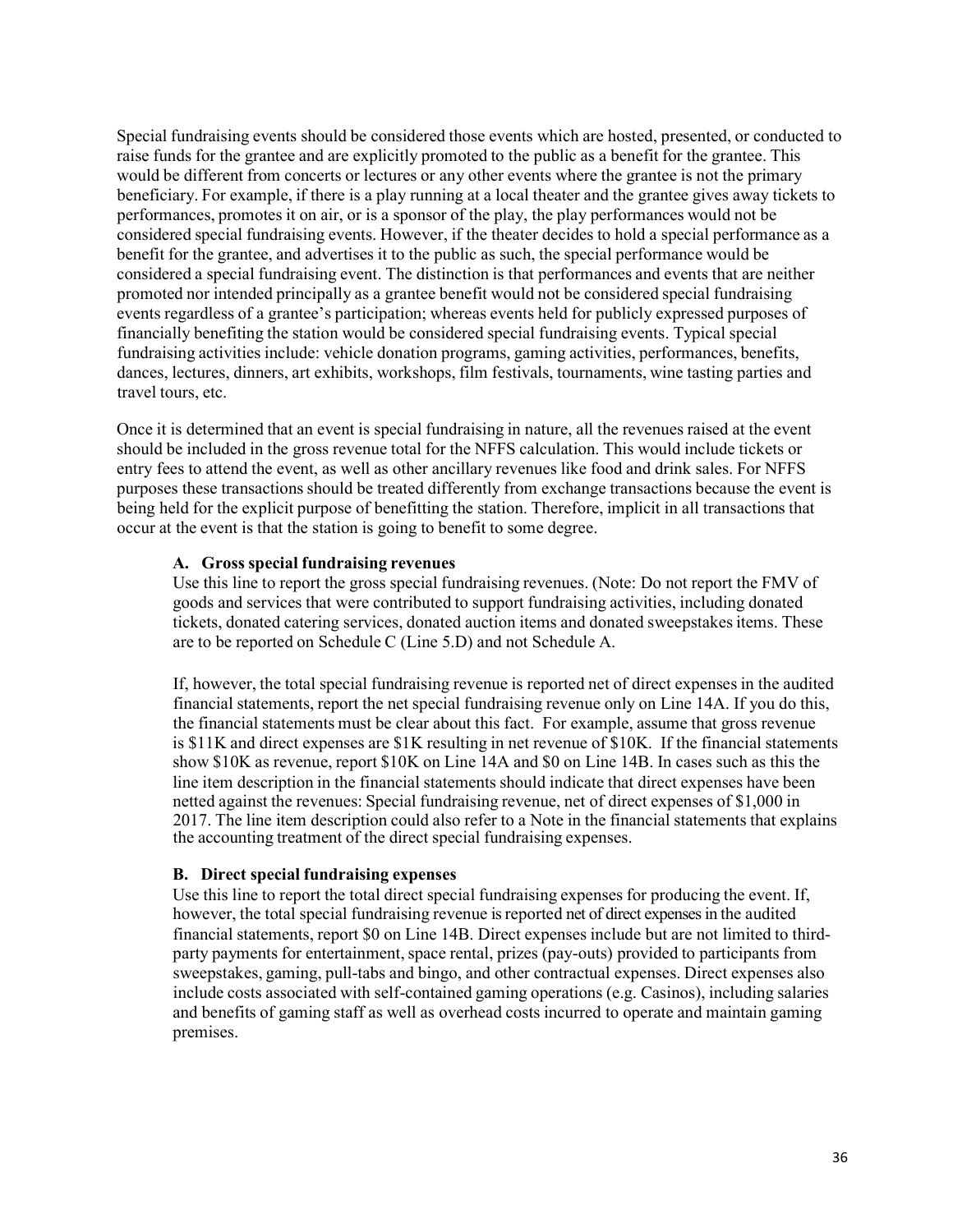# **Line 15 - Passive Income**

Passive income derived from the use of property (e.g. from real estate and business investments in which the station is not actively involved, including limited partnerships). Do not include licensing fees from the sale of program rights. These fees should be reported by source on the appropriate line of Schedule A and excluded from NFFS.

Revenues received by stations resulting from the Spectrum Auction, including interest and dividends earned and/or received on auction revenues are not eligible as NFFS. This revenue should be reported on Schedule A, Line 21.

Payments from NPR earned for early payment of dues are not considered passive income. This revenue should be reported on Schedule A, Line 2D.

# **A. Interest and Dividends**

Report interest and dividend income, except for earnings on endowment funds (see Line 17). Do not use this line to report realized and unrealized gains or losses on marketable securities (see instructions for Lines 16 and 17).

# **B. Royalties**

Use this line to report royalty income, but not licensing fees. Report licensing fees by their revenue source and exclude them from NFFS.

# **C. PBS or NPR pass-through copyright royalties**

Use this line to report amounts received as pass-through funds from NPR or PBS generated from copyright user fees.

# **Line 16 - Gains and losses on investments, charitable trusts and gift annuities and sale of other assets (other than endowment funds)**

Report gains from the sale or exchange of assets used in station operations and realized and unrealized gains or losses on investments (other than investments held as endowment funds-see Line 17), including actuarial gains and losses on charitable trusts and gift annuities. Book gains or losses resulting from the retirement, obsolescence, or other adjustment unrelated to the actual sale or exchange of property and equipment should not be reported.

These revenues on Lines 16A to 16C will forward to Line 27 and will be automatically excluded from NFFS.

# **A. Gains from sales of property and equipment**

Use this line to report gains from the sale or exchange of property and equipment used in station operations. Losses from these transactions are considered an operating expense and should not be reported on this line.

# **B. Realized gains/losses on investments (other than endowment funds)**

Use this line to report gains or losses realized from marketable securities transactions.

# **C. Unrealized gains/losses on investments and actuarial gains/losses on charitable trust and gift annuities (other than endowment funds)**

Financial Accounting Standards No. 124, Accounting for Certain Investments Held by Not-for-Profit Organizations (FAS 124), establishes standards for accounting for certain investments held by not-for-profit organizations. It requires that investments in equity securities with readily determinable fair market values and all investments in debt securities be reported at fair market value in the statement of financial position with gains and losses included in the statement of activities. Use this line to report unrealized gains or losses resulting from recording such investments at fair market value. Also use this line to report actuarial changes in the fair market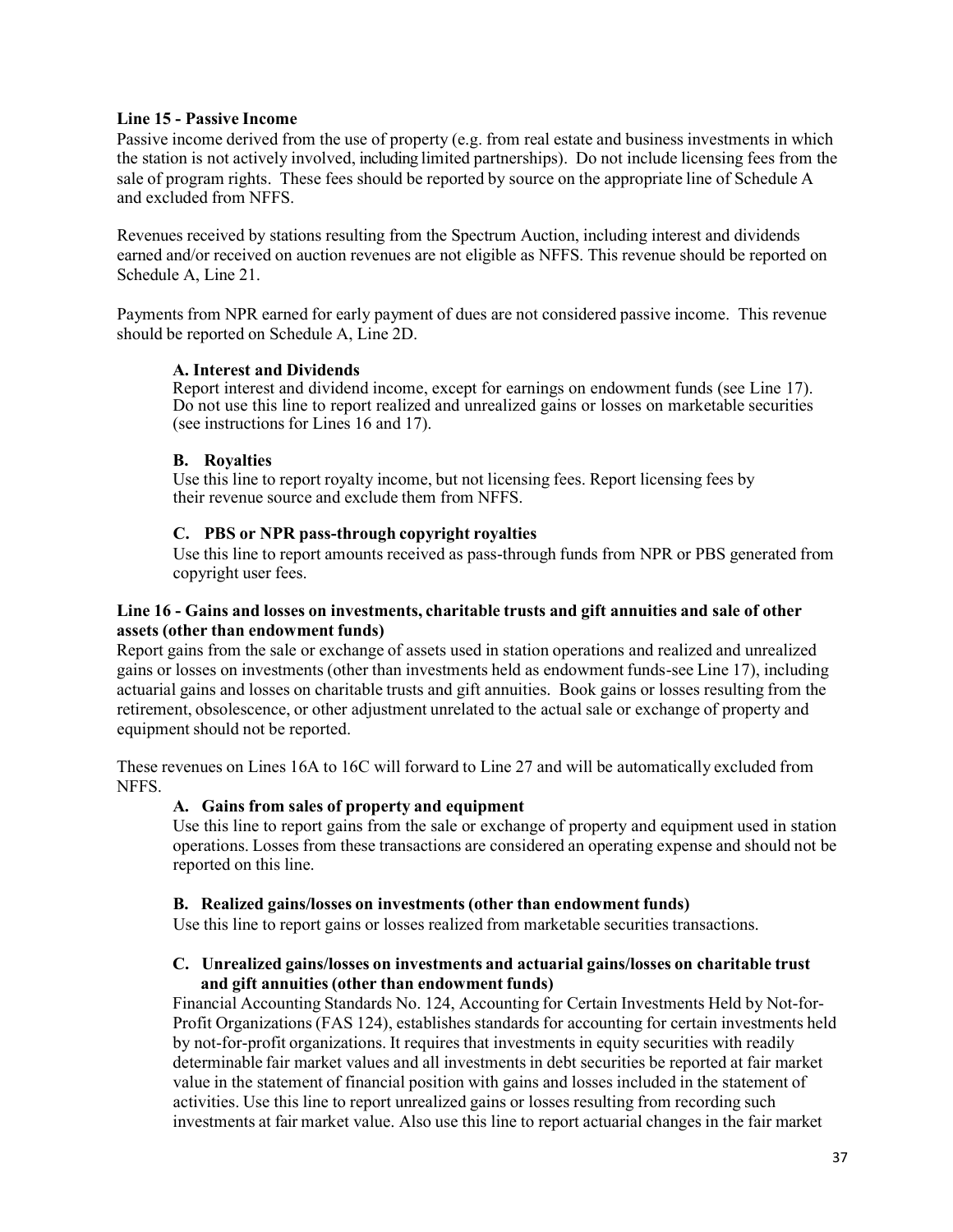value of assets held in charitable trusts and gift annuities.

# **Line 17 - Endowment Revenue**

Report all contributions to endowment fund principal regardless of the source or form of the amounts contributed. Also, report passive income (interest and dividends) derived from endowment funds and realized and unrealized gains or losses from investments held by endowment funds.

# **A. Contributionsto endowment principle**

Use this line to report contributions to endowment principal.

# **B. Interest and dividends on endowment funds**

Use this line to report interest and dividends earned on endowment funds.

# **C. Realized net investment gains and losses on endowment funds**

Use this line to report realized net investment gains and losses on endowment funds*.* Use a hyphen when entering a negative value on 17C, e.g. "-1,765".

The revenue reported on Line 17C will forward to Line 27 and will be automatically excluded from

NFFS.

# **D. Unrealized net investment gains and losses on endowment funds**

Use this line to report unrealized net investment gains and losses on endowment funds*.* Use a hyphen when entering a negative value on 17D, e.g. "-1,765".

The revenue reported on Line 17D will forward to Line 27 and will be automatically excluded from

NFFS.

# **Line 18 – Capital fund contributionsfrom individuals**

Use Line 18 to report capital campaign contributions from individuals. Also use this line to report gifts and contributions from individuals when the donor has restricted the gift or contribution for purposes of acquiring new equipment, or for upgrading existing or building new facilities.

For NFFS reporting purposes, a restriction may be either explicitly applied by the donor or it may be considered implicitly applied based on how the capital campaign funds were solicited. In other words, if the capital campaign materials provided to potential donors in order to solicit funds indicate that some campaign funds may be used for the purposes of new facilities (land and structures), expansion of existing facilities, and / or the acquisition of new equipment, a portion of the campaign funds that do not have an explicit donor restriction must be reported on Line 18A.

For those funds that do not have an explicit donor restriction the allocation between Lines 18A and 18B must be made on a reasonable basis and should be supported by documentation, such as, but not limited to, an internal budget, that describes how the grantee intends to divide the capital campaign funds between facilities/equipment projects and non-facilities/equipment projects. In the absence of such documentation the grantee will be required to divide the capital campaign funds evenly between the different projects listed in the campaign promotional materials and then allocate the divided funds between Lines 18A and 18B as appropriate.

# **TV Grantees**

To eliminate distortions in the TV CSG grant program precipitated by extraordinary infusions of new capital investment in digital TV broadcasting, the CPB Board of Directors adopted the recommendation of the 1998 TV CSG Task Force to exclude from NFFS all capital contributions restricted for facilities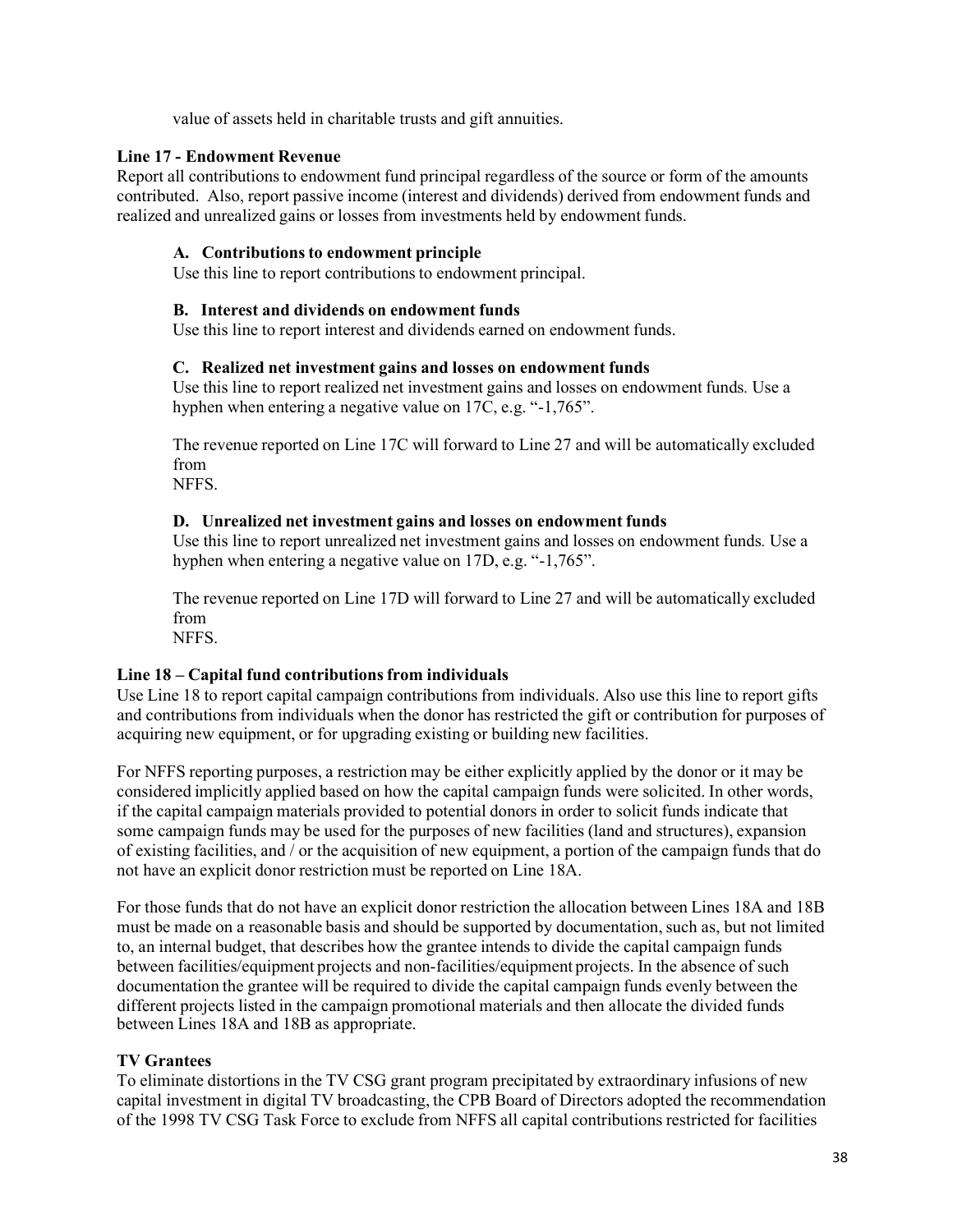and equipment improvements. This exclusion extends to ALL contributions (direct and in-kind) of, or for the purpose of acquiring new broadcast and operational equipment, as well as new facilities, new construction, and facilities upgrades and improvements. This includes gifts, grants, bequests or any contribution restricted by the donor for capital purposes, including any direct revenues raised through a formal capital campaign program that are restricted for the purposes defined herein.

CPB implemented this policy change beginning with the FY 2001 grant year (i.e., in the 1999 AFR reporting year).

# **Specific Line Instructions:**

### **A. Facilities and Equipment**

Use this line to report funds restricted for the construction of new facilities (land and structures), expansion of existing facilities, and acquisition of new equipment.

**TV Grantees:** Revenue designated or restricted for this purpose does not qualify for NFFS matching purposes. Therefore, for TV grantees only, the total amount reported on Line 18A will forward to Line 25 and will be automatically excluded from NFFS.

This restriction does not apply to capital contributions restricted for purposes other than those defined above. See Line 18B instructions for exceptions.

# **B. Other**

Report funds contributed for purposes other than those reported on Line 18A. For instance, capital campaigns raise funds for a variety of purposes including, for example, funding of future national productions; repayment of indebtedness incurred to acquire a stations license; capital to increase distribution of a station's news and information service; and to engage in other programmatic projects.

### **Line 19 - Gifts and Bequests from Major Individual Donors**

Use this line to report gifts and bequests from major individual donors, including estates, trusts, etc. For eligible gifts and bequests, use this line rather than Lines 10, 11, or 17 but use Line 18 rather than this line when the gift meets the definition of Line 18.

Major individual donors are herein defined as any individual donor who contributes an amount, in aggregate, equal to or greater than \$1,000 for the reporting year. For example, donor Jane Doe gives two \$500 gifts in the same fiscal year; Jane Doe has contributed \$1,000 for the reporting year and is a major donor.

# **Additional Specific Line Instructions:**

### **19.1 - Total number of major individual donors**

This line must be completed if Line 19 is greater than \$0.

Use this line to report the number of unduplicated major individual donors providing the revenue reported on Line 19.

# **Line 20 – Other**

Line 20 is intended to capture revenue from sources or activities not previously listed.

Please note that "Other" and "Miscellaneous" are not acceptable descriptions for revenue that is intended to be included as NFFS. If the revenue is intended to be included as NFFS, use a description that sufficiently identifies the NFFS eligibility of the revenue.

To qualify as NFFS, revenue, whether a contribution or a payment, must meet the appropriate recipient, form, source and purpose criteria as outlined in Part II. If revenue item reported on Line 20 is ineligible for NFFS, exclude it by clicking the "NFFS X" link.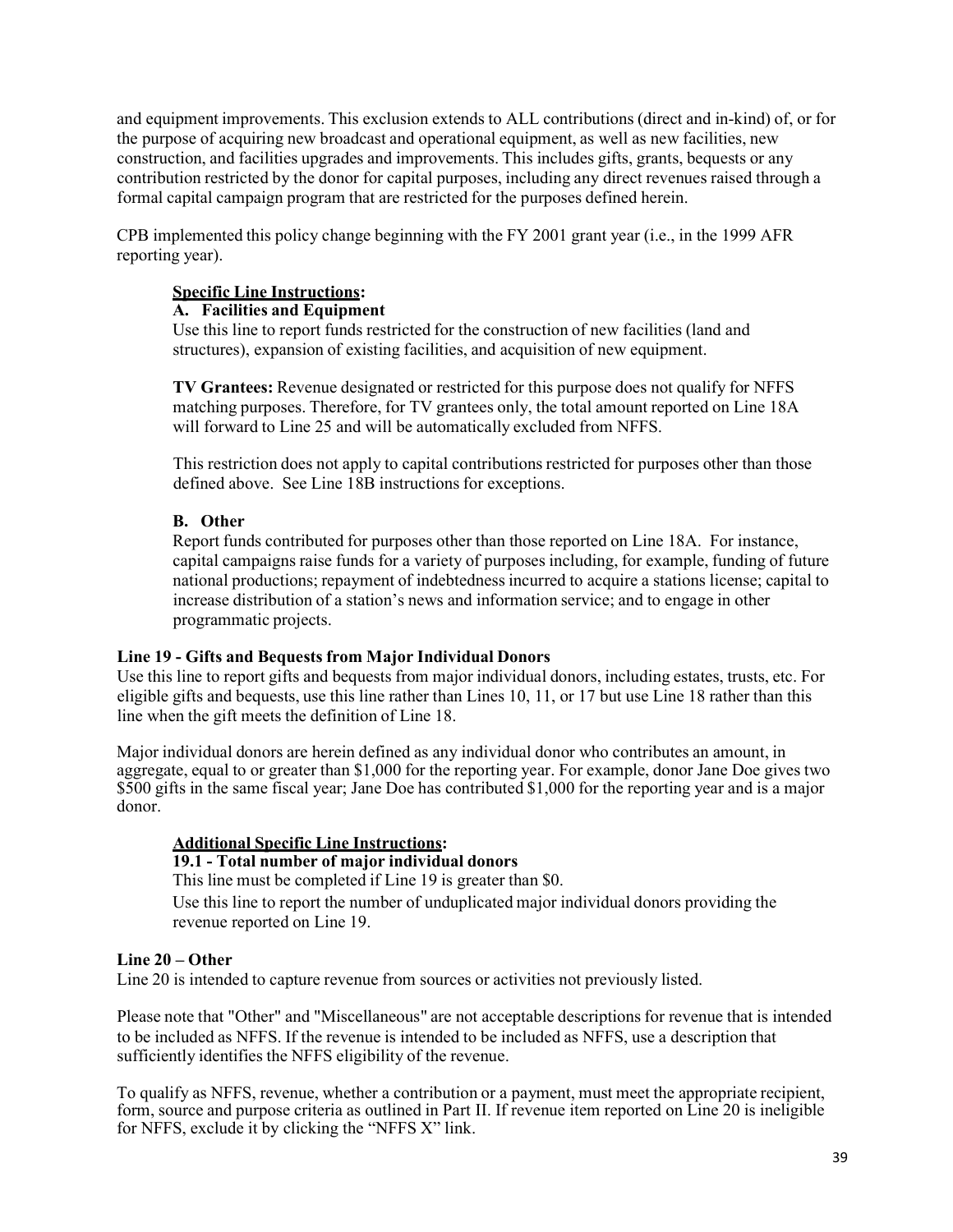Examples of revenue and activities that should be reported on Line 20 and not eligible as NFFS:

- Sale of products and services to individuals
- Individual ticket sales/admission fees to live performances (except for the portion that may be a contribution)
- Sales of premiums
- Revenue from the use of an affinity card
- Revenue from long-distance phone services
- Rebates, refunds, reimbursements and insurance proceeds

# **Line 21 - Proceeds from the FCC Spectrum Incentive Auction, interest and dividends earned on these funds, channel sharing revenues, and spectrum leases**

Spectrum Auction revenues do not qualify as NFFS including the following:

- A. Proceeds from sale in spectrum auction
- B. Interest and dividends earned on spectrum auction-related revenue
- C. Payments from spectrum auction speculators
- D. Channel sharing and spectrum leases revenues
- E. Spectrum repacking funds

If an institutional licensee's appropriation to the station is comprised of spectrum auction revenues, report that amount on Line 21A.

Along with interest on Line 21B, report any dividends earned on auction proceeds.

Include VBI rental income on Line 21D.

Include revenues received for spectrum repacking on Line 21E.

Be sure to maintain discrete accounting to identify these funds, including interest and dividends, to properly exclude them from NFFS.

# **Line 22 - Total Direct Revenue**

Line 22 will automatically total the revenues reported on Lines 1-21.

# **Determining NFFS on Schedule A**

Lines 23-27 will deduct direct revenues ineligible as NFFS from the total revenue reported on Line 22.

# **Line 23 - Federal Funds**

Federal funds reported on Line 1 will forward to Line 23.

# **Line 24 - Public Broadcasting Revenue**

Public broadcasting revenues reported on Line 2 will forward to Line 24.

# **Line 25 - Capital Funds Exclusion (TV Only)**

For TV grantees: Funds restricted for capital purposes reported on Lines 3.2D, 4.2D, 5.2D, 6.2D, 7.2D, 8.2D, 9.2D, and 18A will forward to Line 25.

# **Line 26 - Revenue on line 20 not meeting the source, form, purpose or recipient criteria**

Line 26 will automatically total all NFFS exclusions executed using the "NFFS X" links on Schedule A, Line 20. A table of these NFFS exclusions can be viewed by clicking on the link "View all direct revenue not included as NFFS".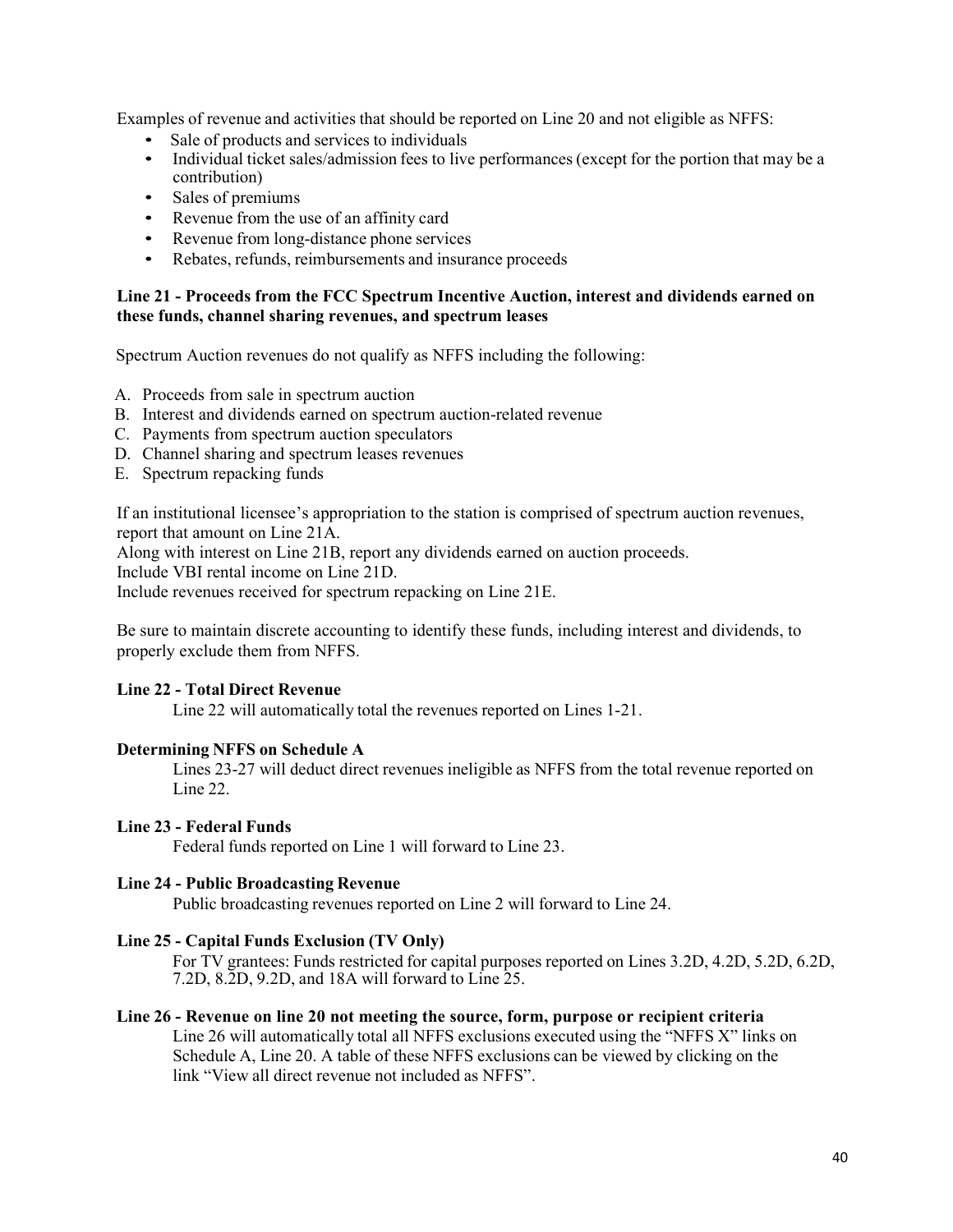# **Line 27 - Other automatic subtractionsfrom total revenue**

This line is used to capture other revenues and activities that are ineligible as NFFS:

- A. Auction expenses limited to the lesser of Lines 13a or 13b
- B. Special fundraising event expenses limited to the lesser of Lines 14a or 14b
- C. Gains from sales of property and equipment Line 16a
- D. Realized gains/losses on investments(other than endowment funds) Line 16b
- E. Unrealized investment and actuarial gains/losses (other than endowment funds) Line 16c
- F. Realized and unrealized net investment gains/losses on endowment funds Line 17c, Line 17d
- G. Rental income (3.2A, 4.2A, 5.2A, 6.2A, 7.2A, 8.2A, 9.2A)
- H. Fees for services (3.2B, 4.2B, 5.2B, 6.2B, 7.2B, 8.2B, 9.2B)
- I. Licensing fees (3.2C, 4.2C, 5.2C, 6.2C, 7.2C, 8.2C, 9.2C)
- J. Other revenue ineligible as NFFS (3.2E, 4.2E, 5.2E, 6.2E, 7.2E, 8.2E, 9.2E)
- K. FMV of high-end premiums (Line 10.1)

L. All bad debt expenses from NFFS eligible revenues including but not limited to pledges, underwriting, and membership (Line 10.2)

- M. Revenue from subsidiaries and other activities ineligible as NFFS (12.B, 12.C, 12.D)
- N. Proceeds from spectrum auction and related revenues from line 21

# **Line 28 - Total Direct NFFS**

This line will automatically subtract the values on Lines 23-27 from the total reported Line 22. The amount reported on Line 28 is the Total Direct NFFS for the grantee for the reporting fiscal year. This value will forward to Line 1 of the NFFS Summary table on the Financial Reporting Main page and the Signature Page.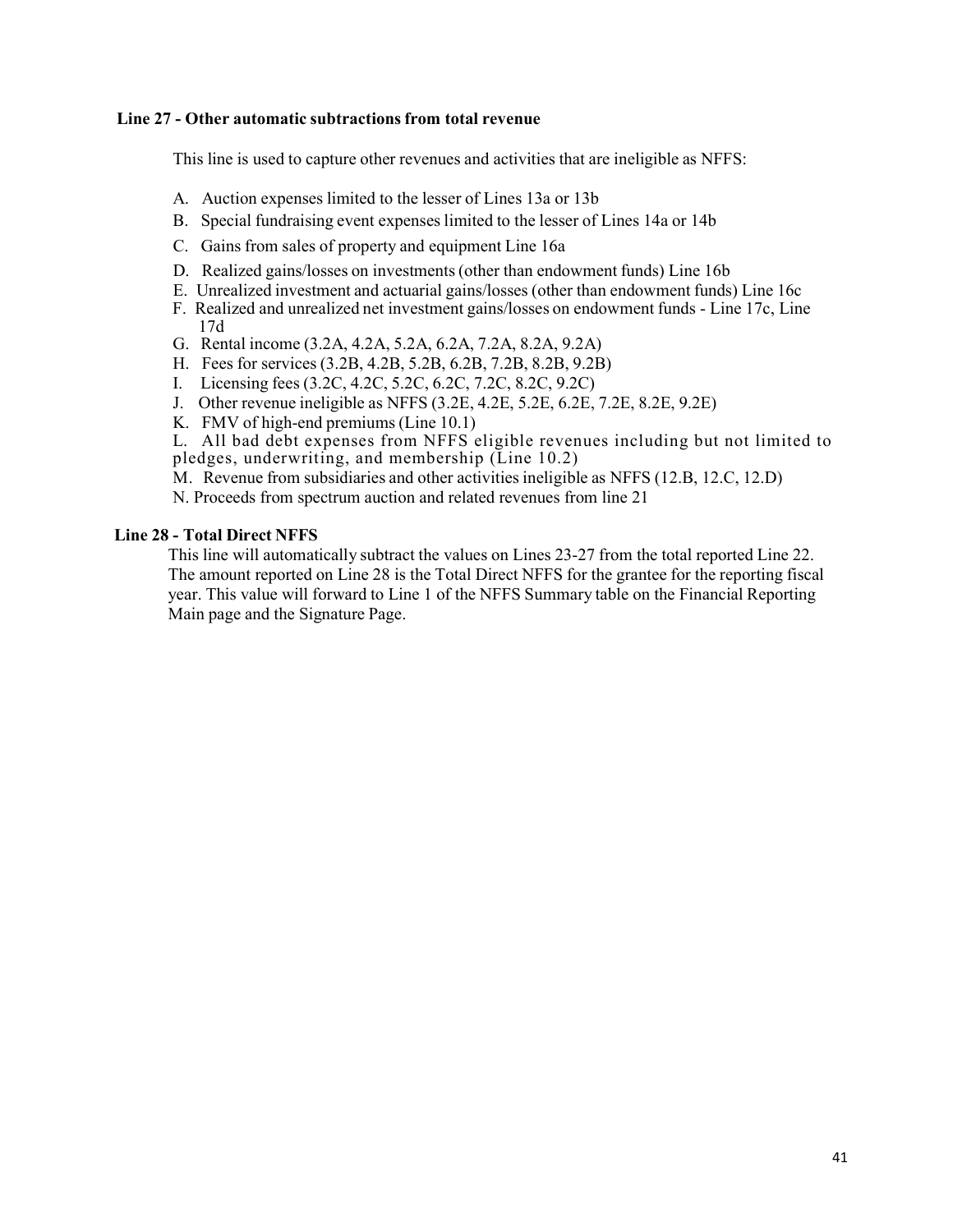# **Completing AFR Schedule B – Indirect Administrative Support**

# **Worksheet: Standard Method**

CSG recipients must use the Standard Method to report IAS[.34](#page-41-0)

To calculate IAS using the standard method, follow the five steps below, completing Schedule E before Schedule B.

The amount on Schedule E, Line 8 will automatically be populated in Schedule B (Tab 1), Step 2 "Station's Total Operating Expenses". After the IAS amount is calculated and posted to the station's financials, Schedule E will need to be updated. Then, the final IAS amount on Schedule B (Tab 3), Line 5 "Total Indirect Administrative Support" will need to be entered on Schedule B (Tab 1), Step 2 "Indirect Administrative Support" to deduct it from the updated total station operating expenses. Otherwise, station net direct expenses will be incorrect as will the IAS shown in Step 3 "Apply rate to base to calculate IAS".

Unless otherwise provided, AFS/AFR refers to licensee or grantee's FY2021 AFR/AFS.

# **Step 1: Compute the Rate**

To compute the rate, divide grantee's licensee's indirect costs by its direct costs: Indirect Costs ÷ Direct  $Cost = Rate$ .

Licensee's indirect and direct costs must be taken from licensee's AFS, provided it is available.

If licensee's AFS is unavailable in time for grantee to meet its AFR submission deadline, grantee may use the licensee's most recently completed AFS. If licensee's AFS is unavailable because its financials are consolidated into a state's annual comprehensive financial report (CAFR), license's unaudited or published financial statements may be used.

Enter the costs on the appropriate lines and provide the AFS page number(s) from which the amounts were obtained. A copy of the licensee's AFS must also be uploaded.

A. Licensee's Indirect Costs (Numerator): Licensee's indirect costs are the sum of its institutional and physical plant support: Institutional Support + Physical Plant Support = Indirect Costs.

Additional information and restrictions concerning Institutional and Physical Plant Support are set forth below.

- 1. University Licensees. If a university licensee is part of a system and/or has multiple campuses, grantee must obtain this information from its licensee's system's financial statement.
- 2. Benefit. Include only institutional and physical plant support if they benefit the station. Not all stations benefit from both.

<span id="page-41-0"></span><sup>&</sup>lt;sup>34</sup> Exemption: State licensees with prior approval from CPB may use the Grantee-Developed Method form to report IAS.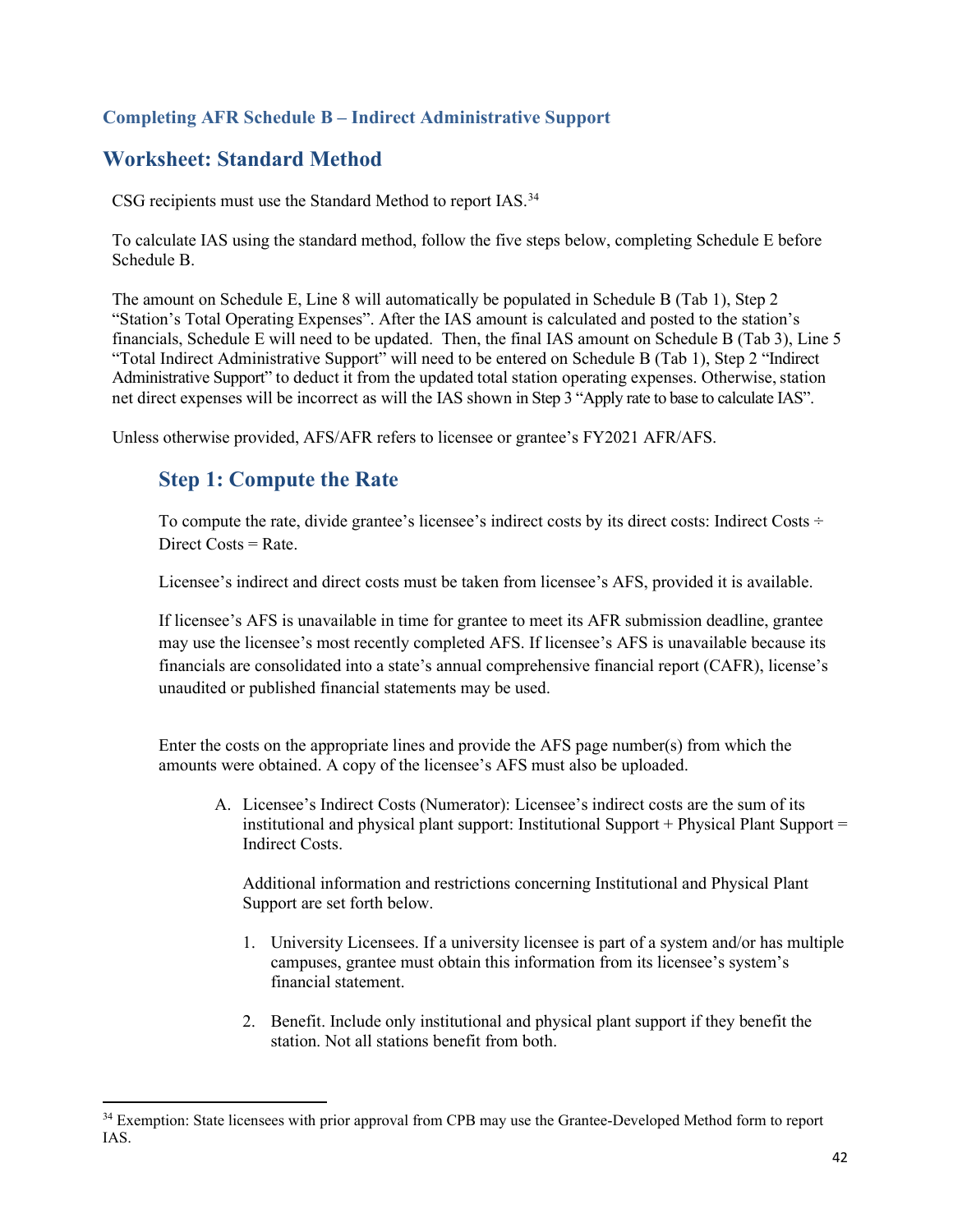- 3. Terminology. Indirect costs for institutional support are sometimes referred to as general administration and physical plant support is sometimes referred to as plant and services, operation and maintenance of plant or facilities, or plant services.
- 4. Functional Expenses. From functional expenses<sup>[35](#page-42-0)</sup> in licensee's AFS, select only one institutional and one physical plant support category. Do not total amounts from multiple functions.
- 5. Additional Documentation. Attach the following documentation to the licensee's AFS, if required.
	- If licensee's AFS does not include expenses broken out by functional expenses create a document that identifies costs that fall within each functional expense categories. Licensee's financial office must review the document before submitting it to CPB, and totals must agree with the amounts on the licensee's AFS.
	- If physical plant support provided to the station is allocated across multiple functions in licensee's AFS, provide a summary of total operating expenses by functional categories (including a physical plant support category) that agrees to the total operating expenses in the licensee's AFS.
- B. Licensee's Direct Costs (Denominator): Licensee's direct costs are calculated by reducing Licensee's total operating expenses by its institutional and physical plant support: Total Operating Expenses – (Institutional Support + Physical Plant Support) = Direct Costs.

Additional information and restrictions concerning Direct Costs are set forth below.

- 1. Required Reductions. Total operating expenses must be reduced by both institutional and physical plant support included in licensee' total operating expenses even if the station benefits from only one.
- 2. Functional Expenses. From the functional expenses in licensee's AFS, select only one institutional and physical plant support category. Do not total amounts from multiple functions.
- 3. Auxiliary Services. Grantee may not deduct auxiliary services or enterprises from licensee's Total Operating Expenses. Auxiliary services are provided by the licensee for a fee such as student services. Auxiliary enterprises include activities such as student housing, parking and transportation, and patient services provided by healthcare clinics or hospitals.
- 4. University Licensees: If a university licensee has multiple campuses, grantee must obtain this information from its licensee's system's financial statement.

<span id="page-42-0"></span><sup>&</sup>lt;sup>35</sup> Functional expense are expenses categorized by functions such as operations and maintenance, institutional support, research, instruction, etc.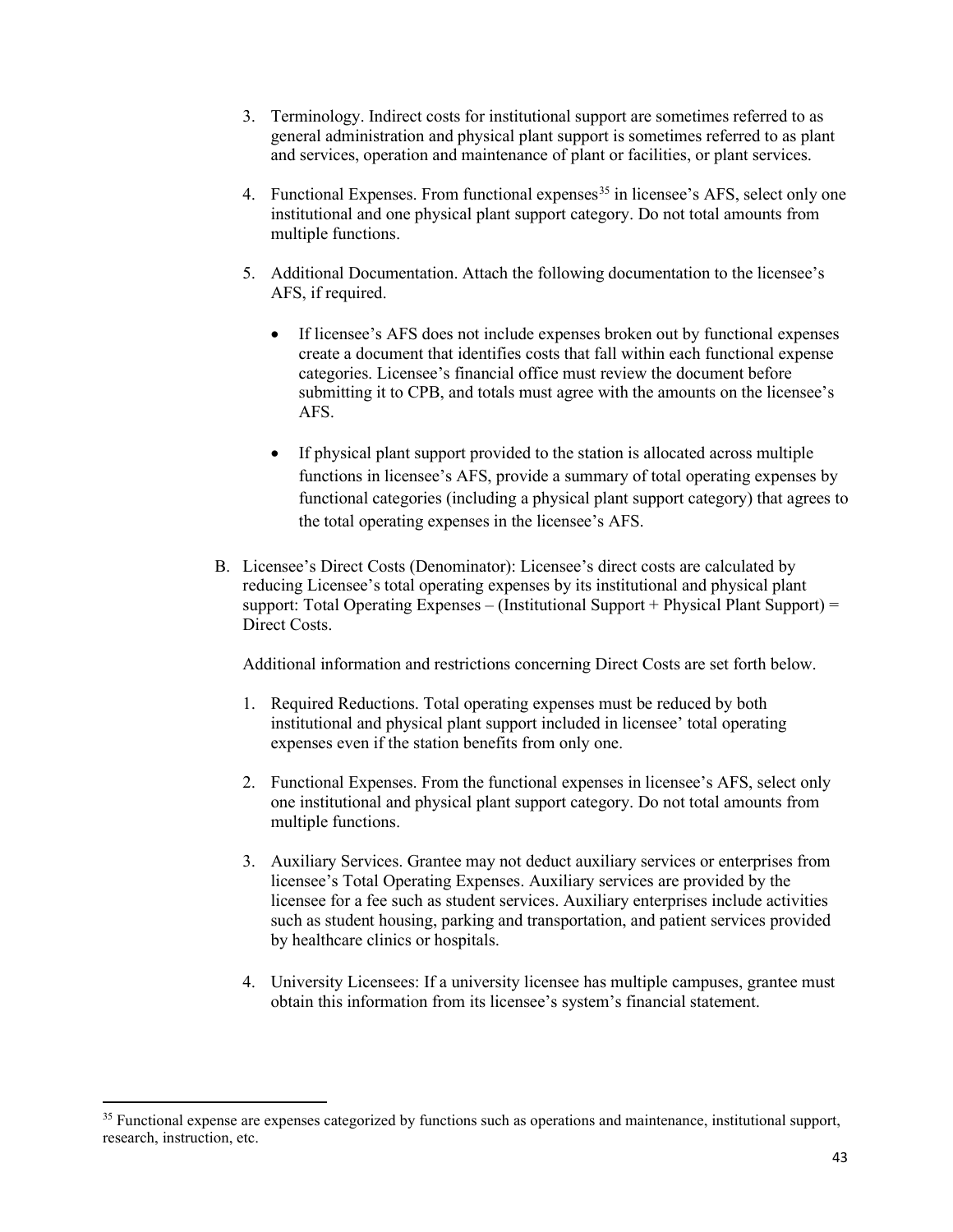# **Step 2: Identify the Base**

The station's base is its net direct expenses.

The line item, "Station's Total Operating Expenses," is automatically populated from AFR Schedule E, Line 8.

If station's total operating expenses include the following indirect expenses , deduct them by entering these costs on the appropriate lines and provide the AFS page number(s) from which the amounts were obtained.

- A. Depreciation. Depreciation and amortization.
- B. In-kind Contributions and Donations. In-kind contributions and donated property and equipment reported as expenses.
- C. IAS. IAS, if included in total operating expense reported in the AFS.
- D. Unrelated Expenses. Expenses for non-broadcasting activities and unrelated business income taxes paid by the station.[36](#page-43-0)
- E. Unsupported Expenses. Expenses included in the station's AFS that are not supported by the licensee, i.e., a Friends Group, when its financial statement is consolidated with the station's as a financially interrelated organization pursuant to GAAP.

# **Step 3: Apply the Rate to the Base**

This calculation is automatic.

# **Step 4: Compute Occupancy Value**

Stations with OV may add that value to their IAS. OV must be computed using Schedule B, Tab 2, which will automatically populate the Tab 3 Summary.

The OV calculation has not been revised with the adoption of the standard method and must be calculated as explained below:

### **Land Associated with Tower Facilities**

### **Location**

Enter the location of the land used by station tower facilities.

### **Line 1 - Land Area (in acres)**

Enter the total number of acres (to two decimal places) of licensee-owned land utilized by the station tower facilities. The land area is restricted to FCC requirements for the facility, unless local zoning requires additional land, in which case, the larger area may be used.

<span id="page-43-0"></span><sup>&</sup>lt;sup>36</sup> Some grantees operate subsidiary enterprises or engage in activities unrelated to public broadcasting. According to the [IRS,](https://www.irs.gov/charities-non-profits/unrelated-business-income-defined) for most organizations (CSG recipients included) an activity is an unrelated business if it meets three criteria: (1) it is a trade or business; (2) it is regularly carried on; and (3) it is not substantially related to furthering the tax exempt purpose of the organization.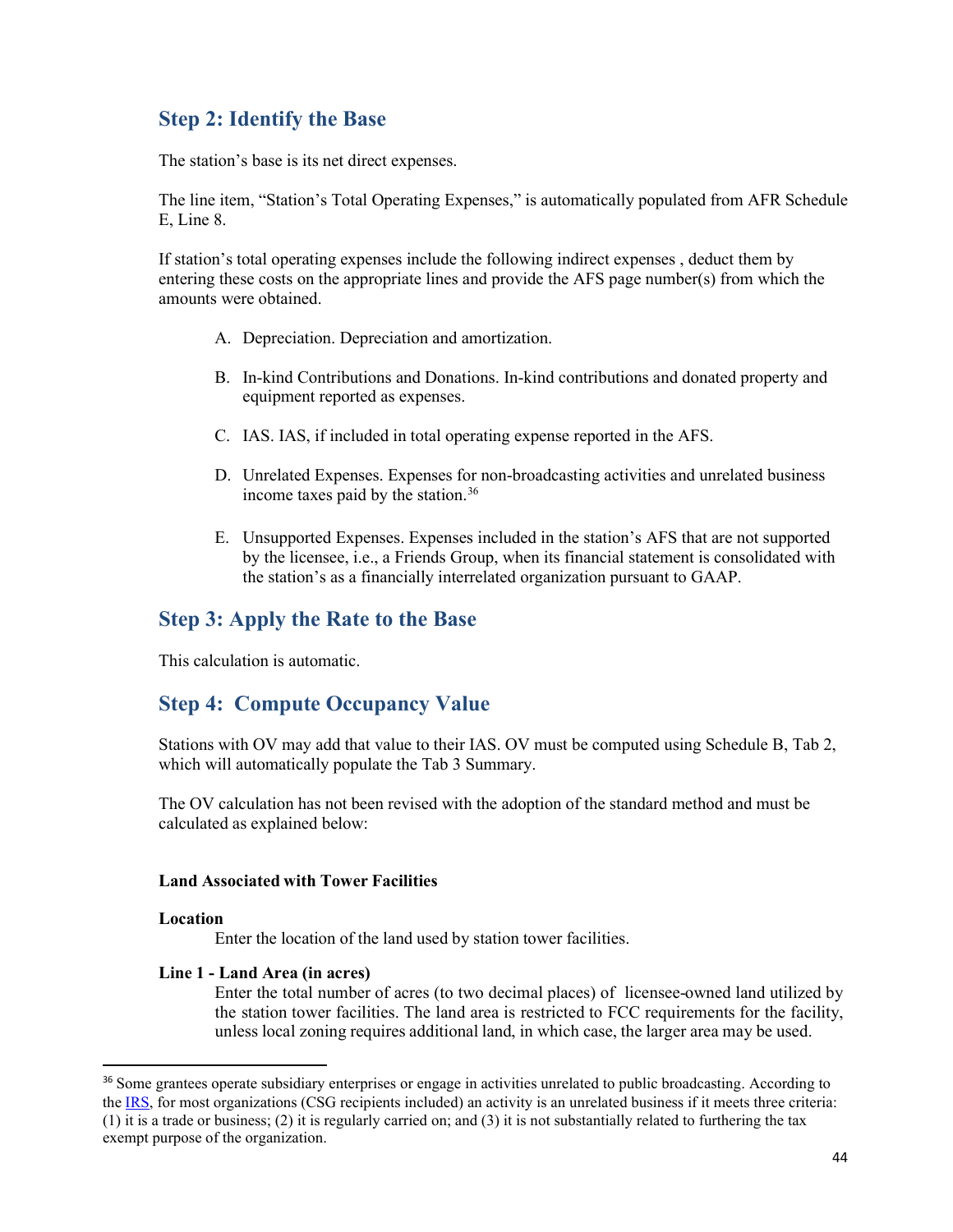### **Line 2 - Unit Value per Acre**

Enter the per acre value of the licensee-owned land utilized by the station tower facilities as found in the appraisal.

#### **Line 3 - Land Value**

This line will automatically multiply the land area on Line 1 by the unit value per acre on Line 2. The result is the full land value.

### **Line 4 - Rate of Return on the Land**

Enter the land rate of return (percentage, two decimal places), which is found in the appraisal documentation.

#### **Line 5 - Annual Value before Deductions**

This line will automatically multiply the land value on Line 3 by the rate of return on Line 4. The result is the annual value of the land before any necessary deductions.

### **Line 6 - Payments made to landowner as part of a lease or rental agreement**

Enter the total of annual lease or rental payments made to the landowner, i.e. the licensee, for the reporting year.

### **Line 7 - Payments received from others as part of a sublease or rental agreement**

Enter the total of annual lease or rental payments received from a third party for a sublease or rental agreement for the reporting year.

### **Line 8 - Annual value for NFFS purposes**

This line will deduct the amounts on Lines 6 and 7 from Line 5. The result is the NFFS value of the licensee-owned land utilized by the station tower transmission facilities for the reporting year. The amount will forward to Tab 3, Line 2.

### **Appraiser Information**

Grantees must enter the name of the appraiser that completed the last appraisal, the appraiser's certification, and the date of the appraisal. Grantees should obtain a new appraisal periodically, especially if market conditions suggest that the value of the land may have increased or decreased significantly since the last appraisal.

### **Building/Improvement Occupancy**

#### **Location**

Enter the address of the licensee-owned building being occupied by the station.

# **Line 1 Record building at original cost or at fair market value at the time the**

# **station took possession**

Enter the value at its original cost or at fair market value at the time the station took possession. Use the fair market value only if the original cost of the building is unknown.

### **Line 2 Total original cost of major improvements**

Enter the total cost of major improvements. Use additional Building/Improvementforms to show only the cost of major improvements when improvements have been made over time.

# **Line 3 Subtract federal and CPB funds used in construction or improvements** Enter the value of any federal (such as PTFP) and/or CPB grants used in

constructing or improving the building.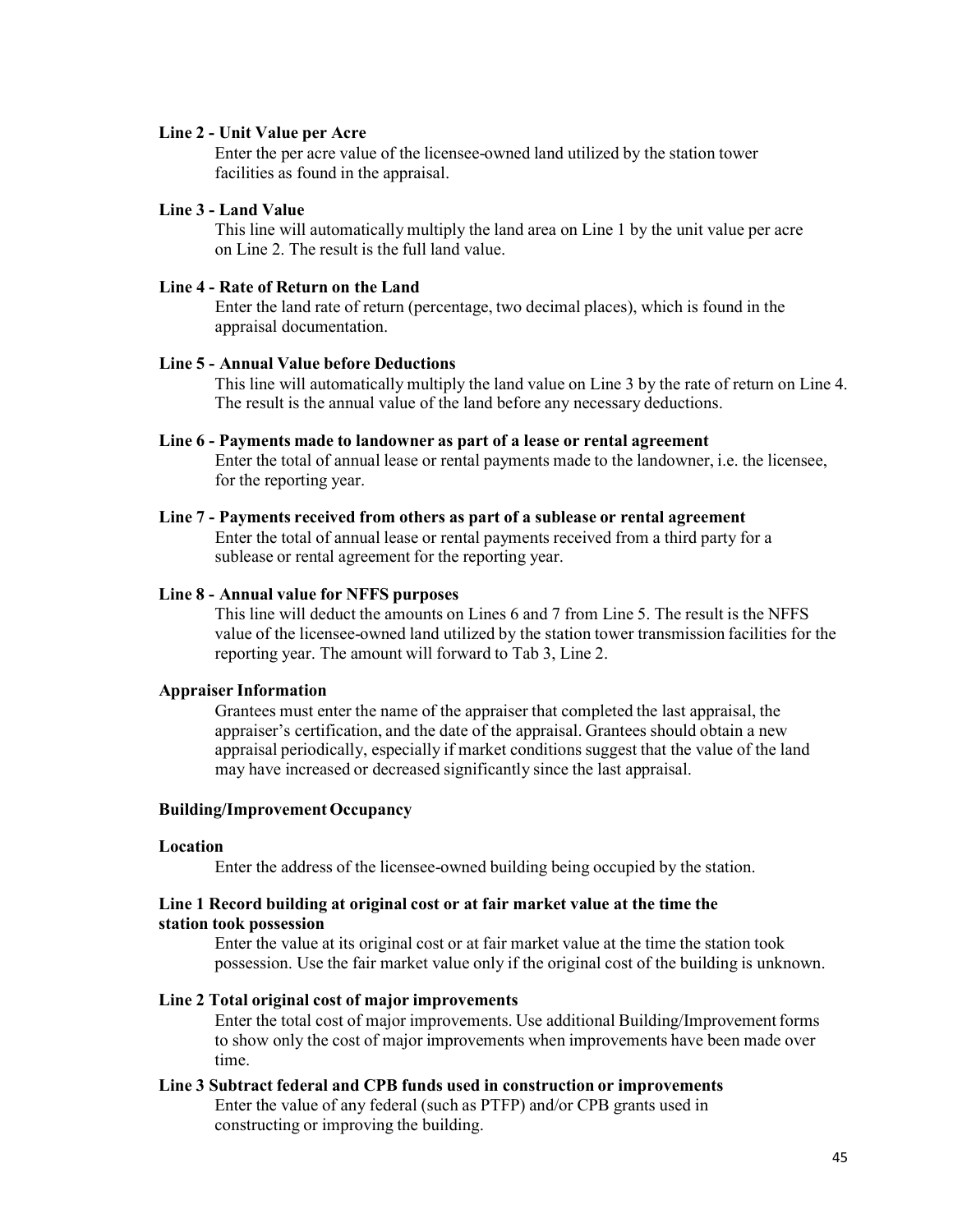### **Line 4 Total non-federal value of buildings/improvements**

This line will automatically add the original cost or fair market value on Line 1 with the total cost of major improvements on Line 2. The amount of federal and/or CPB funds reported Line 3 will then be subtracted from the total of Lines 1 and 2.

#### **Line 5 Enter year constructed or acquired**

Enter the year the building was constructed or acquired.

#### **Line 6 Estimate useful life of building/improvements from date of acquisition or**

**construction** Enter the estimated useful life of the buildings and improvementsfrom the date of acquisition or construction. Forty years is the most common useful life for this asset. Improvements are generally depreciated over the remaining useful life of a building.

### **Line 7 Remaining useful life of building (includes current reporting year)**

This line will automatically determine the remaining useful life of the building in years based on the date of construction and acquisition on Line 5 and the estimated useful life on Line 6.

# **Line 8 Annual value**

This line represents the annual depreciation value eligible as NFFS. This value is automatically calculated by dividing line 4 by line 6.

# **Line 9 Station's prorata use of building**

Enter the percentage value (to two decimal places) of the amount of the building space occupied by the station.

### **Line 10 Annual prorated value**

This line will automatically multiply the annual value of the building on Line 8 by the station's prorata share of the building on Line 9.

### **Line 11 Payments made to building owner as a part of a lease or rental agreement**

Enter the annual amount of any lease or rental payments paid to the building owner, the licensee, during the reporting year.

### **Line 12 Payments received from others as part of a sublease or rental agreement** Enter the annual amount of any lease or rental payments received from a thirdparty for a sublease or rental agreement on the building for the reporting year.

### **Line 13 Annual value for NFFS purposes**

This line will deduct the amounts on Lines 11 and 12 from Line 10. The result is the NFFS value of the space in the licensee-owned building occupied by the station for the reporting year. The amount will forward to Tab 3, Line 2.

# **Step 5: Deduct Fees Paid to the Licensee**

Report fees that station paid directly to its licensee for overhead recovery, assessment, use fees, and management fees. Enter that amount on Schedule B, Tab 3, Line 3.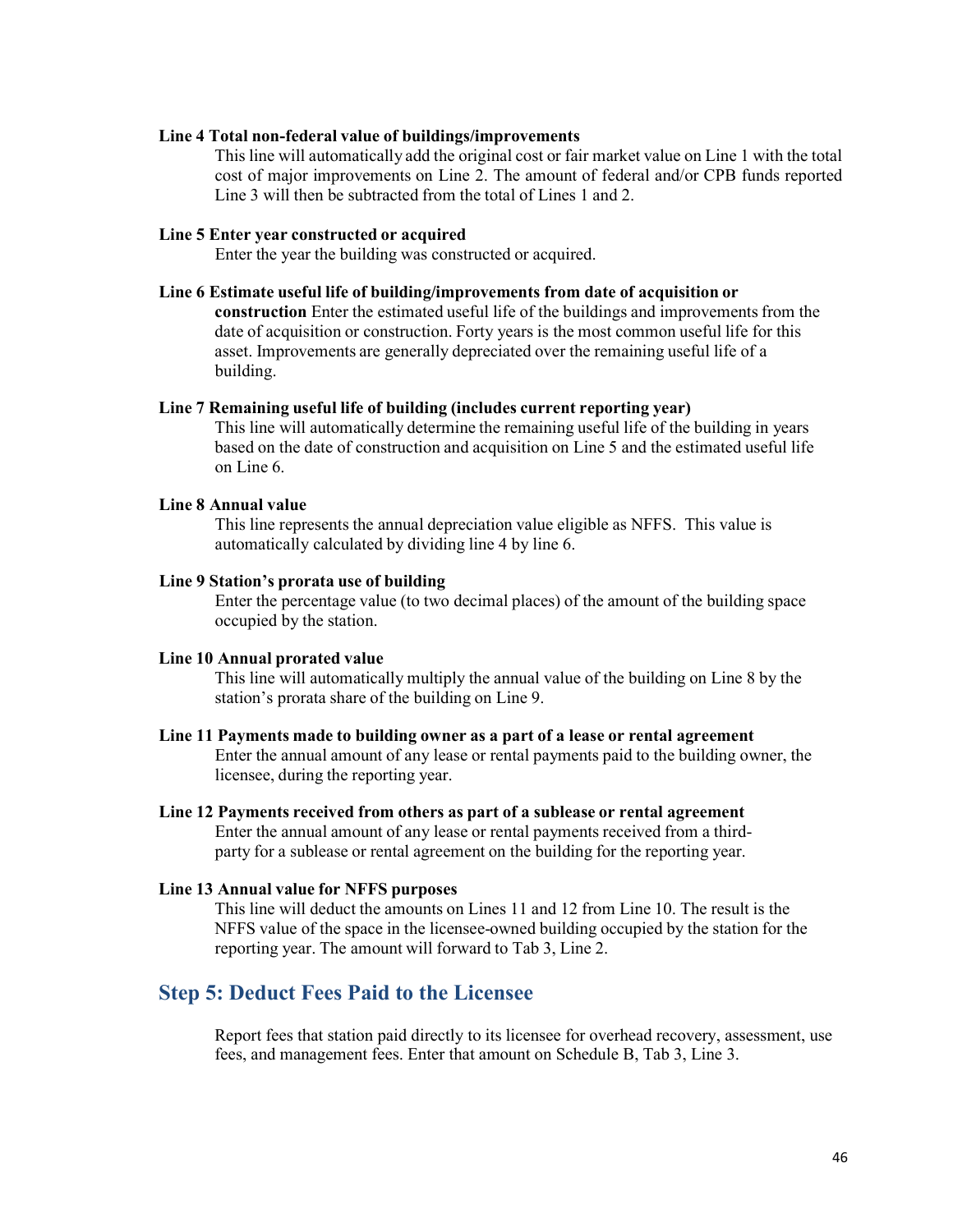# **Schedule B Summary (Tab 3):**

### **Line 1 Total support activity benefiting station**

This line will automatically display the total indirect support reported in Schedule B Tab 1 "Determine Indirect Administrative Support".

### **Line 2 Occupancy value**

This line will automatically display the occupancy values reported in Schedule B Tab 2 "Determine Occupancy Values".

### **Line 3 Deductions: Fees paid to the licensee for overhead recovery, assessment, etc.**

Enter any fees paid to the licensee for overhead recovery, assessment, use fees or management fees etc.

### **Line 4 Deductions: Support shown on lines 1 and 2 in excess of revenue reported in financial statements**

Any excess of the values reported on lines 1 and 2 above that are greater than the values recognized as indirect administrative support revenues in the audited financial statements. Grantees cannot claim more NFFS than that is recognized as indirect administrative support revenues in the audited financial statements. If the indirect administrative support revenue per the audited financial statements is greater than the sum of lines 1 and 2 above, this may cause a reconciling item for Schedule F.

# **Line 5 Total indirect administrative support (Forwards to Line 2 of the Summary of Nonfederal Financial Support)**

This line reports the value that will be claimed as NFFS from indirect administrative support. This line will automatically calculate the total indirect administrative support as the sum of values reported on lines 1 and 2 above, less amounts reported on lines 3 and 4 above. This line is also forwarded to Line 2 of the Summary of Nonfederal Financial Support.

# **Line 6 Please enter an institutional type code for your licensee.**

Select appropriate licensee donor code from the dropdown menu or list and finally save Schedule B as completed.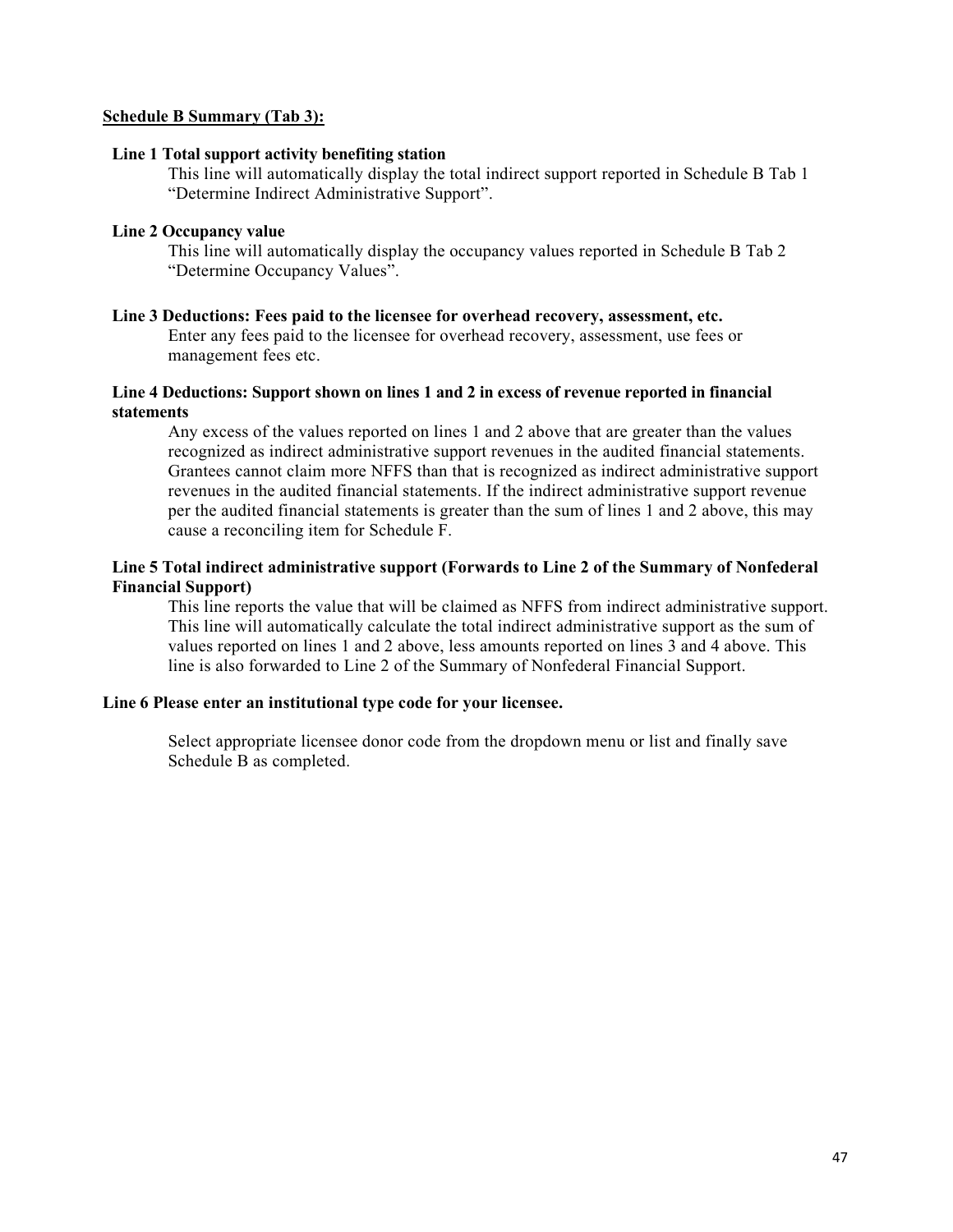# **Completing AFR Schedule C - In-Kind Contributions of Services and Other Assets**

Use Schedule C to report in-kind—i.e. non-cash—contributions of professional services, materials, supplies and the contributed use of assets (e.g. utilities and use of facilities and property to which the donor retains legal ownership). Use Schedule C to also report contributions of intangible assets such as a station grantee's broadcast license received from donors other than the licensee.

Institutional stations: Support from the grantee's licensee is limited to indirect administrative support (Schedule B) and direct support (Schedule A).

### **Schedule C Instructions**

After entering a value on Lines 1, 2, 3 and 5 you must select the donor code which represents the source of the in-kind contributions entered on that line. If a value represents more than one source, please enter the donor code which represents the majority of the value.

Donor Codes BS-business FD-foundation FG-federal government G-local government OT-other PB-public broadcasting entity PU-private university SG-state government SU-state university

### **Line Item Instructions**

#### **Line 1 - Professional Services** (eligible as NFFS)

Professional Services provided as an in-kind contribution should be reported on Line 1

#### **Line 1A – Legal**

Use this line to report in-kind contributions of legal services that meet the NFFS eligibility criteria for professional volunteer services.

### **Line 1B – Accounting and/or auditing**

Use this line to report in-kind contributions of accounting and/or auditing services that meet the NFFS eligibility criteria for professional volunteer services.

### **Line 1C – Engineering**

Use this line to report in-kind contributions of engineering services that meet the NFFS eligibility criteria for professional volunteer services.

#### **Line 1D – Other professionals(see specific line item instructions in Guidelines before completing)**

Use this line to report in-kind contributions of services that meet the NFFS eligibility criteria for professional volunteer services and that do not fit into categories 1A-1C. Be specific when reporting the principal trades or professions for other professional services. The donor code, person's name or company name is never an acceptable description. Identify the professional service or discipline that the person is engaged in. Examples of acceptable descriptions for "Other Professionals" include: Web design and maintenance; Web domain host; grant writer; computer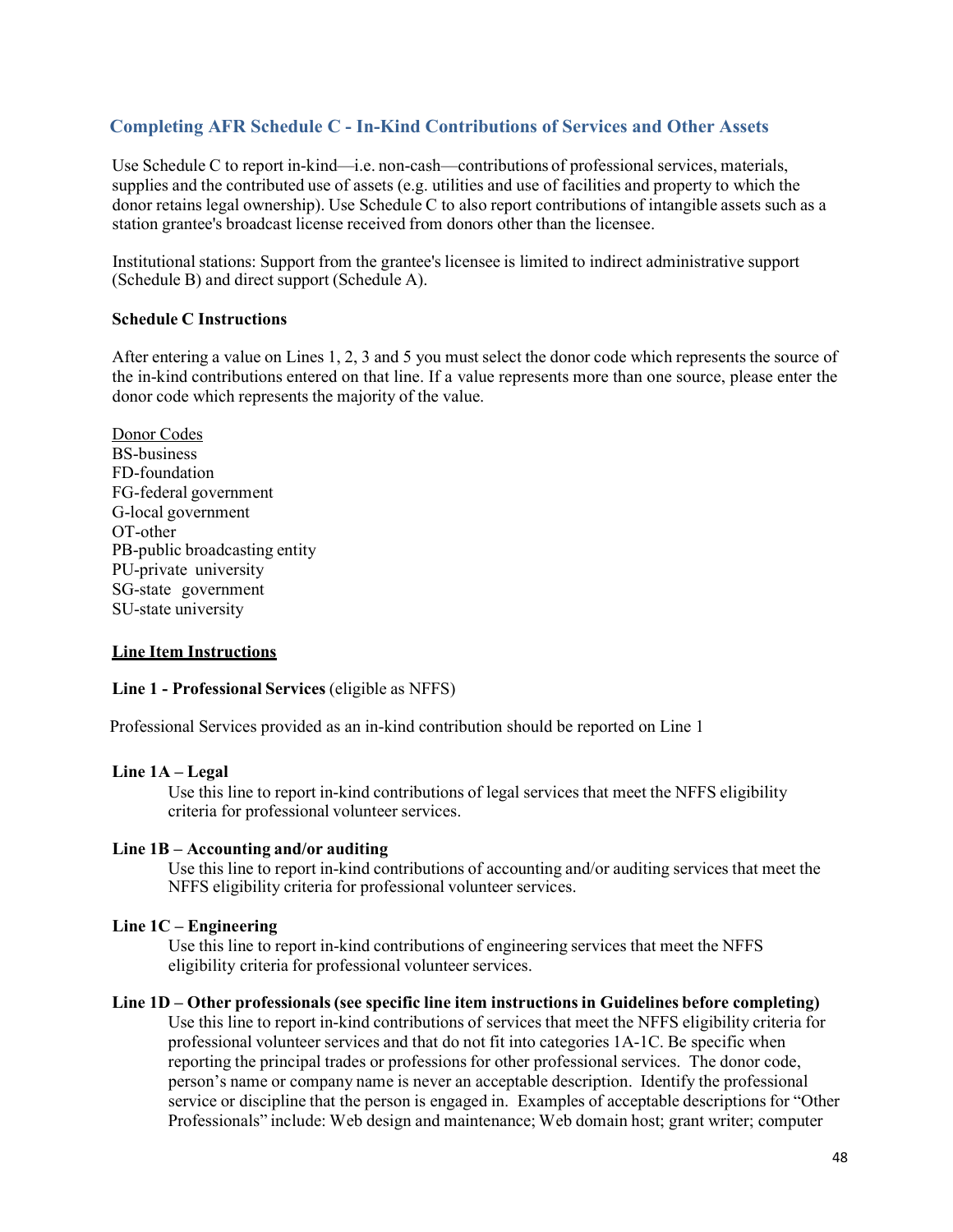technician; digital editor; graphic arts/design consultant; IT consultant; marketing consultant; public relations/media consultant; corporate benefits consultant; illustrator; proofreader; photographer; appraiser; caterer (if not related to fund raising activities).

### **Line 2 - General Operational Services** (eligible as NFFS)

# **Line 2A - Annual rental value of space (studio, offices, or tower facilities)**

Use this line to report donations of the use of studio, office, or tower facility space. In keeping with the NFFS eligibility criteria for all in-kind contributions, donations of space must be valued by the donor at fair market value. This is determined by comparing the quality and quantity of the station's space to comparable space for which the donor charges a fee. If the donor does not rent comparable space, an independent appraisal must be done by a qualified appraiser (e.g. M.A.I., S.R.P.A., S.R.E.A. or A.S.A.).

# **Line 2B - Annual value of land used for locating a station-owned transmission tower**

Use this line to report donations for the use of land used to locate a station-owned transmission tower. In keeping with the NFFS eligibility criteria for all in-kind contributions, donations of land use must be valued by the donor at fair market value. This is determined by comparing the quality and quantity of the station's space to comparable space for which the donor charges a fee. If the donor does not rent comparable space, an independent appraisal must be done by a qualified appraiser (e.g. M.A.I., S.R.P.A., S.R.E.A. or A.S.A.).

#### **Line 2C - Station operating expenses**

Use this line to report in-kind contributions of station operating expenses. This category includes the use of electrical, telephone and other utilities paid by a third party. It may also include consumable materials such as office supplies.

#### **Line 2D - Other**

Use this line to report in-kind contributions of other general operational services that do not fit into categories 2A-2C. Be specific—use a description that sufficiently identifies the NFFS eligibility of the services reported on this line.

### **Line 3 - Other Services** (eligible as NFFS)

### **Line 3A** - **Instructional television and educational radio**

Use this line to report in-kind contributions of ITV and/or educational radio services that are eligible as NFFS.

#### **Line 3.B - State public broadcasting agencies**

Use this line to report in-kind contributions from eligible state public broadcasting agencies. These are the only agency allocations accepted as NFFS:

- Alaska Public Broadcasting Commission (APBC)
- Florida Department of Education (FLDOE)
- Ohio Broadcast Educational Media Commission (BEMC)

TV grantees: In-kind contributions for new or expanded facilities or equipment are not eligible as NFFS and must be reported on Schedule D.

### **Lines 3C - Local advertising**

Use this line to report in-kind contributions of advertisements in local newspapers and magazines, on commercial television or radio, or over the internet. The advertising must be related to program or station promotion and not consist of merely printing or airing the station's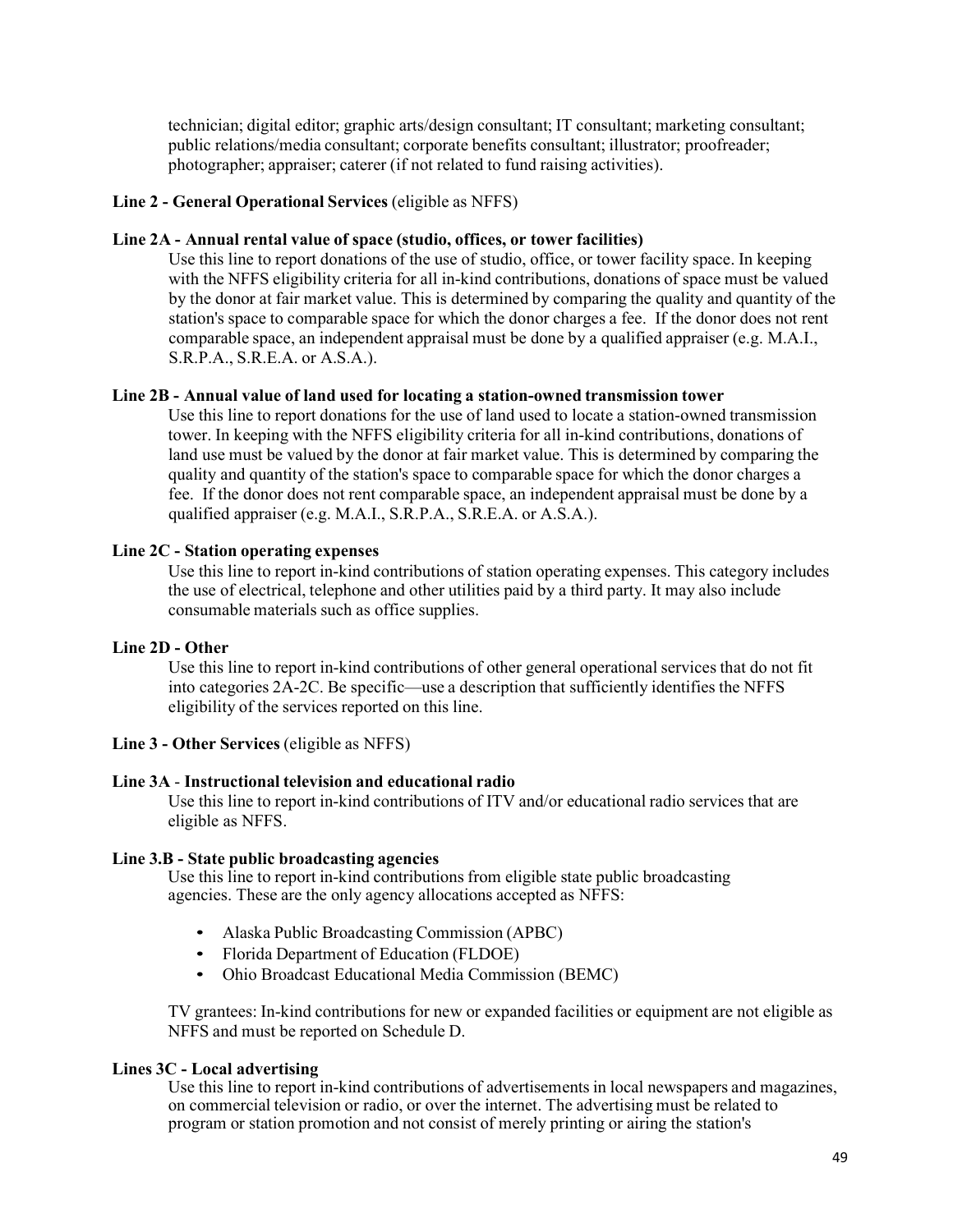programming schedule.

In cases where the grantee receives an in-kind donation of advertising for a production from a production underwriter, there is a concern that the contributed advertising and promotion have become of significant commercial value to the underwriter. This is especially the case when the underwriter's identity is featured prominently in the program promotion or when the program promotion is only a part of promotion for the underwriter's own business activities. This fact calls into question whether even substantiated value to the public broadcaster represents a contribution, an exchange, or some combination of both. Grantees should not recognize as a contribution or NFFS the portion of total value received that represents an exchange transaction with the underwriter.

### **Line 3D - National advertising**

Use this line to report in-kind contributions of advertisementsin national newspapers and magazines, on commercial television or radio, or over the internet. The advertising must be related to program or station promotion and not consist of merely printing or airing the station's programming schedule.

In cases where the grantee receives an in-kind donation of advertising for a production from a production underwriter, there is a concern that the contributed advertising and promotion have become of significant commercial value to the underwriter. This is especially the case when the underwriter's identity is featured prominently in the program promotion or when the program promotion is only a part of promotion for the underwriter's own business activities. This fact calls into question whether even substantiated value to the public broadcaster represents a contribution, an exchange, or some combination of both. Grantees should not recognize as a contribution or NFFS the portion of total value received that represents an exchange transaction with the underwriter.

#### **Line 4 - Total in-kind contributions- services and other assets eligible as NFFS**

This line will total lines 1 through 3, which will forward to the Summary of Nonfederal Financial Support.

#### **Line 5 - In-kind ContributionsIneligible as NFFS**

Use this line to report in-kind contributions of services or the use of assets that are ineligible as NFFS.

### **Line 5A - Pre-recorded compact discs, records, tapes, cassettes and film libraries (including all historical broadcasting collections and intellectual property rights)**

**Line 5B - Exchange transactions**

- **Line 5C - Federal or public broadcasting sources**
- **Line 5D - Fundraising related activities**
- **Line 5E - ITV or educational radio outside the allowable scope of approved activities**
- **Line 5F - Local productions**
- **Line 5G - Program supplements**
- **Line 5H - Programs that are nationally distributed**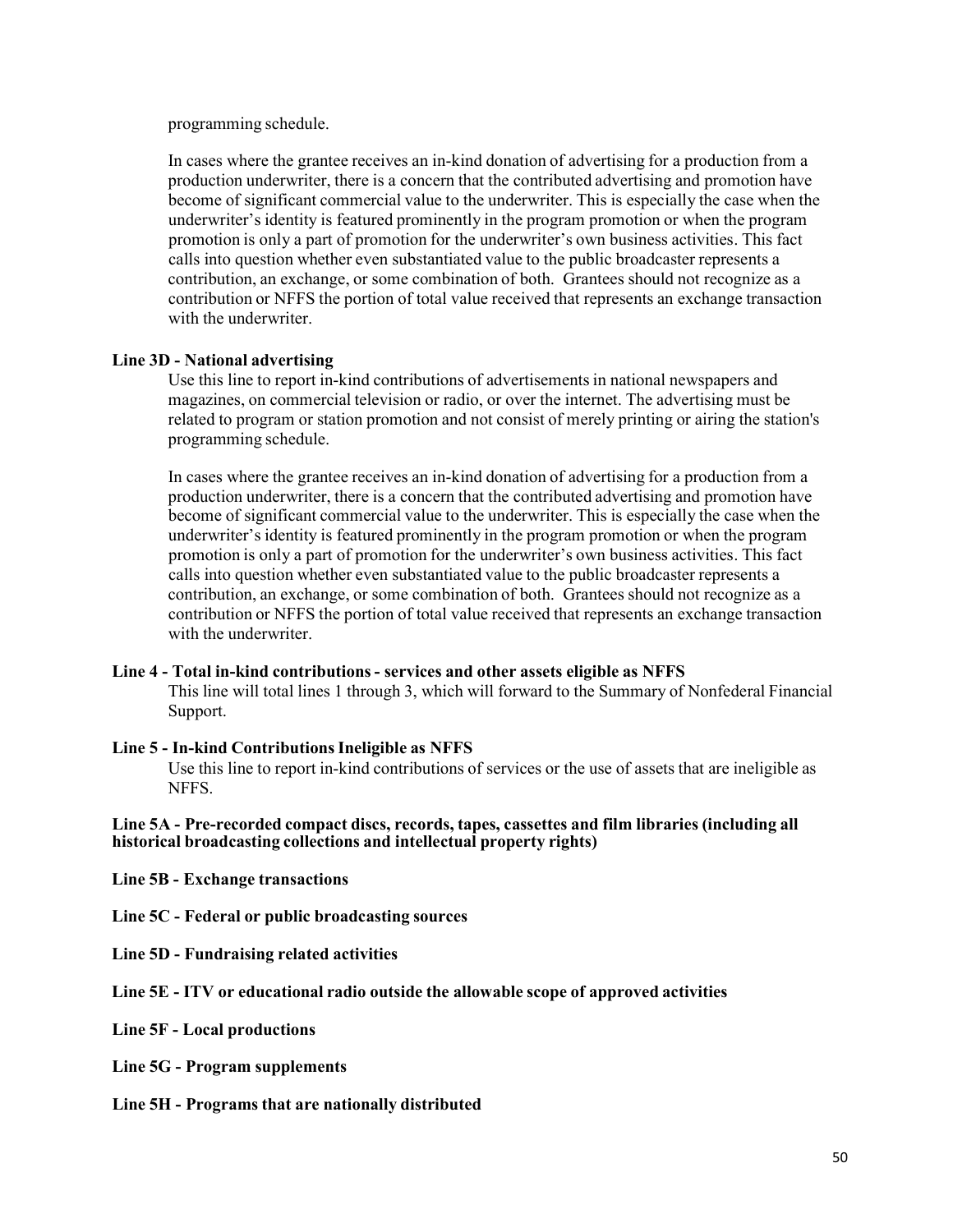# **Line 5I - Promotional items**

**Line 5J - Regional organization allocations of program services**

### **Line 5K - State PB agency allocations other than those allowed on Line 3B**

# **Line 5L - Services that would not need to be purchased if not donated**

# **Line 5M - Other**

# **Line 6 – Total in-kind contributions- services and other assets**

This line totals the in-kind contributions eligible as NFFS reported on Line 4 with the inkind contributions that are ineligible as NFFS reported on Line 5.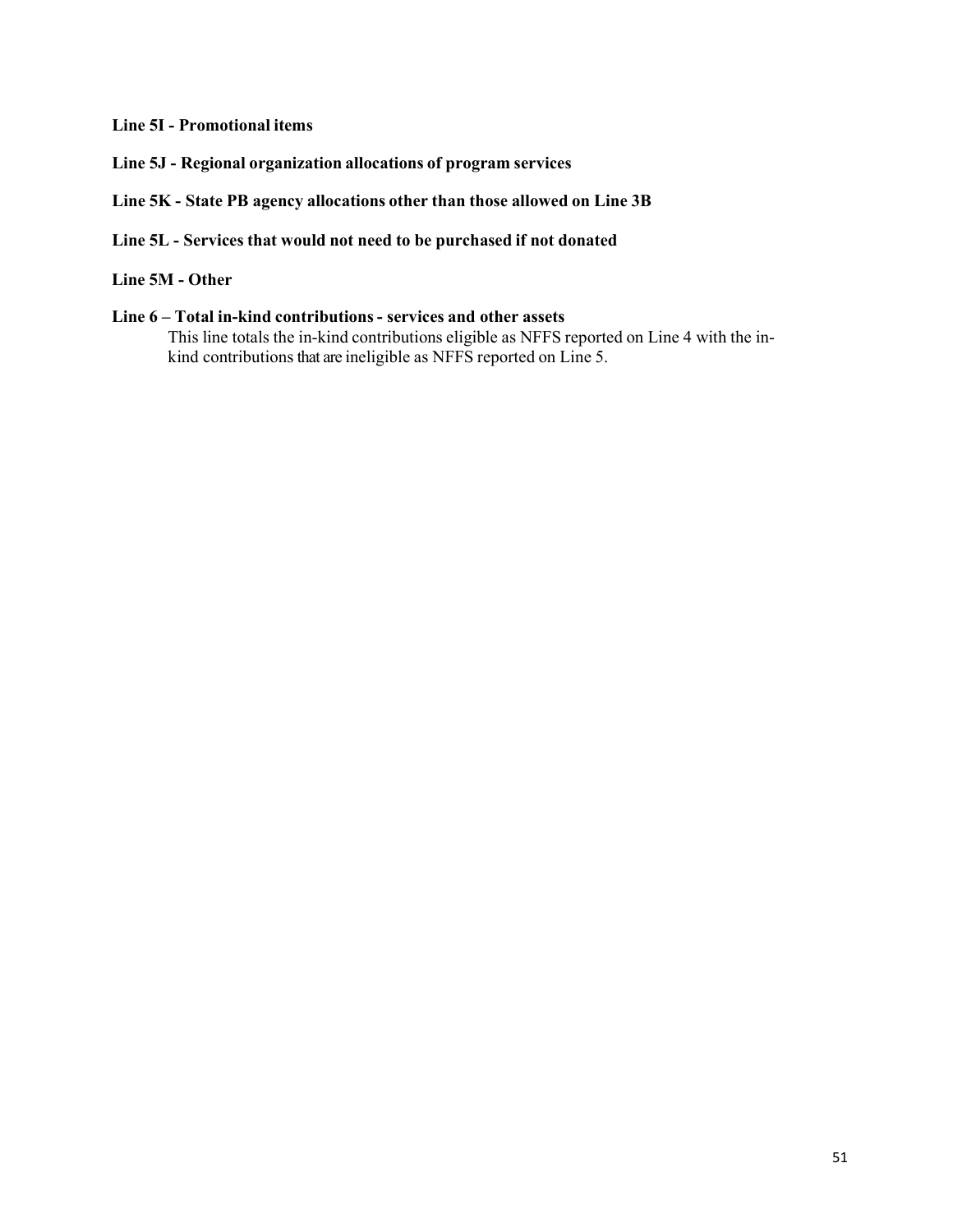# **Completing AFR Schedule D - In-Kind Contributions: Property and Equipment**

### **Introduction**

Use Schedule D to report in-kind contributions of capitalized property and equipment from donors other than the licensee. Contributed property must be for continued use by the grantee. Do not count assets held for investment purposes. The contributions reported on Schedule D must meet the grantee's threshold for capitalization. That is, all property and equipment reported on Schedule D must be included as assets on the grantee's balance sheet. This includes donations of land used as a building or tower site, land improvements, buildings and building improvements, broadcast equipment, furniture and office equipment, vehicles etc. Use Schedule C to report in-kind contributions of the use of assets that the station is not taking ownership of, or for contributions of intangible assets. This is equally true for contributions that do not meet the station grantee's capitalization threshold.

Institutional stations: Support from the grantee's licensee is limited to indirect administrative support (Schedule B) and direct support (Schedule A).

### **Schedule D Instructions**

After entering a value on Lines 1-5 and 7, you must select the donor code which represents the source of the in-kind contributions entered on that line. If a value represents more than one source, please enter the donor code which represents the majority of the value.

Donor Codes BS-business FD-foundation FG-federal government G-local government OT-other PB-public broadcasting entity PU-private university SG-state government SU-state university

### **Line Item Instructions**

### **Line 1 - Land**

Use this line to report the appraised value of land donated to the station for its continued use. The station must take legal ownership of the land. The appraiser should use community zoning laws or local codes and base the land appraisal on vacant lot value.

### **Line 2 - Buildings**

Use this line to report the appraised value of buildings donated to the station for its continued use. The station must take legal ownership of the building. The appraiser should use community zoning laws or local codes and base building appraisal on a vacant building without the cost of utilities.

### **Line 3 - Equipment**

Use this line to report the fair market value of equipment and other depreciable assets donated to the station grantee for its continued use. The station must take legal ownership of the equipment.

# **Line 4 - Vehicle(s)**

Use this line to report the fair market value of vehicles donated to the station for its continued use. The station must take legal ownership of the vehicle.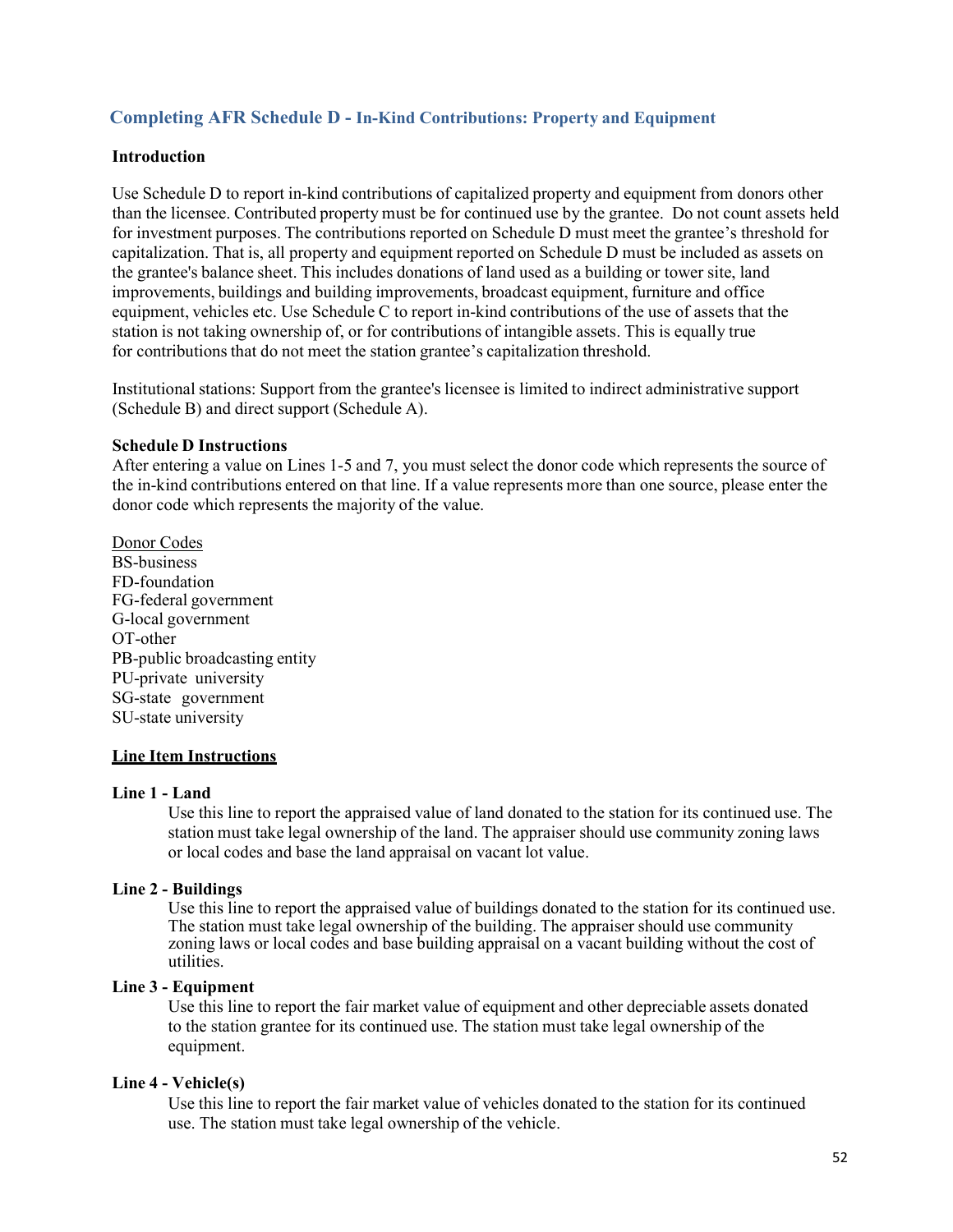# **Line 5 - Other**

Use this line to report the fair market value of in-kind contributions of other capitalized assets that do not fit into categories on Lines 1-5.

# **Line 6 - Total in-kind contributions – property and equipment eligible as NFFS** This line will total lines 1 through 5, which will forward to the Summary of Nonfederal Financial Support.

# **Line 7 - In-kind ContributionsIneligible as NFFS**

Use this line to report in-kind contributions of capitalized assets that are ineligible as NFFS.

### **Line 7a - Exchange transactions**

### **Line 7b - Federal or public broadcasting sources**

# **Line 7c - TV only—property and equipment that includes new facilities (land and structures), expansion of existing facilities and acquisition of new equipment**

### **Line 7d - Other**

### **Line 8 - Total in-kind contributions – property and equipment**

This line totals the in-kind contributions of capitalized assets eligible as NFFS reported on Line 6 with the in-kind contributions of capitalized ineligible as NFFS reported on Line 7.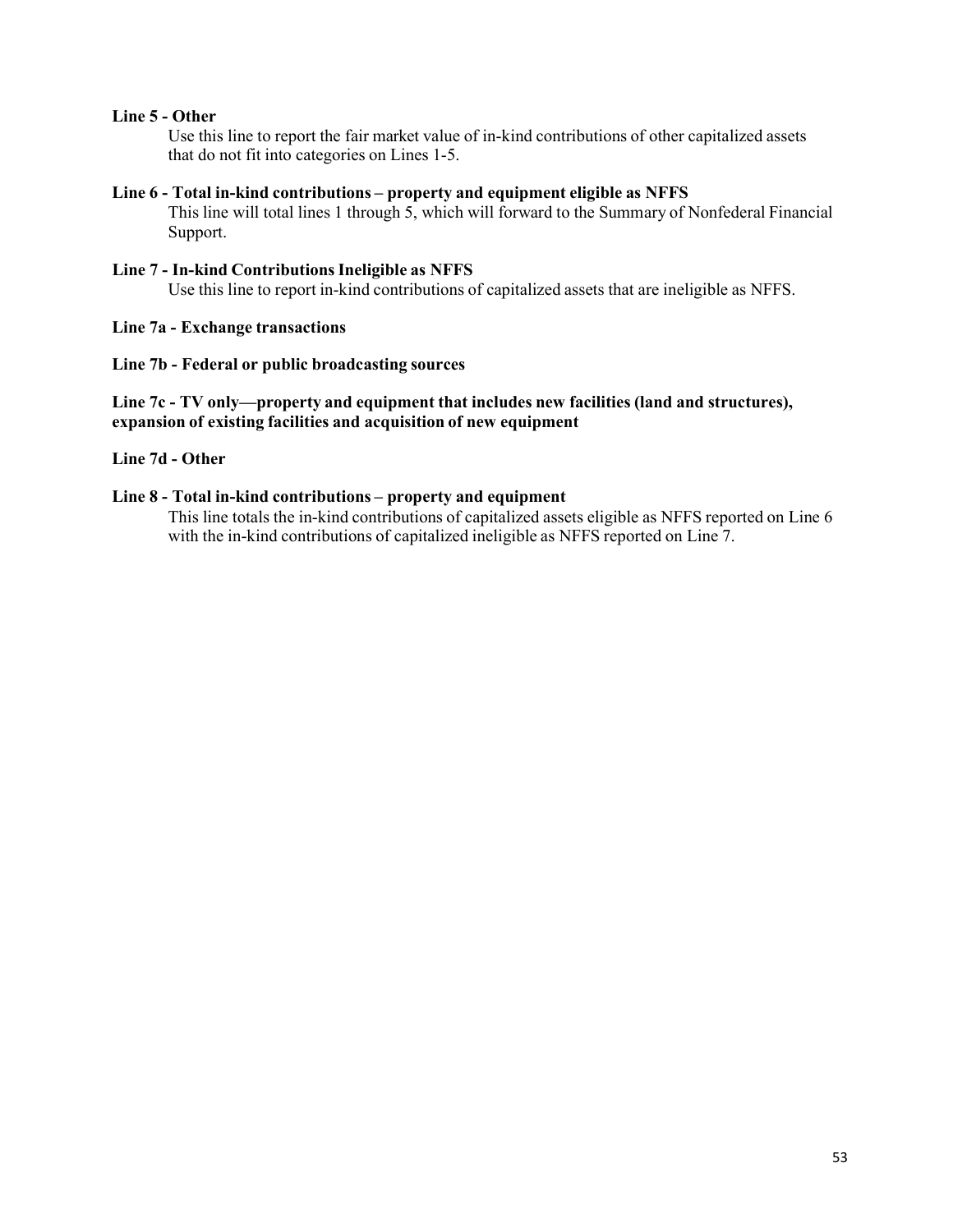# **Completing AFR Schedule E - Expenses**

Grantees are required to report all expenses and investmentsin capital assets on Schedule E. The total expenses reported on Schedule E should match the total expenses (operating and non-operating) reported in the grantee's audited financial statements for the reporting year. Grantees are required to present this information by function, such as major programs or services and major classes of supporting services. Functional expense classifications may be reported either in the statement of activities, notes to the financial statements or as a supplemental schedule.

Expenses may consist of those directly incurred by the station; or they may be represented by the use of donated goods and services; or they may be in the form of indirect administrative support provided by an institutional station's licensee; or they may also be direct expenses incurred by a licensee on behalf or for the benefit of the station.

There are two types of functional expenses: Program Services and Support Services. The main difference between the two is that program services directly relate to the station's mission, such as delivering programs to listening or viewing audiences.

Support services, on the other hand, do not directly relate to the station's mission. Support services include management and general, fund raising and membership development, underwriting and grant solicitation and other activities that are indispensable to providing program services. As a general rule, in order to identify a service as a program cost, the following criteria should be applied:

- The service contributes directly to the achievement of the broadcasting entity's objectives, goals, or missions.
- The service requires a significant amount of the entity's resources.

Schedule E is designed to capture expenses by functional category only. When distributing and allocating costs it is not always possible to relate costs directly to one functional category. For example, an employee may work in both programming and broadcasting areas; also, equipment may be used for production and for broadcasting. In such cases, distribute or allocate costs among the various functions for which they are incurred.

Costs should be distributed when it is possible to identify the specific portions that relate to each function supported. For example, the total cost of an employee involved in several functions can be distributed if the time spent on each function is known. When the portion of total cost spent on each function cannot be specifically identified, allocate costs among functions based on measures that most closely match the way resources were used. Occupancy costs, for example, can be combined and allocated among functions based on area occupied or direct personnel costs of each function.

Costs that support more than one station should be allocated equitably among the stations. For example, staff that is resident at one of the stations may perform accounting services for several stations. The cost of the services could be summarized into a cost pool and then allocated among the stations. Allocation can be based on total costs of each station excluding the allocated services or based on direct personnel costs. The purpose of cost distribution and allocation is to provide a reasonable approximation of the total costs of each operating function. Allocation and distribution methods should be only as complex as necessary to provide approximations but should be consistent from year to year.

Allocations and distributions need not and cannot be exact; therefore, very costly or time-consuming methods need not be used. For more information on reporting expenses by functional (and natural) classification visit CPB's *Principles of Accounting*.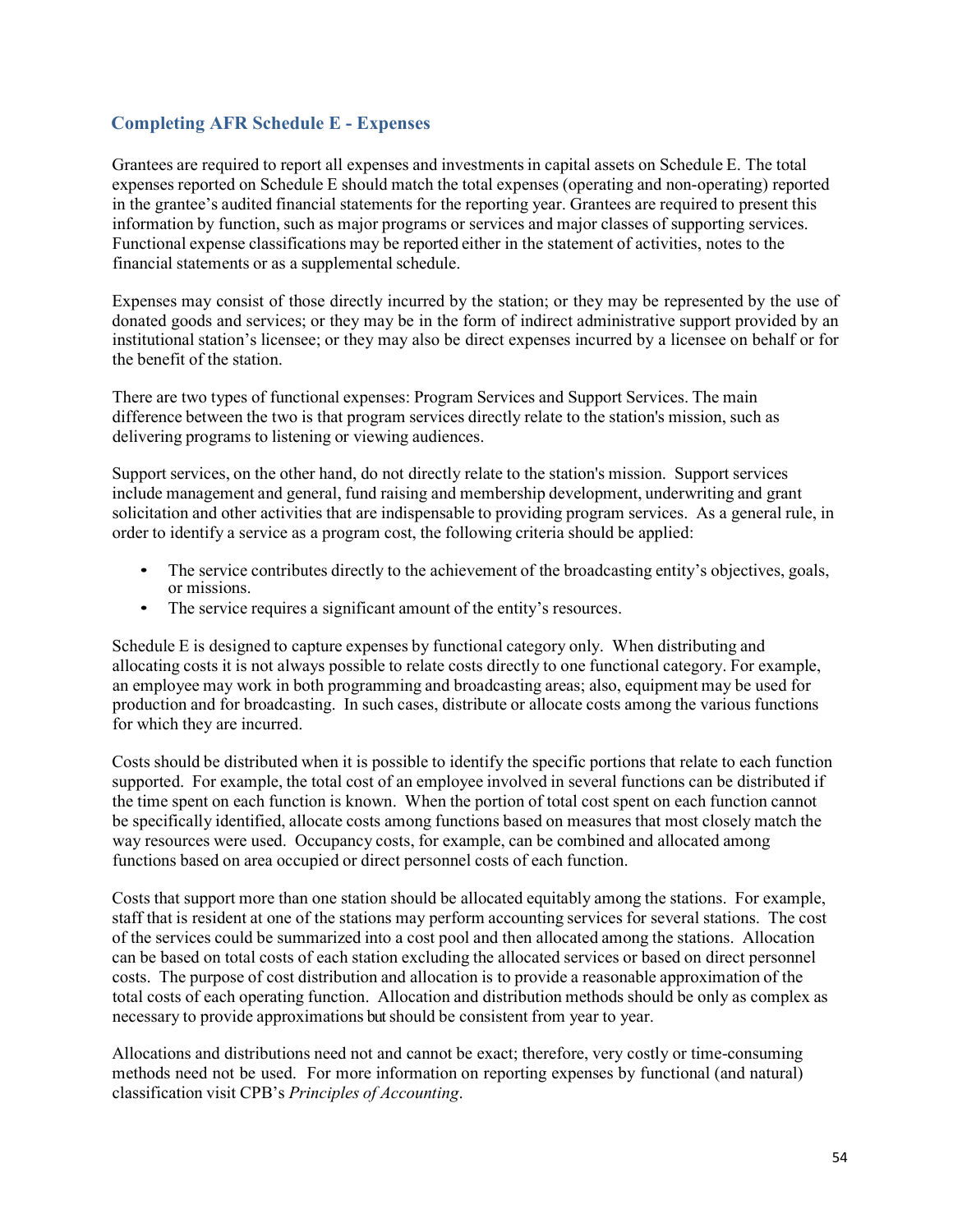# **Biennial Filers of Audited Financial Statements**

Grantees that elect to file audited financial statements biennially should complete Schedule E.

# **Line Item Instructions**

# **Reporting Expenses by Functional Classification**

Report expenses exactly as they are reported in the audited financial statements. Do not adjust expenses for any reason even if direct expenses for auctions and special fundraising activities are netted against revenues on Schedule A, lines 13 and 14 but reported gross in the financial statements. Enter zero ("0") if no expenses were reported for a specific category (the default value for each line of is zero). Biennial filers of audited financial statements should refer to the section below addressing their special circumstances.

Use the following functional classifications for reporting expenses on Schedule E:

# **PROGRAM SERVICES**

**Line 1 - Programming and production**

**Line 2 - Broadcasting and engineering**

**Line 3 - Program information and promotion**

### **SUPPORT SERVICES**

**Line 4 - Management and general**

**Line 5 - Fund raising and membership development**

**Line 6 - Underwriting and grant solicitation**

**Line 7 - Depreciation and amortization (if not allocated to functional categories in lines 1 through 6)**

**Line 8 – Total Expenses (sum of lines 1 to 7) must agree with audited financial statements**

### **Reporting CPB Grant Expenditures**

For each functional expense category on Lines 1 through 7, grantees must indicate the CPB and non-CPB funds used under the following categories.

For Radio Grantees:

- **A. Restricted Radio CSG**
- **B. Unrestricted Radio CSG**
- **C. Other CPB Funds**
- **D. All non-CPB Funds**

For TV Grantees:

- **A. TV CSG**
- **B. TV Interconnection**
- **C. Other CPB Funds**
- **D. All non-CPB Funds**

Note: CPB Stabilization Grant (CARES Act and American Rescue Plan Act funding) expenditures must be reported as "Other CPB Funds" expended.

### **Investment in Capital Assets**

Grantees must report direct and indirect investments in capital assets on Lines 9a through 9c.

# **Line 9 - Total capital assets purchased or donated**

### **Line 9a – Land and buildings**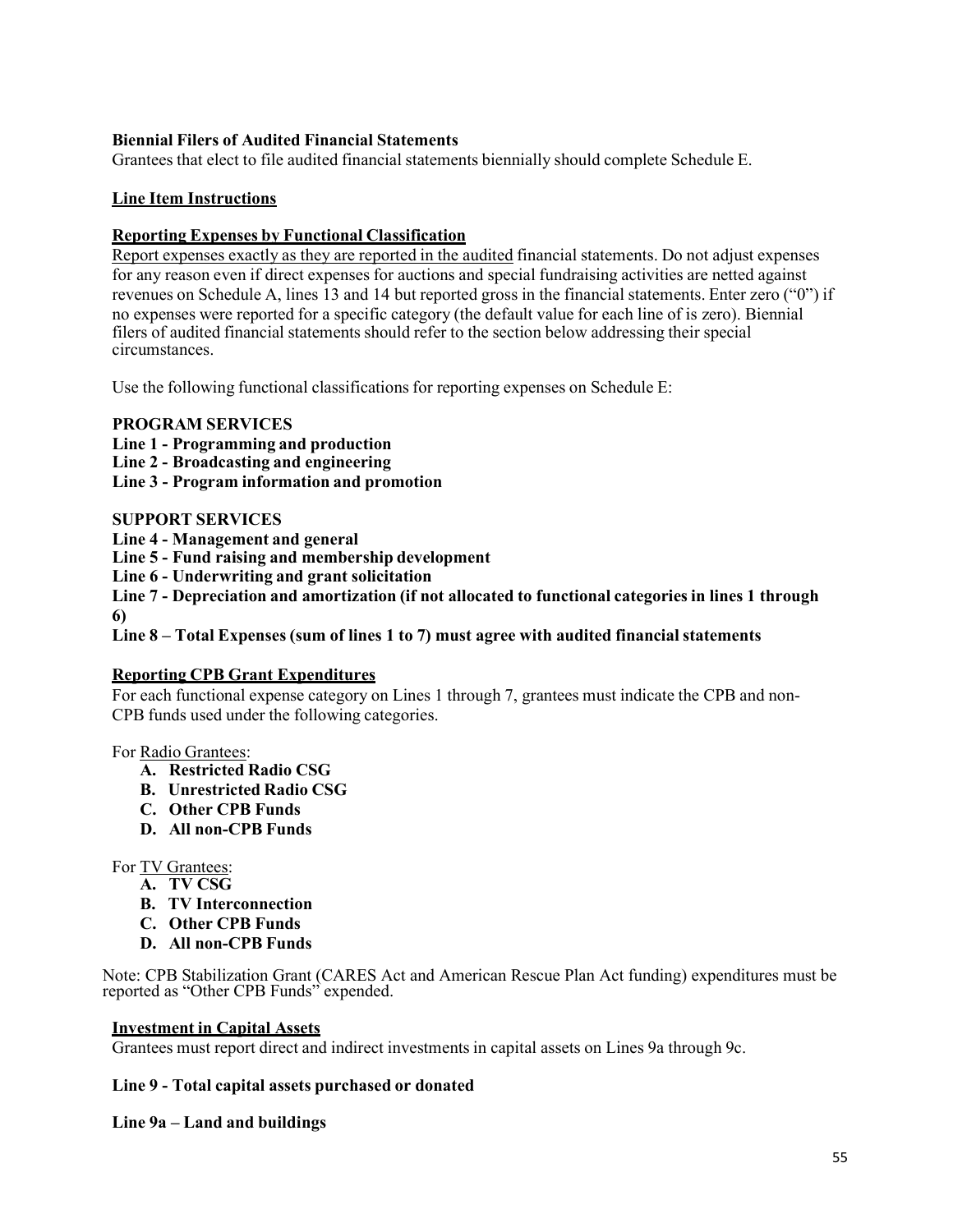### **Line 9b – Equipment**

### **Line 9c – All other**

# **Line 10** – **Total expenses and investment in capital assets**

This line will total the value of all expenses reported on Line 8 and all investments in capital assets reported on Line 9.

### **ADDITIONAL INFORMATION**

### **Line 11 – Total expenses (direct only)**

Use this line to report the total direct expenses—i.e. exclusive of donated goods and services and indirect administrative support—included on line 8. The total of Lines 11 and 12 must equal Line 8.

### **Line 12 – Total expenses (indirect and in-kind)**

Use this line to report the total indirect and in-kind expenses—i.e. that represents donated goods and services and indirect administrative support—included on line 8. The total of Lines 11 and 12 must equal Line 8.

### **Line 13 – Investment in capital assets (direct only)**

Use this line to report the total direct investments in capital assets—i.e. direct purchases, exclusive of donated capital assets—included on Line 9. The total of Lines 13 and 14 must equal Line 9.

### **Line 14 – Investment in capital assets (indirect and in-kind)**

Use this line to report the total indirect and in-kind investments in capital assets—i.e. that represents donated capital assets—included on Line 9. The total of Lines 13 and 14 must equal Line 9.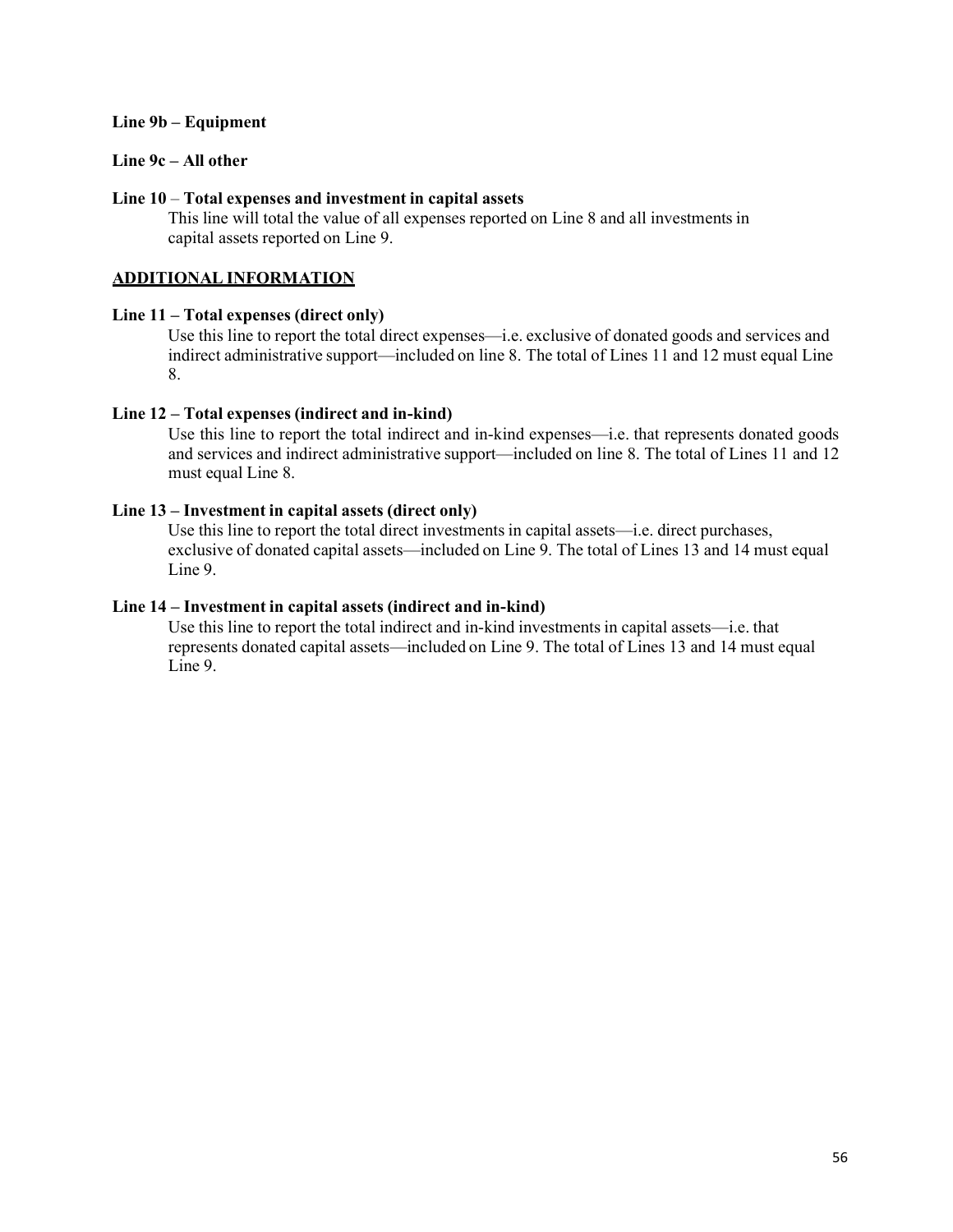# **Completing AFR Schedule F - Reconciliation of AFR with Audited Financial Statements**

### **Introduction**

A grantee's audited financial statements serves as the basis for the revenue and expense information reported in the AFR. Revenues and financial activities that are not recognized as revenue in the audited financial statements cannot be reported as revenue in the corresponding AFR. Therefore, grantees are required to reconcile the total revenue reported in the AFR with the total revenue reported in their audited financial statements.

### **Joint Licensees**

Grantees that file combined financial statements for the reporting grantee and one or more other jointly licensed grantees may reconcile each grantee separately if the financial statements provide discrete information for each grantee. This may be accomplished by showing each grantee's financial data either in columnar format or in a supplemental schedule. Otherwise, follow the instructions below in the section labeled **"**Instructions for Joint Licensees Reconciling Two or More Grantees with Combined Audited Financial Statements".

### **Instructions for Reconciling One Grantee with Audited Financial Statements**

### **Line 1**

This line will automatically pull the revenue reported on Schedules A, B, C and D. The total revenue reported on Line 1e must match the total revenue reported in the audited financial statements.

### **Choose a Reporting Model**

Grantees follow one of three accounting "Reporting models":

- Grantees licensed to non-profit community organizations and private colleges and universities (FASB)
- Grantees licensed to public colleges and universities that follow proprietary enterprisefund financial statements with business type activities (GASB)
- Grantees licensed to state and local governments that follow public broadcasting entitywide financial statements with mixed governmental and business type activities (GASB)

Select the radio-button for the financial statement Reporting Model that accurately reflects the grantee's audited financial statement presentation basis, then click the "Choose" button. The corresponding line item information will display:

FASB

Line 2a - Total support and revenue – without donor restrictions

Line 2b - Total support and revenue – with donor restrictions

Line 2c - Total support and revenue – other

Line 2d - Total from audited financial statements Lines 2a-2c

GASB Model A

Line 2a - Operating revenues

- Line 2b Non-operating revenues
- Line 2c Other revenue
- Line 2d Capital grants, gifts, and appropriations (if not included above)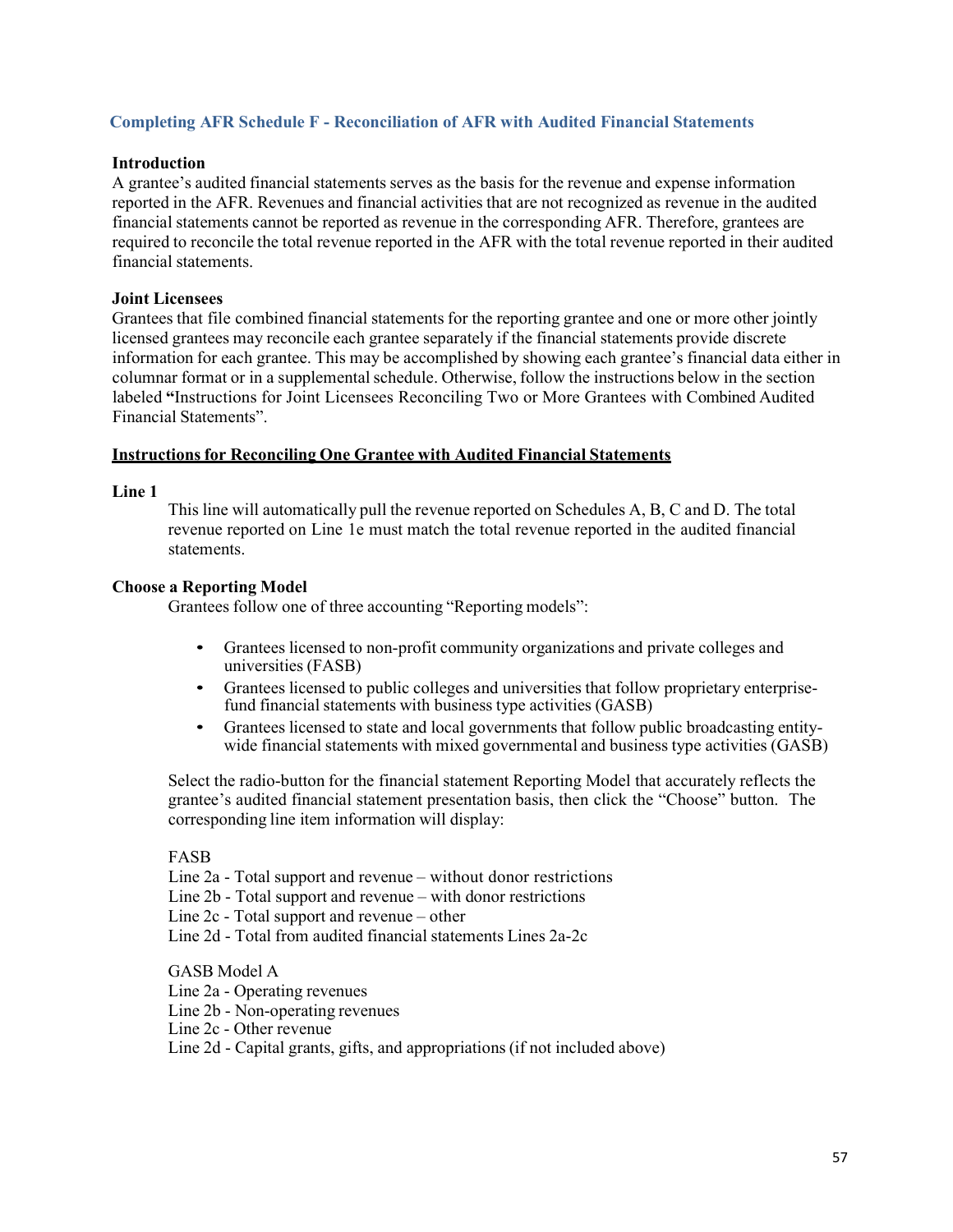Line 2e - Total from audited financial statements Lines 2a-2d

GASB Model B Line 2a - Charges for services Line 2b - Operating grants and contributions Line 2c - Capital grants and contributions Line 2d - Other revenues Line 2e - Total from audited financial statements Lines 2a-2d

The chosen Reporting Model should match the format of the revenue page of the grantee's audited financial statements. If you select the incorrect reporting model, simply change your selection to another reporting model and click the "Choose" button.

### **Line 2**

After selecting the appropriate reporting model, on each part of Line 2 enter the value for the category as found on the revenue page of the audited financial statements. The final part of Line 2 (2d for FASB; 2e for GASB Models A and B) will total the values entered on the other parts of Line 2. The total on Line 2 should match the total on Line 1e exactly. If not, proceed to Line 3.

### Biennial Filers

Grantees that elect to submit their audited financial statements on a biennial basis must enter zero ("0") on each part of Line 2. This will result in a reconciling item equal to the full value of Line 1e on Line 3. On Line 4 indicate the election not to file audited financial statements for the current year. You must also complete a form "Election to File Audited Financial Statements Biennially".

#### **Line 3**

If the total entered on Line 2 does not match the total on Line 1e, the difference will forward to Line 3. If the difference is relatively small (less than about \$100) the difference is likely due to a rounding error. Such a small difference is immaterial to NFFS and need not be corrected in the AFR. Instead, use Line 4 to identify the rounding error.

If however, the reconciling item is larger than \$100 then a data entry error(s) has occurred either on the AFR, or on Line 2 of Schedule. Verify that the values entered on Schedule F, Line 2 match the audited financial statements exactly. If so, then you must go back into the AFR, find and correct the error(s).

Other than a small rounding error, an example of a valid reconciling item would be for GASB reporting institutional stations that were not able to include their indirect administrative support in the revenue statement of their audited financial statements (the indirect administrative support must still be reported in a footnote to the audited financial statements). In such a case the value of the indirect administrative support will show up as a reconciling item on Line 3. It must be properly identified on Line 4.

#### **Line 4**

In the case of a valid reconciling item(s), use Line 4 to identify the reconciling item(s). Each reconciling item must be detailed and in the aggregate, must sum to the amount shown as the difference on line 3, and the sign of that number matters. If a negative difference is calculated, the reconciling items must sum to the same negative number.

When all reconciling items have been entered and the values for lines 3 and 4 equal, select the "Yes: radio button following the question, "Have you completed Schedule F?" Then click the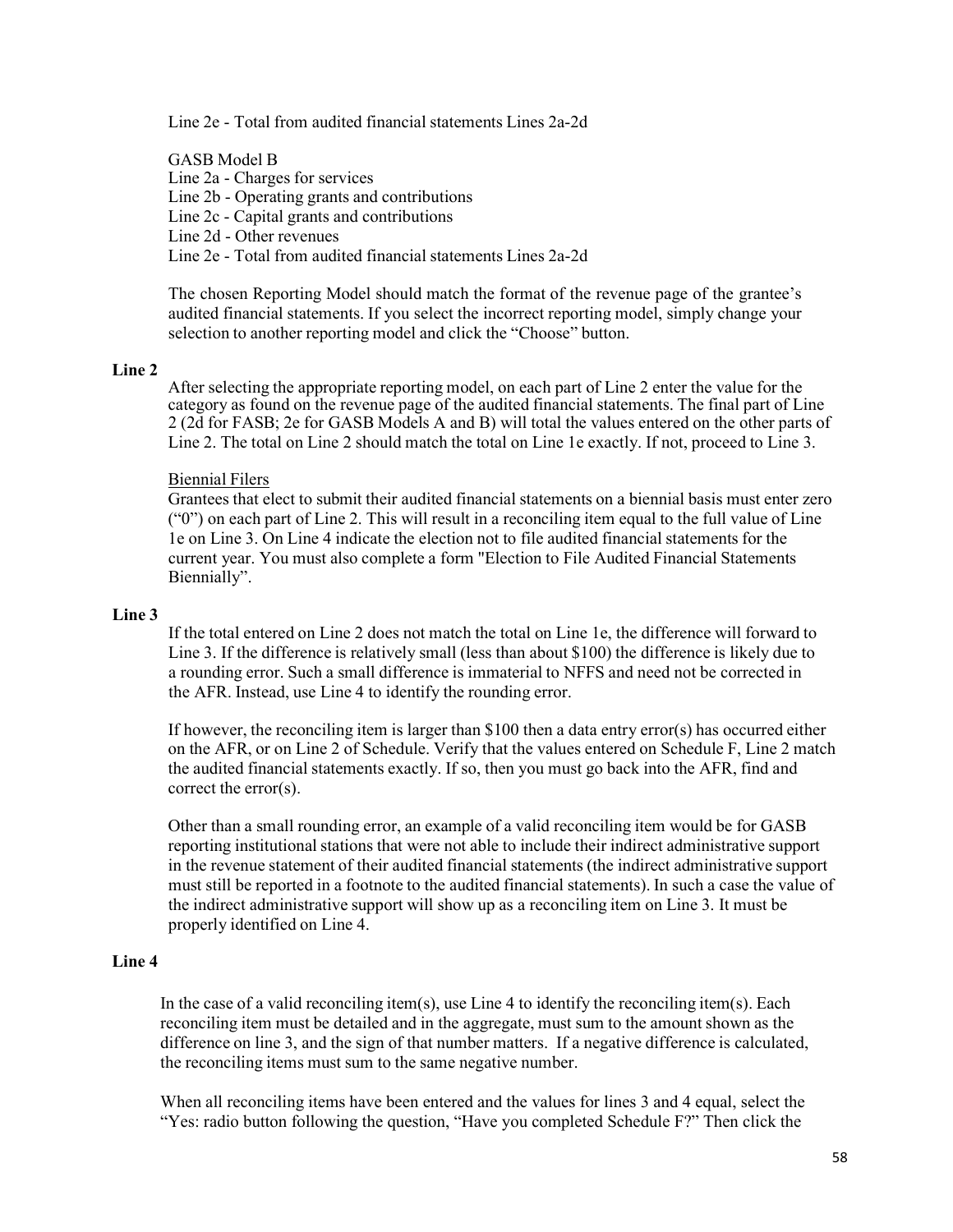"Save" button. A pop-up window will appear with the message *"This grantee has now completed all Schedules. Please return to the Financial Forms Main screen to follow instructions to route and submit the AFR package."*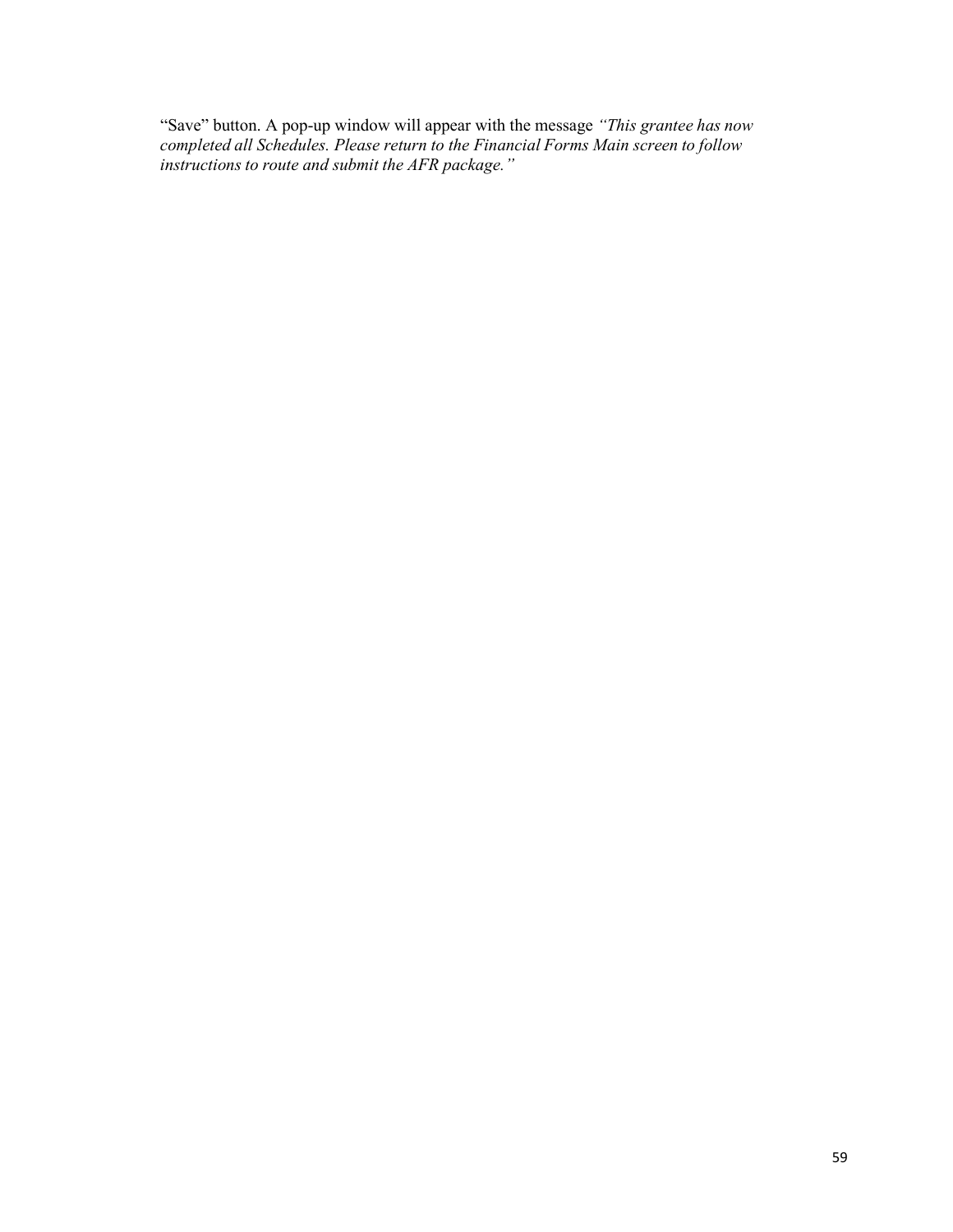# **Instructions for Joint Licensees Reconciling Two or More Grantees with Combined Audited Financial Statements**

Each grantee must file a separate AFR, but jointly licensed grantees are permitted to file audited financial statements that reflect the combined financial activities and position of more than one grantee.

When a group of two or more grantees do so, Grants Administrators for all the involved grantees involved must coordinate their filings very carefully, so that reconciliations between the single set of audited financial statements and each of the AFRs are handled correctly.

You may change from one jointly licensed grantee to another without logging out from the system. This feature is accessible from both the main Summary Page and the Financial Reporting Main page.

First, for each of the grantees represented in a single set of combined financial statements, complete and save all data in the AFR, Schedules A through E, for each grantee sequentially, i.e. one grantee at a time. Access to Schedule F for each grantee is dependent upon completing the required AFR Schedules. Once you have done this, the Schedule F status on the Financial Reporting Main page will change from "Not Available" to "Available".

Second, a Grants Administrators for all the grantees involved must choose one of the grantees to be treated as the "parent" grantee. The remaining grantee(s) will be treated as "children". This distinction is purely technical, so choosing a parent grantee can be arbitrary. It has no substantive meaning and no impact on the distribution of grant funds. From a procedural standpoint, however, it is very important to be consistent throughout the process, and to take certain actions only for the designated parent grantee, which will act on behalf of all grantees included in the consolidation process.

From Schedule F of the parent grantee:

- 1. Check the box for each grantee that will be included in the reconciliation (see illustration).
- 2. Click on the yellow "Consolidate" button.
- 3. Click on the "Save" button at the bottom of Schedule F.

If the consolidation process has been completed correctly, Line 1 will automatically update with the revenue information for all the consolidated grantees.

After consolidating the grantees, you will then complete Schedule F for the parent grantee only. The child grantees will update automatically once Schedule F of the parent grantee has been completed.

### **Line 1**

This line will automatically pull the revenue reported on Schedules A, B, C and D of all the consolidated grantees. The total revenue reported on Line 1e must match the total revenue reported in the combined audited financial statements.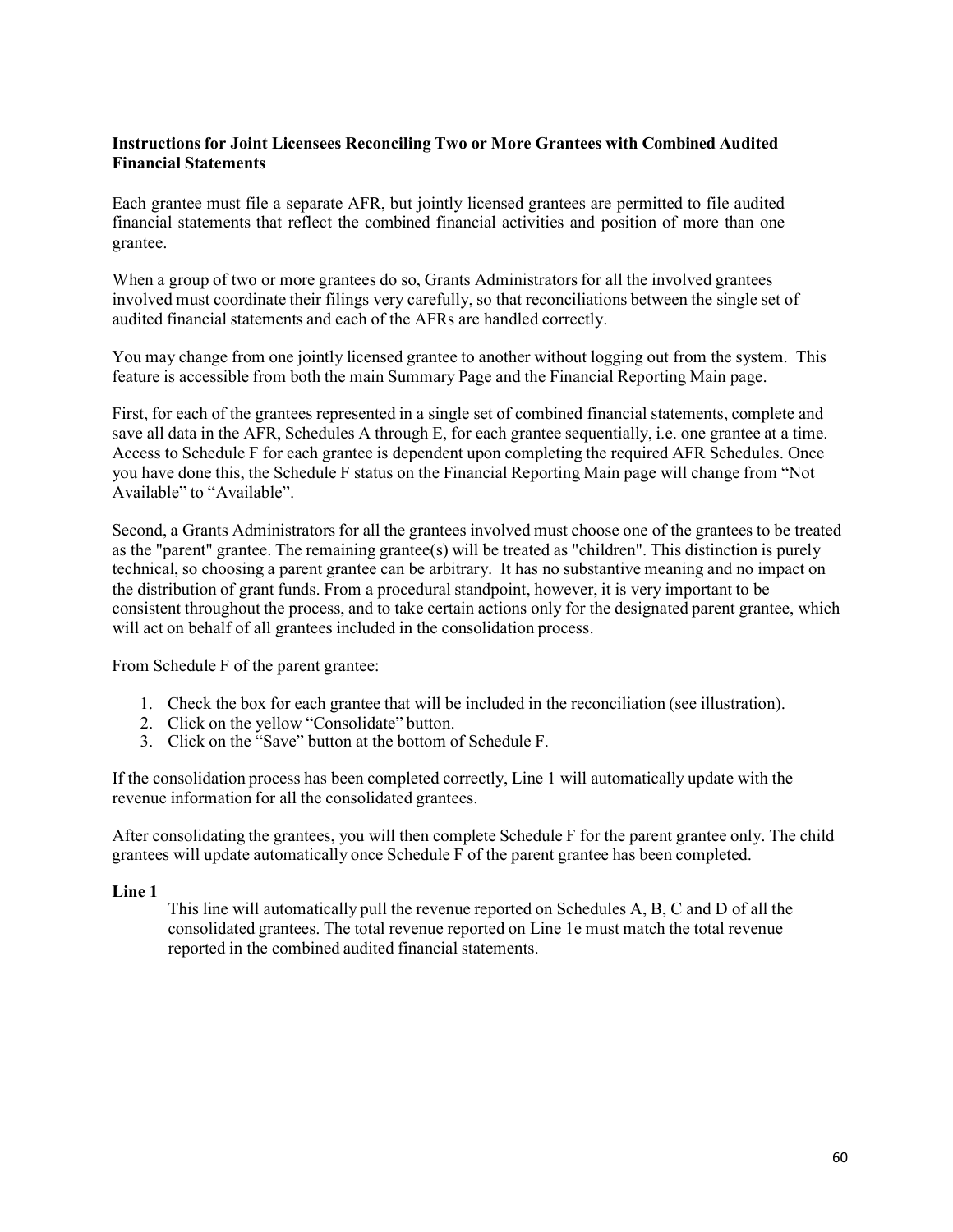### **Choose a Reporting Model**

Grantees follow one of three accounting "Reporting models":

- Grantees licensed to non-profit community organizations and private colleges and universities (FASB)
- Grantees licensed to public colleges and universities that follow proprietary enterprisefund financial statements with business type activities (GASB)
- Grantees licensed to state and local governments that follow public broadcasting entitywide financial statements with mixed governmental and business type activities (GASB)

Select the radio-button for the financial statement Reporting Model that accurately reflects the Grantee's audited financial statement presentation basis, then click the "Choose" button. The corresponding line item information will display:

FASB

Line 2a - Total support and revenue - without donor restrictions

Line 2b - Total support and revenue - with donor restrictions

Line 2c - Total support and revenue - other

Line 2d - Total from audited financial statements Lines 2a-2c

### GASB Model A

Line 2a - Operating revenues

Line 2b - Non-operating revenues

Line 2c - Other revenue

Line 2d - Capital grants, gifts, and appropriations (if not included above)

Line 2e - Total from audited financial statements Lines 2a-2d

GASB Model B

- Line 2a Charges for services
- Line 2b Operating grants and contributions

Line 2c - Capital grants and contributions

Line 2d - Other revenues

Line 2e - Total from audited financial statements Lines 2a-2d

The chosen Reporting Model should match the format of the revenue page of the grantee's audited financial statements. If you select the incorrect reporting model, simply change your selection to another reporting model and click the "Choose" button.

### **Line 2**

After selecting the appropriate reporting model, on each part of Line 2 enter the value for the category as found on the revenue page of the audited financial statements. The final part of Line 2 (2d for FASB; 2e for GASB Models A and B) will total the values entered on the other parts of Line 2. The total on Line 2 should match the total on Line 1e exactly. If not, proceed to Line 3.

### Biennial Filers

Grantees that elect to submit their audited financial statements on a biennial basis must enter zero ("0") on each part of Line 2. This will result in a reconciling item equal to the full value of Line 1e on Line 3. On Line 4 indicate the election not to file audited financial statements for the current year. You must also complete a form "Election to File Audited Financial Statements Biennially".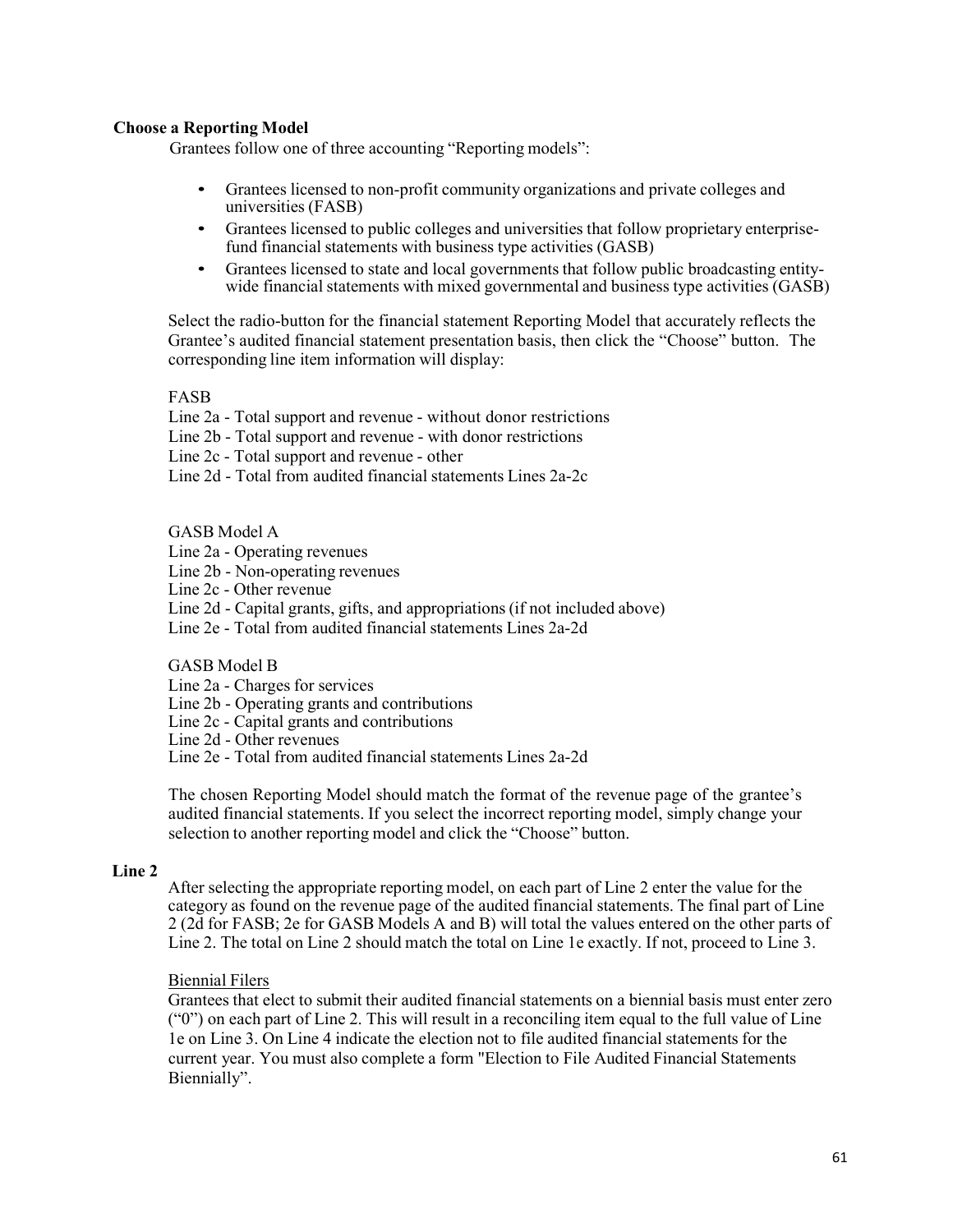# **Line 3**

If the total entered on Line 2 does not match the total on Line 1e, the difference will forward to Line 3. If the total is relatively small (less than about \$100) the difference is likely due to a rounding error. Such a small difference is immaterial to NFFS and need not be corrected in the AFR. Instead, use Line 4 to identify the rounding error.

If, however, the reconciling item is larger than \$100 then a data entry error(s) has occurred either on the AFR, or on Line 2 of Schedule. Verify that the values entered on Schedule F, Line 2 match the audited financial statements exactly. If so, then you must go back into the AFR, find and correct the error(s).

Other than a small rounding error, an example of a valid reconciling item would be for GASB reporting institutional stations that were not able to include their indirect administrative support in the revenue statement of their audited financial statements (the indirect administrative support must still be reported in a footnote to the audited financial statements). In such a case the value of the indirect administrative support will show up as a reconciling item on Line 3.

### **Line 4**

In the case of a valid reconciling item(s), use Line 4 to identify the reconciling item(s). Each reconciling item must be detailed and, in the aggregate, must sum to the amount shown as the difference on line 3, and the sign of that number matters. If a negative difference is calculated, the reconciling items must sum to the same negative number.

When all reconciling items have been entered and the values for lines 3 and 4 equal, select the "Yes" radio button following the question "Have you completed Schedule F?" then click the "Save" button. A pop-up window will appear with the message *"This grantee has now completed all Schedules. Please return to the Financial Forms Main screen to follow instructions to route and submit the AFR package."*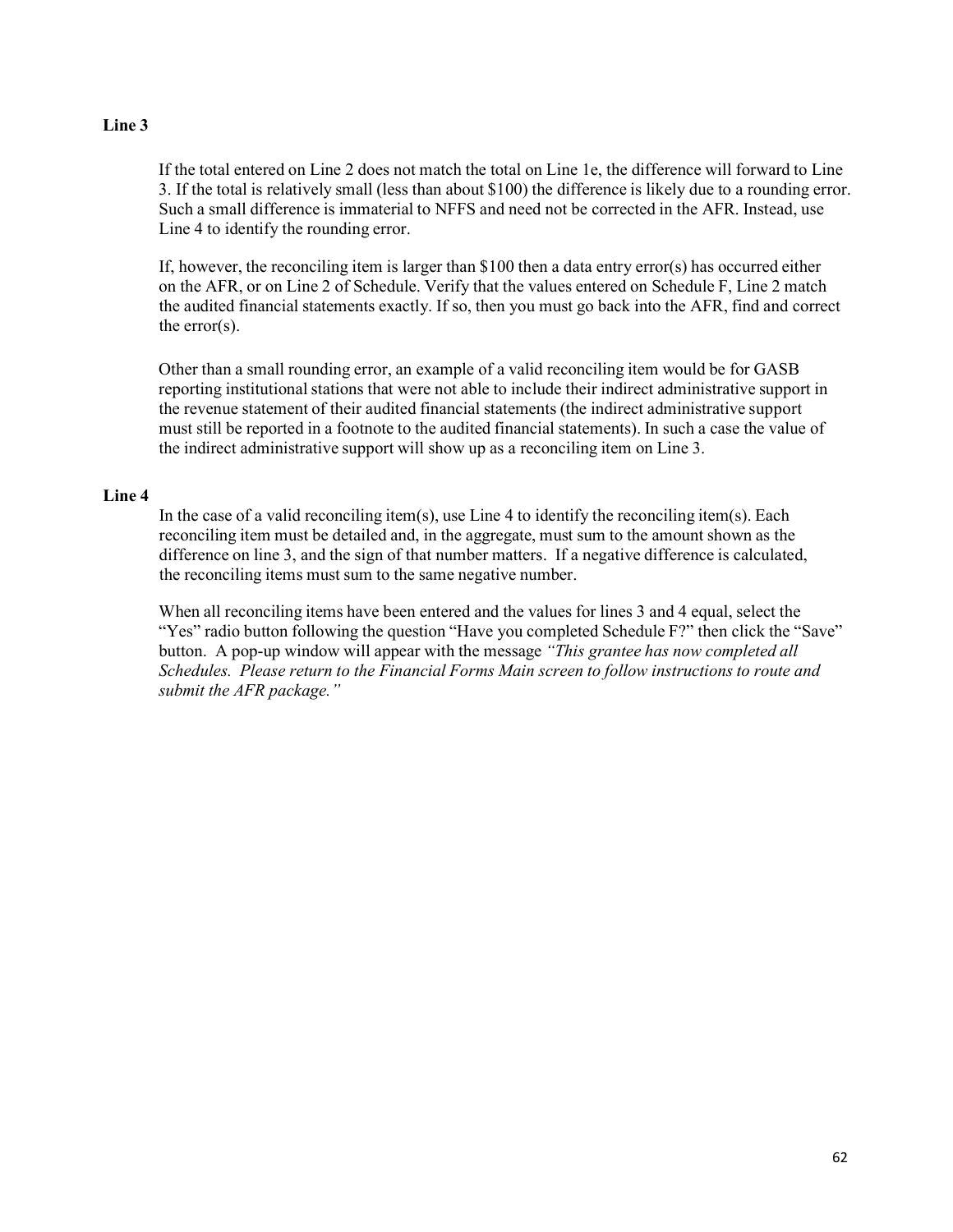### **Annual Financial Summary Report (FSR) - Line Item Instructions**

The FSR is a short-form version of the AFR. The reporting period for the FSR must be consistent with the grantees fiscal reporting period covered by its financial statements.

All revenue and support reported on the FSR must also be recognized as revenue in the grantee's financial records and reflected in its financial statements. Stations that had total revenue of \$300,000 or more in their reporting year must also file audited financial statements. Stations that had total revenue of less than \$300,000 may submit either audited or unaudited financial statements. For institutional stations, the audited financial statements must be for the grantee's operations, not those of its licensee.

Whether a grantee is required to file audited financial statements with its FSR, CPB reserves the right to audit all financial and other information reported on the FSR.

Before completing the FSR you must determine the NFFS eligibility of the revenue you are about to report.

### **Line Item Instructions**

### **Part 1 – Revenue**

Use Part 1 to report all revenue received and recognized as revenue in the grantee's financial statements the reporting fiscal year.

#### **Line 1 - Federal Government Agencies Including Paycheck Protection Program**

Use this line to report all direct revenues received from federal government agencies or sources, such as the National Endowment for the Arts, the Department of Education, Paycheck Protection Program loans reported as revenues, when forgiven, etc. These funds will forward to Line 13 and be automatically excluded from NFFS.

### **Line 2 - Corporation for Public Broadcasting (CPB) Including Stabilization Grants**

Use this line to report all funds received from CPB, including Community Service Grants, DDF Grants, programming and production grants, Stabilization Grants(CARES Act and American Rescue Plan Act), etc. The funds will forward to Line 13 and be automatically excluded from NFFS.

#### **Line 3 - All other public broadcasting entities**

Use this line to report all direct revenues received from public broadcasting entities other than CPB, such as NPR, PBS, other public broadcasting stations, etc. These funds will forward to Line 13 and be automatically excluded from NFFS.

# **Line 4 - State and local boards and departments of education of other state and local government or agency sources**

Use this line to report all contributions, grants, payments, appropriations, and other revenues received from state agencies, including state public broadcasting agencies or networks. Unspent funds returned to a granting agency must be excluded from NFFS using the Part 3 of the FSR.

### **Line 4.1 - Amount on Line 4 that represents appropriations and other direct support from the licensee**

State and local government institutional stations: Use Line 4.1 to indicate how much of the total on Line 4 represents the amount of direct support from the licensee. This includes appropriations of cash and other direct transfers to the station, as well as any direct costs incurred or absorbed by the licensee specifically for the station. Do not include indirect administrative support on here; instead, report indirect administrative support on Line 16C.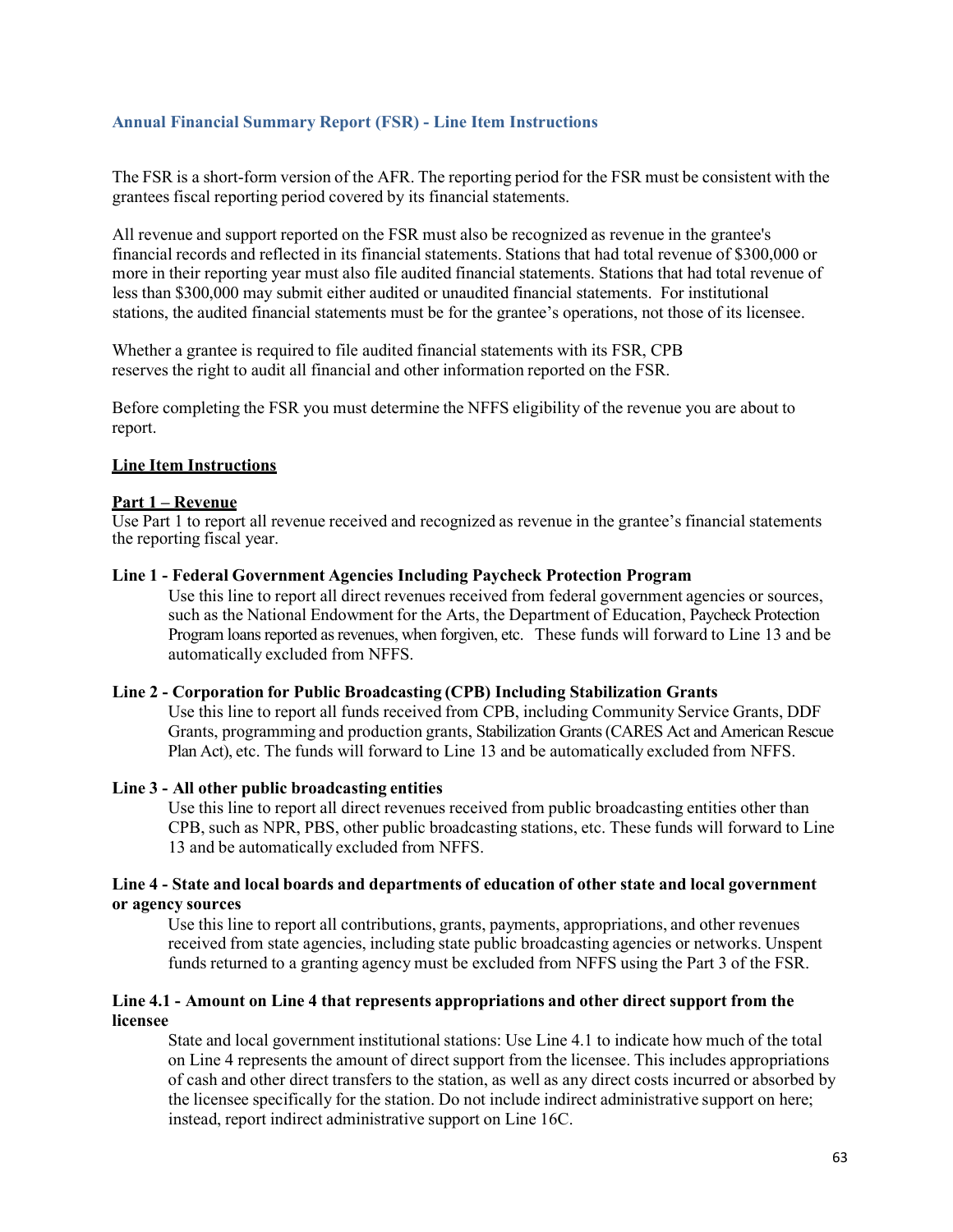### **Line 5 - Colleges and Universities**

Use this line to report all contributions, grants, payments, appropriations and other revenues received from state and other tax supported colleges and universities, including community colleges, and private colleges and universities or private educational institutions. Unspent funds returned to a granting agency must be excluded from NFFS using Part 3 of the FSR.

Institutional stations: report any direct costs incurred or absorbed by the licensee specifically for the station.

### **Line 6 - Foundations and Nonprofit Associations**

Use this line to report all contributions, grants, payments and other revenues received from national, regional, or local foundations or nonprofit associations. Include underwriting revenue and payments for products and services. The term nonprofit is used to describe any not-for-profit corporation, foundation, or association that is not a public telecommunications entity, no part of the net earnings of which inures, or may lawfully inure, to the benefit of any private shareholder or individual.

# **NFFS Exclusions**

Payments (not contributions) entered on this line that represent exchange transactions that do not satisfy the recipient, form, source or purpose criteria for NFFS must be excluded from NFFS by entering the value in Part 3 "NFFS Exclusion Worksheet", line W12.

### **Line 7 - Business and Industry**

Use this line to report all contributions, grants, payments, and other direct revenues received from all for-profit sources, including commercial stations, networks, and cable companies. Include underwriting revenue and payments for products and services.

# **NFFS Exclusions**

All payments (not contributions) entered on this line in exchange for goods or services are ineligible as NFFS and must be excluded from NFFS by entering the value on the appropriate line of Part 3 "NFFS Exclusion Worksheet".

#### **Line 8 - Membership and Subscriptions**

Use this line to report revenues from memberships and subscriptions received in the reporting year.

Also use this line to report matching funds and challenge grant funds if the donor received the benefits of station membership.

### **NFFS Exclusion – Bad Debt**

Grantees must deduct bad debt expense from NFFS revenues, including but not limited to pledges, underwriting and membership, unless it is netted against revenue in the financial statements or elsewhere in FSR. If the bad debt expense is not netted against revenues, you must report it in Part 3, line W.18.

#### Quid Pro Quo Contributions

Grantees frequently provide "thank you gifts" (a.k.a. "premiums") in exchange for membership contributions. The Internal Revenue Service describes a quid pro quo contribution as a payment a donor makes to a charity partly as a contribution and partly for goods or services (i.e. premiums). Thank you gifts may be anything of value from low-end premiums (e.g. coffee mugs and tee shirts bearing the stations call letters, name and/or brand) to high-end premiums (e.g.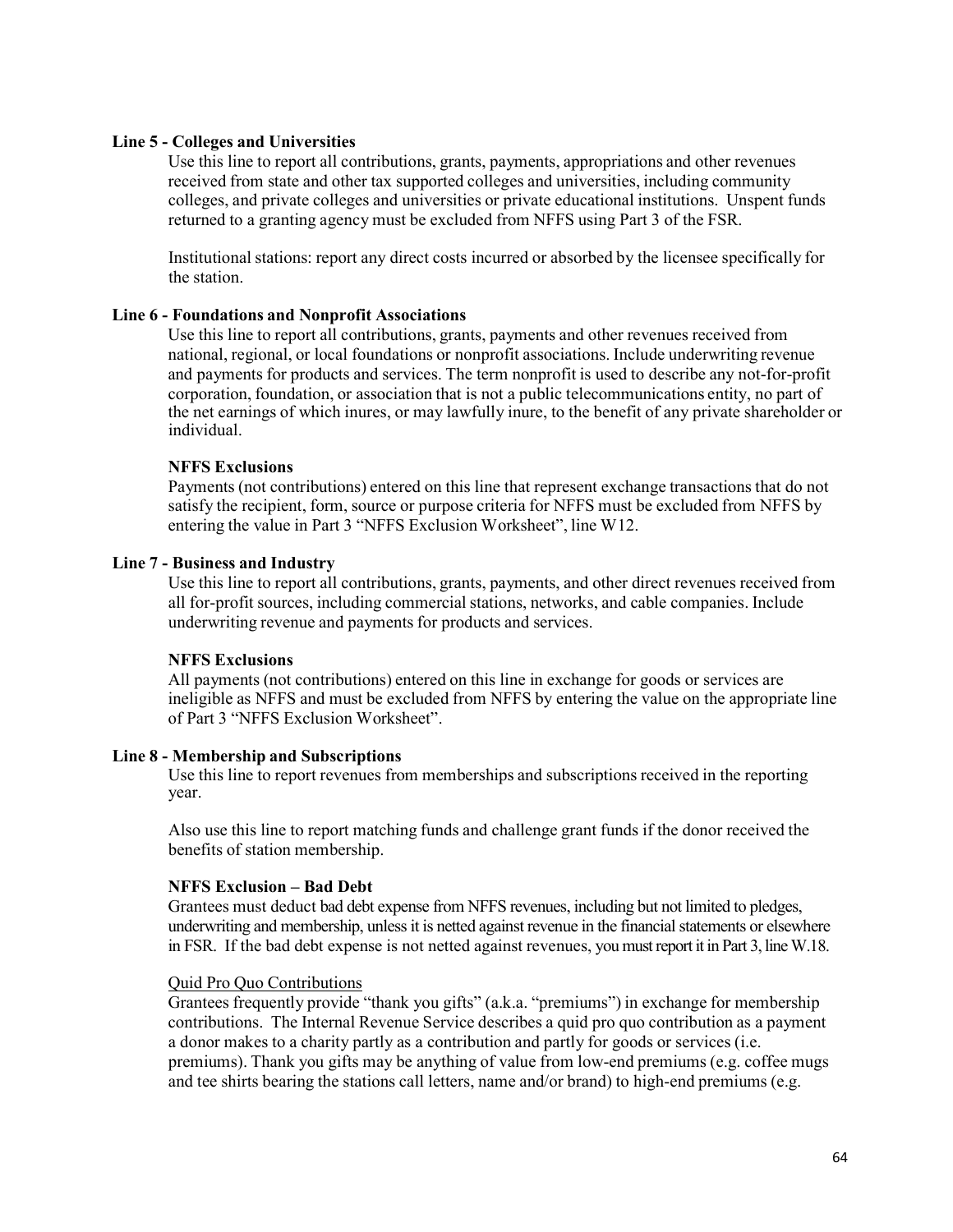boxed set CDs or DVDs, coffee-table books, travel & lodging, gourmet foods & wines, tickets to performances, dinners or other events).

The IRS issues [guidance](https://www.irs.gov/pub/irs-pdf/p1771.pdf) on the required disclosure statement that must be provided to donors in instances where the premium is not of insubstantial value. The contribution portion that is deductible for federal income tax purposes is limited to the excess of the payment over the fair market value of the premium(s) provided by the charitable organization.

**For CPB's purposes the portion of the payment that is not considered a contribution by the IRS may not be included as NFFS.** CPB expects that all grantees are compliant with IRS rules and regulations on these matters. However, CPB does not provide guidance beyond that provided by the IRS. Questions about compliance with these provisions should be addressed to your IPA or other tax practitioner or directly to the IRS. The method by which grantees track this information in order to be compliant is also the responsibility of each CSG grantee.

**What do you need to do for FSR purposes?** If the financial statements present membership revenues on a net basis (i.e. the contribution portion only), report the same amount on line 8 (i.e. it is unnecessary to make any further adjustment). However, if the financial statements present membership revenues at their gross value (i.e. unadjusted for the non-contribution portion), you must use Part 3, line W.18 of the FSR to enter the non-contribution amount.

Although unusual, the fair market value of a premium may exceed the dollar amount of the contribution. If so, grantees must exclude an amount equal to the contribution. For example, if the contribution was for \$500 and the premium had a fair market value of \$600, the exclusion reported on Line 10.1 would be \$500.

### **Line 9 - Net Revenue from Auctions and Other Special Fund-Raising Activities**

Use this line to report direct revenue from auctions and other special fundraising activities herein defined as: vehicle donation programs, gaming activities, performances, benefits, dances, lectures, dinners, art exhibits, workshops, film festivals, tournaments, wine tasting parties and travel tours, etc. All in- kind contributions of goods and services associated with auctions and other fundraising activities, including donated tickets, donated catering services, donated auction items and donated sweepstakes items, are ineligible as NFFS and are to be reported on Line 16b.

Only net auction and other special fundraising revenues (net of direct special fundraising expenses) are eligible as NFFS. Direct costs include but are not limited to payments to third parties for entertainment, rental of space, other contractual expenses, and prizes (pay-outs) provided to participants from sweepstakes, gaming, pull-tabs and bingo. Direct expenses also include all costs associated with self-contained gaming operations, including salaries and benefits of gaming staff and overhead costs incurred to operate and maintain gaming premises. In the event that direct auction expenses are greater than gross auction revenues, resulting in a loss for the auction, enter zero on this line so that the loss will not affect NFFS.

### **Line 10 - Passive Income**

Passive income is derived solely from the use of property, and the station must not exert any effort to earn passive income. Report income received from interest, dividends and royalties on this line. Also include amounts received as pass through funds from NPR generated from copyright user fees. Payments from NPR earned for early payment of dues are not considered passive income and should not be reported here but rather on line 3. Also, realized and unrealized gains or losses on investments are not considered passive income and should not be reported here but rather on line 11.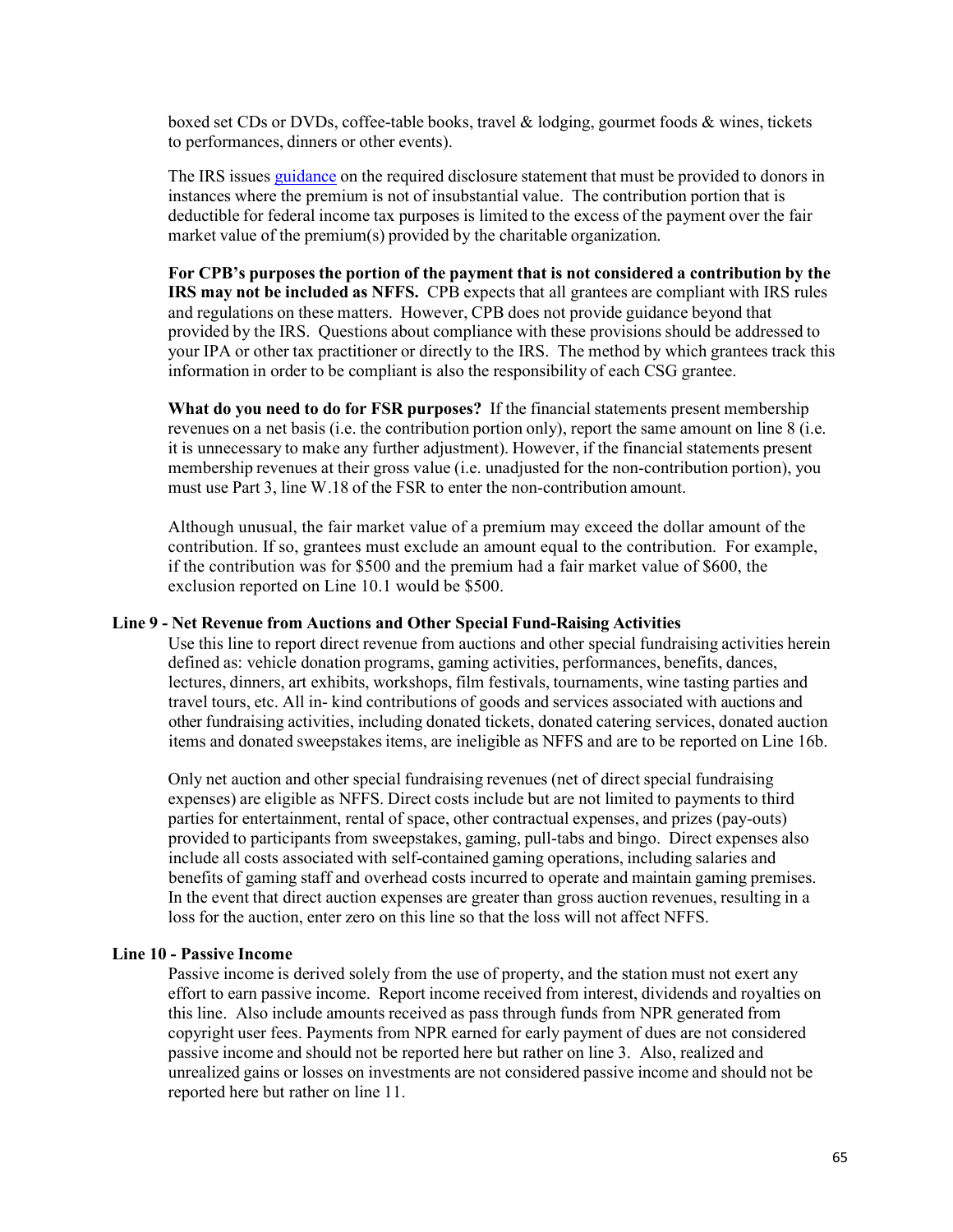### **Line 11 - Other / Miscellaneous**

Report revenue from sources not previously listed. Click on the "Add" button to open a table in which you will itemize values to be reported on this line. Make as many entries as necessary. Revenues and activities that are ineligible as NFFS must be excluded using Part 3 of the FSR.

Examples include:

- Gains or (losses) on sale of assets
- Realized and unrealized gains or (losses) from investments (including endowment funds)
- Endowment revenue (contributions only)
- Capital Campaigns
- Contributions and appropriations designated for capital use
- Gifts and bequests from major individual donors
- Sales of goods and services to individuals (see note below)
- Sales of premiums
- Revenue from the use of an affinity card<br>• Revenue from long-distance phone service
- Revenue from long-distance phone services
- Rebates, refunds, reimbursements and insurance proceeds

**Note:** Sales of goods and services to any entity other than individuals should be reported by the appropriate source on lines 4 through 7.

### **Line 12 - Total Direct Revenue**

This will automatically total Lines 1-11.

### **Line 13 - Federal and Public Broadcasting Exclusions to NFFS**

The values reported on Lines 1-3 will automatically forward to this line. These funds will automatically be excluded from NFFS.

### **Line 14 - Other Revenue Not Meeting NFFS Criteria**

The total of NFFS ineligible revenues reported on W19 of Part 3 (see instructions for Part 3 below) will forward to this line (see below) to be excluded from NFFS.

### **Line 15 - Total Direct NFFS**

This line will automatically display the result from subtracting Lines 13 and 14 from Line 12; this is the total direct NFFS of the FSR.

### **Line 16 - In-Kind Contributions and Indirect Administrative Support**

Use this line to report both in-kind contributions—i.e. noncash contributions—received, as well as the value on indirect administrative support provided by the licensee. Remember, you should only enter in-kind contributions and indirect administrative support that qualify for revenue recognition in your financial statements.

### **Line 16a - In-kind contributions allowable as NFFS**

### **Line 16b - In-kind contributions unallowable as NFFS**

### **Line 16c - Indirect administrative support**

### **Line 17 - Total Revenue**

This line will total the values reported on Lines 12, 16a-16c.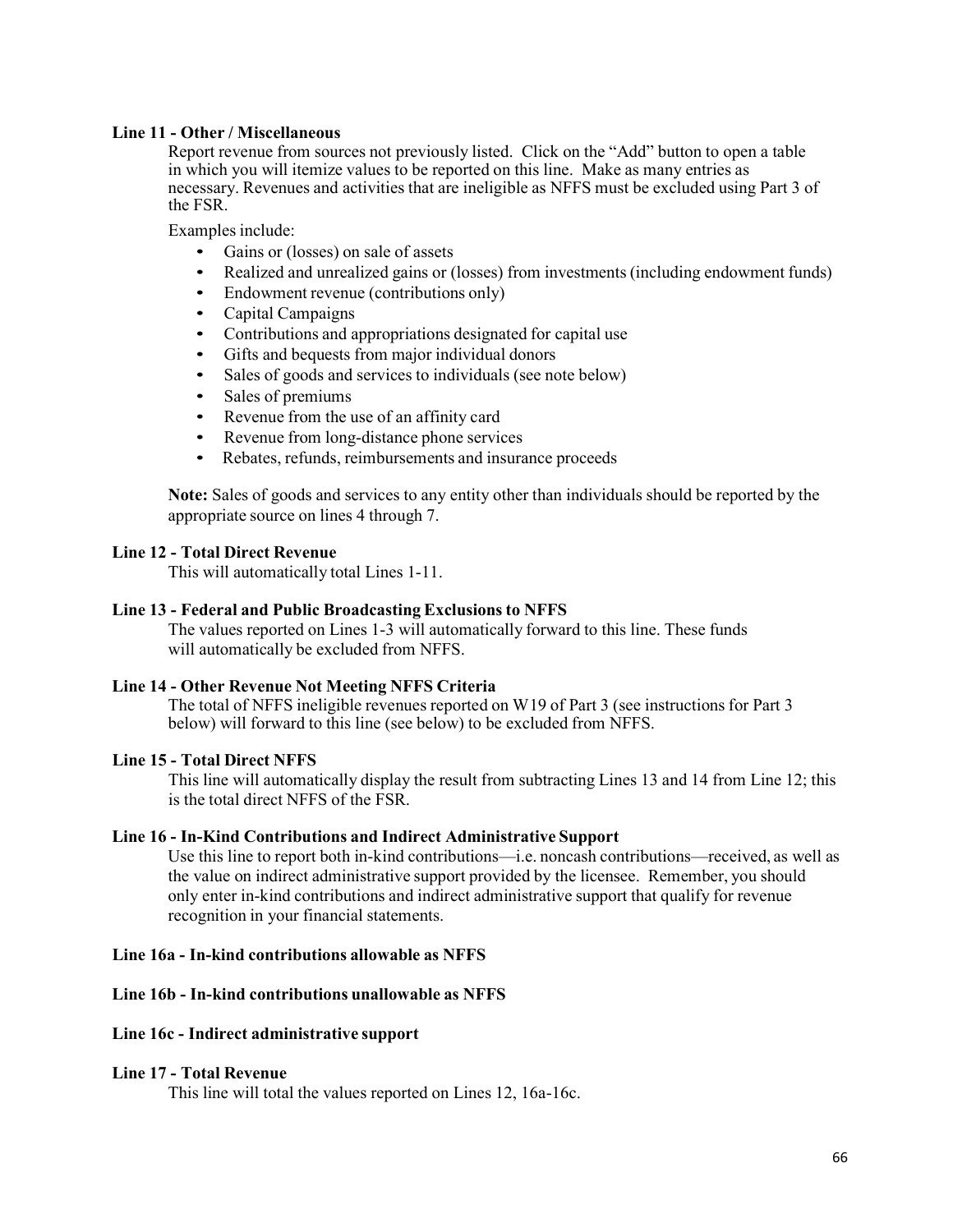# **Part 2: Expenses**

Grantees are required to report all expenses and investmentsin capital assets on Part 2 of the FSR. The total expenses reported on Part 2 should match the total expenses (operating and non-operating) reported in the grantee's financial statements for the reporting year. Grantees are required to present this information by function, such as major programs or services and major classes of supporting services. Functional expense classifications may be reported either in the statement of activities, notes to the financial statements or as a supplemental schedule.

Expenses may consist of those directly incurred by the station; or they may be represented by the use of donated goods and services; or they may be in the form of indirect administrative support provided by an institutional stations' licensee; or they may also be direct expenses incurred by a licensee on behalf or for the benefit of the station.

There are two types of functional expenses: Program Services and Support Services. The main difference between the two is that program services directly relate to the station's mission, such as delivering programs to listening or viewing audiences.

Support services, on the other hand, do not directly relate to the station's mission. Support services include management and general, fund raising and membership development, underwriting and grant solicitation and other activities that are indispensable to providing program services. As a general rule, in order to identify a service as a program cost, the following criteria should be applied:

- The service contributes directly to the achievement of the broadcasting entity's objectives, goals, or missions.
- The service requires a significant amount of the entity's resources.

Part 2 is designed to capture expenses by functional category only. When distributing and allocating costs it is not always possible to relate costs directly to one functional category. For example, an employee may work in both programming and broadcasting areas; also, equipment may be used for production and for broadcasting. In such cases, distribute or allocate costs among the various functions for which they are incurred.

Costs should be distributed when it is possible to identify the specific portions that relate to each function supported. For example, the total cost of an employee involved in several functions can be distributed if the time spent on each function is known. When the portion of total cost spent on each function cannot be specifically identified, allocate costs among functions based on measures that most closely match the way resources were used. Occupancy costs, for example, can be combined and allocated among functions based on area occupied or direct personnel costs of each function.

Costs that support more than one station should be allocated equitably among the stations. For example, staff that is resident at one of the stations may perform accounting services for several stations. The cost of the services could be summarized into a cost pool and then allocated among the stations. Allocation can be based on total costs of each station excluding the allocated services or based on direct personnel costs. The purpose of cost distribution and allocation is to provide a reasonable approximation of the total costs of each operating function. Allocation and distribution methods should be only as complex as necessary to provide approximations but should be consistent from year to year.

Allocations and distributions need not and cannot be exact; therefore, very costly or time-consuming methods need not be used. For more information on reporting expenses by functional (and natural) classification visit CPB's *Principles of Accounting*.

# **Biennial Filers of Audited Financial Statements**

Grantees that elect to file audited financial statements biennially should complete Part 2.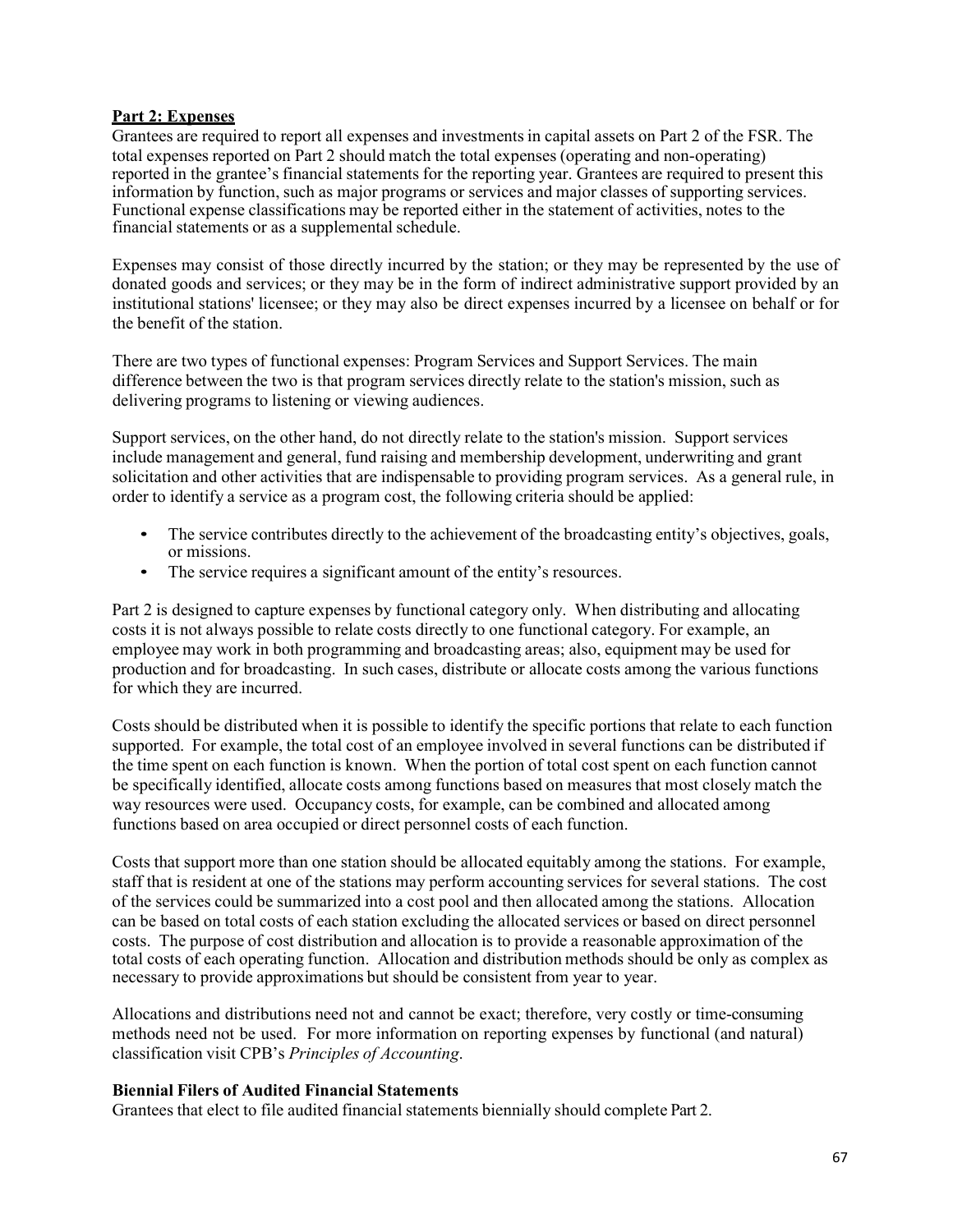### **Specific Line Item Instructions**

Use the following functional classifications for reporting expenses on the FSR.

### **PROGRAM SERVICES**

- **Line 18 - Programming and Production**
- **Line 19 - Broadcasting and Engineering**
- **Line 20 - Program Information and Promotion**

### **SUPPORT SERVICES**

- **Line 21 Management and General**
- **Line 22 - Fund Raising and Membership Development**
- **Line 23 - Underwriting and Grant Solicitation**

### **Line 24 - Depreciation and Amortization (if not allocated to other line items)**

### **Line 25** - **Total Expenses**

This line will automatically total lines 18 through 24 automatically. This line must agree with the financial statements. It is important that the total for Lines 25A, 25B and 25C do not exceed the total CPB revenues reported on Line 2.

### **Reporting CPB Grant Expenditures**

For each functional expense category on Lines 18 through 24, grantees must indicate the CPB and non-CPB funds used under the following categories:

- **A. Restricted Radio CSG**
- **B. Unrestricted Radio CSG**
- **C. Other CPB Funds**
- **D. All non-CPB Funds**

Note: CPB Stabilization Grant (CARES ACT and American Rescue Plan Act) expenditures must be reported as "Other CPB Funds" expended.

# **Line 26** - **Cost of Capital Assets Purchased or Donated**

### **Line 26a - Land and buildings**

Use this line to report the value of purchased or donated land and buildings that were both capitalized and received in the reporting year.

### **Line 26b - Equipment**

Use this line to report the value of purchased or donated equipment that were both capitalized and received in the reporting year.

### **Line 26c - All other**

Use this line to report the value of all other purchased or donated capitalized assets that were both capitalized and received in the reporting year.

### **Part 3: NFFS Exclusion Worksheet**

Revenues and activities that do not satisfy the criteria to be included as NFFS must be excluded from NFFS using this worksheet.

### **Line Items Instructions**

Report revenues that do not qualify as NFFS.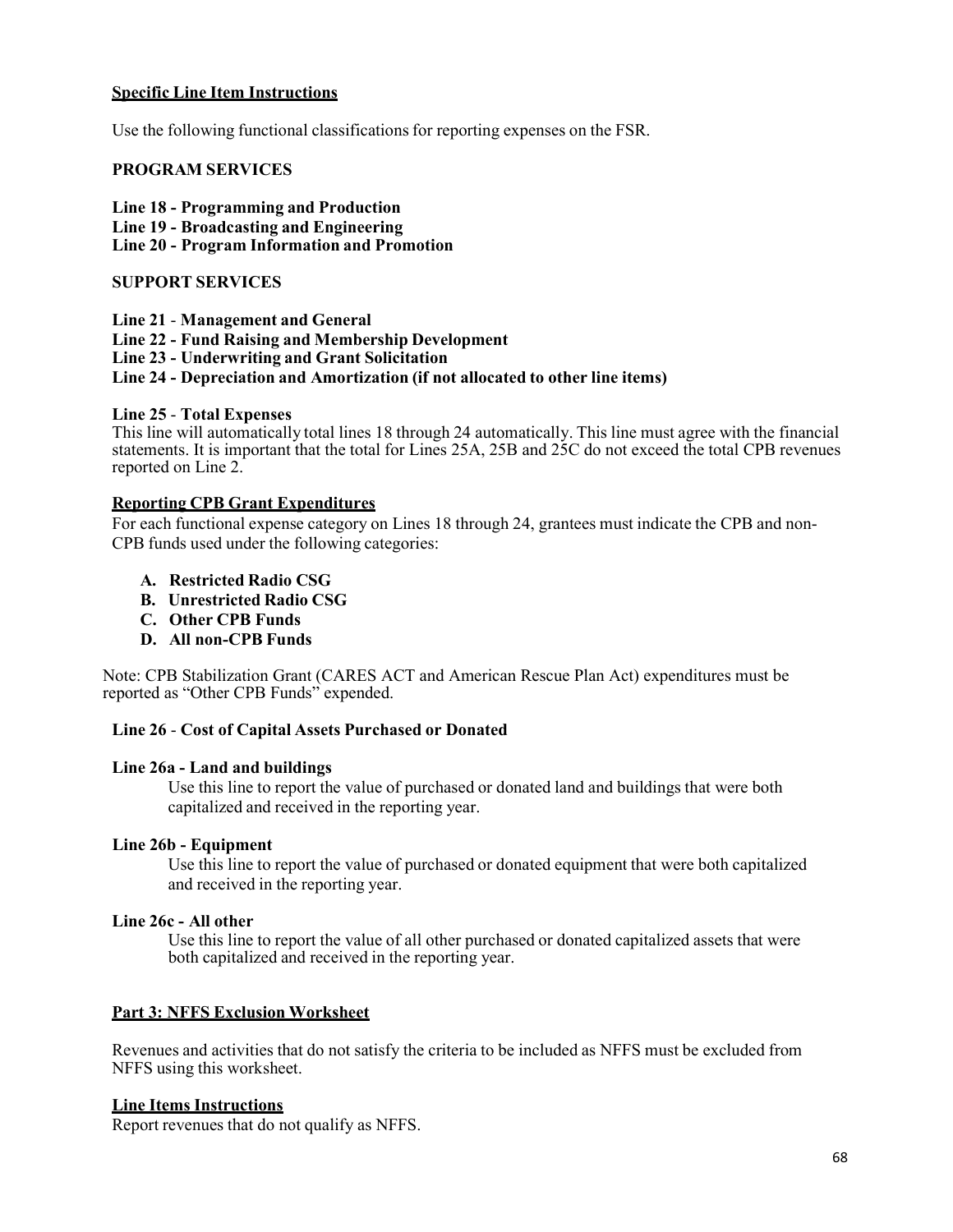**Line W1 - Producing, taping, or other broadcast related activities**

**Line W2 - Telecasting production / teleconferencing**

**Line W3 - Foreign rights**

**Line W4 - Rentals of membership lists**

**Line W5 - Rentals of studio space, equipment, tower, parking space**

**Line W6 - Leasing of SCA, VBI, ITFS channels**

**Line W7 - Sale of programs or program rights for public performance**

**Line W8 - Sale of rental of program transcripts or recording for other than performance, including private use**

**Line W9 - Gains or losses on sale of assets and securities transactions (realized or unrealized)** 

**Line W10 - Sale of premiums**

**Line W11 - Royalty income from licensing fees**

**Line W12 - Other revenue not listed above and excluded by definition**

**Line W13 - A wholly owned or partially owned for-profit subsidiary regardless of the nature of the business**

**Line W14 - A wholly owned or partially owned nonprofit subsidiary**

**Line W15 - Sale of program guides**

**Line W16 - Program guide advertising attributable to that percent of total copies distributed that have been sold through normal retail outlets and/or by magazine subscription**

**Line W17 - Refunds, rebates, reimbursements, and insurance proceeds**

### **Line W18 - Other**

Use this line to report revenues that do not qualify as NFFS but do not fit into the categories listed on W1-W17.

# **Line W19 - Total revenue not meeting criteria for inclusion as NFFS (sum lines W1-W18)**

This line will total the NFFS exclusions listed on Lines W1-W18. These funds will then forward to Part 1, Line 14 to be excluded from NFFS.

# **Part 4: Reconciliation of FSR with Audited Financial Statements**

Grantees who submit audited financial statements with their FSRs are required to complete Part 4. Revenues and financial activities that are not recognized as revenue in the audited financial statements cannot be reported as revenue in the corresponding FSR.

# **Choose a Reporting Model**

Grantees follow one of three accounting "Reporting models":